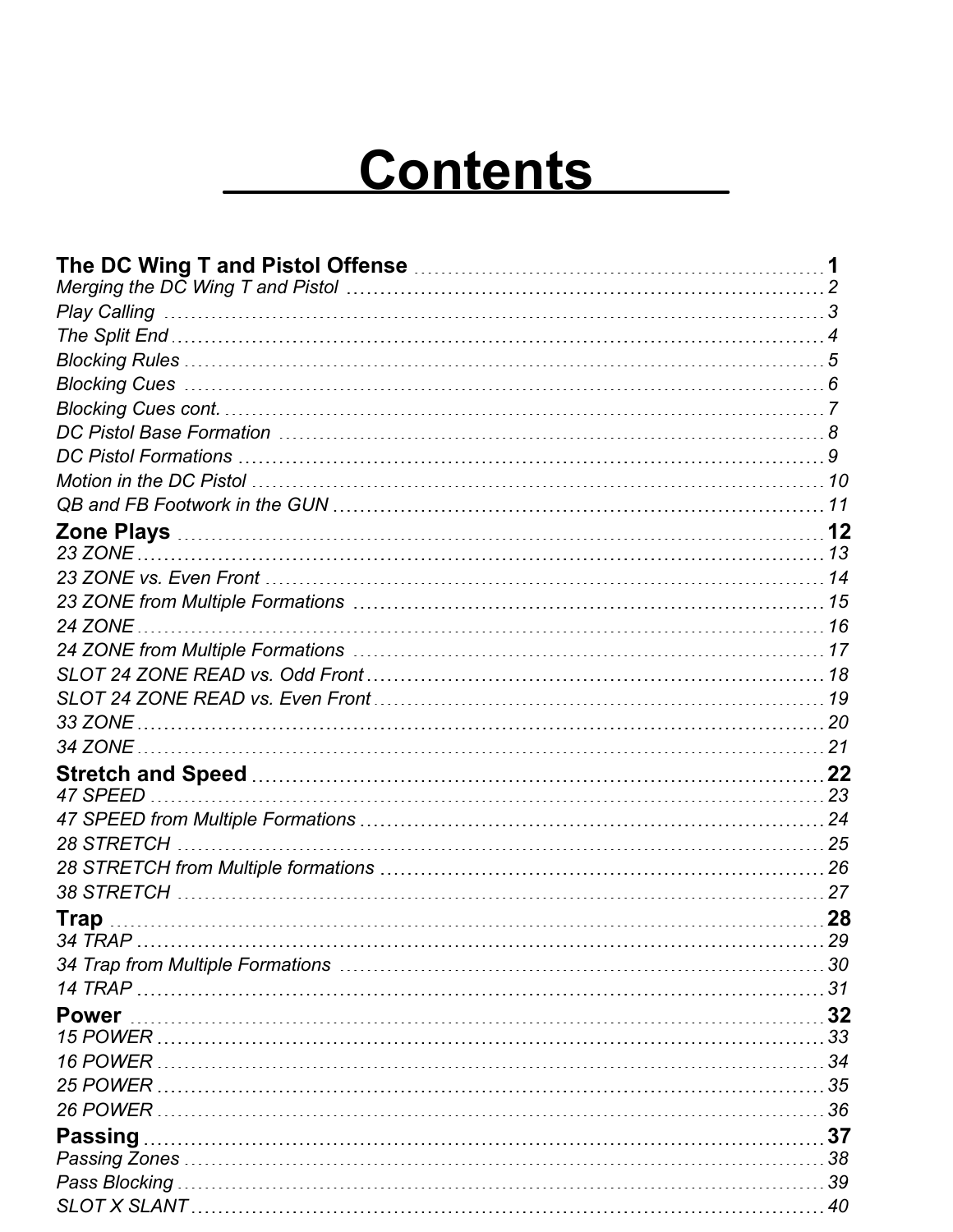|                                          | 41 |
|------------------------------------------|----|
|                                          | 42 |
|                                          | 43 |
|                                          | 44 |
|                                          | 45 |
|                                          | 46 |
|                                          | 47 |
|                                          | 48 |
|                                          | 49 |
|                                          | 50 |
|                                          | 51 |
|                                          | 52 |
|                                          | 53 |
|                                          | 54 |
| RHINO BOOTLEG PASS RIGHT _______________ | 55 |
| <b>BUBBLE SCREEN</b>                     | 56 |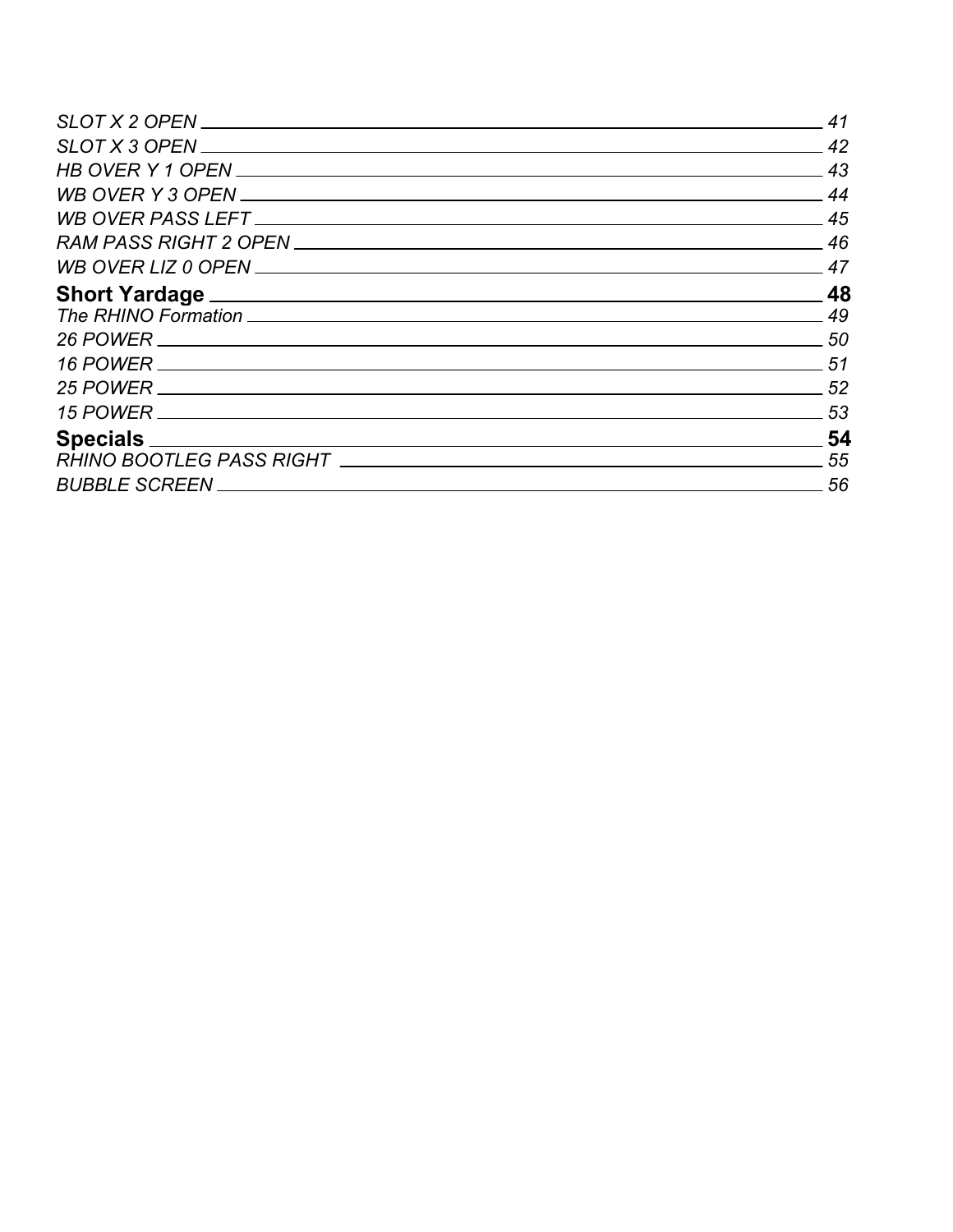# *The DC Wing T and Pistol Offense*

*Merging Two Unique Systems into a Fun and Effective Youth Offense*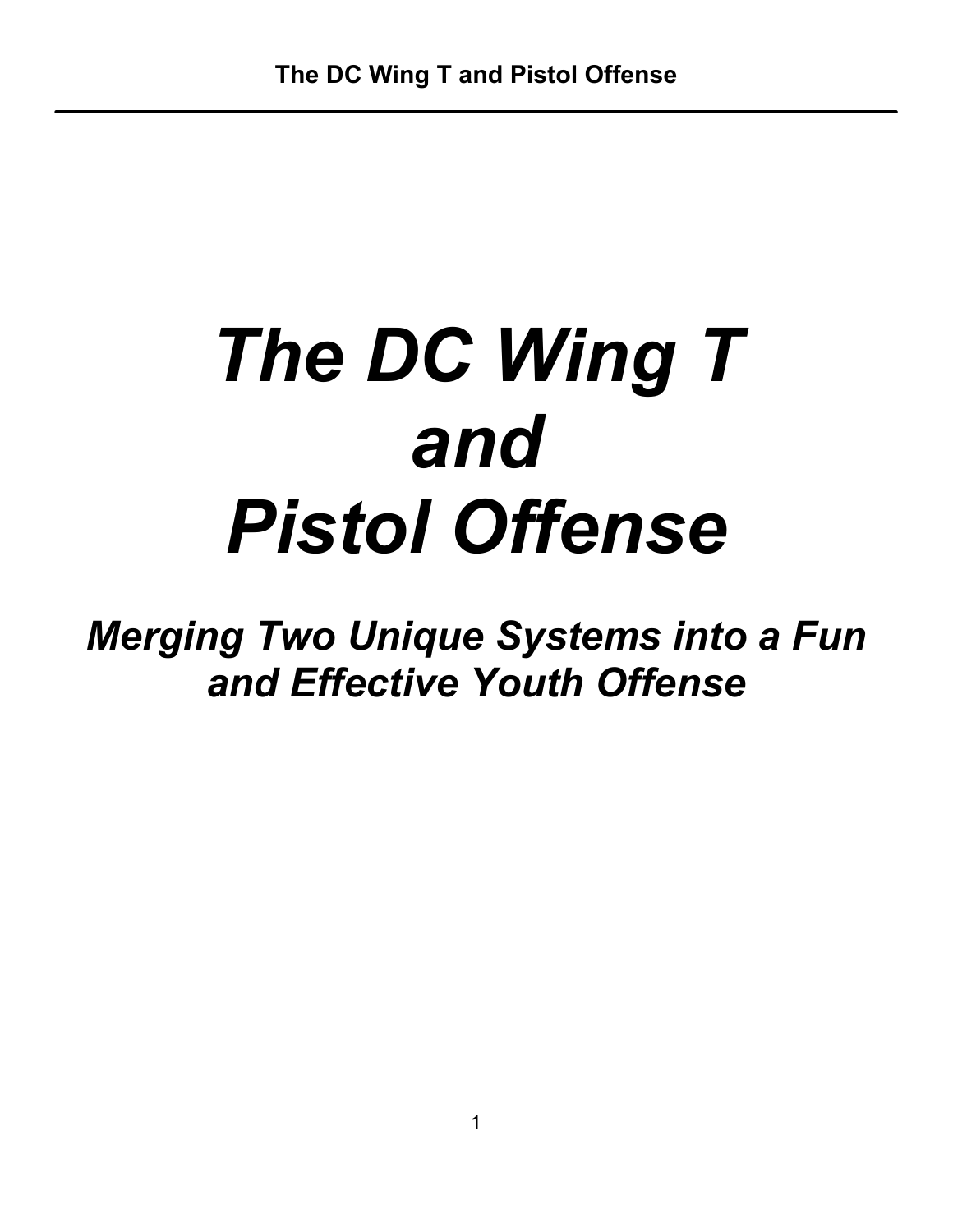#### *Merging Two Unique Systems into a Fun and Effective Youth Offense*

During the 2006 season we experimented with some simple shotgun formations to try and help our 9 year old QB, who had a difficult time all year with the basic techniques in the DC Wing T. He was so pre-occupied with snap count cadence...reverse pivot footwork...roll out technique, etc. that on any given possession we were guaranteed to muff a snap from center that either killed a drive or resulted in a turnover. By midway through the season we began to look for something...anything, that would give him less to think about so that he could keep focused. As it turned out, moving him back to 4 yards and direct snapping the ball seemed to be the answer. Fortunately we had a center who could make the direct snap. The QB's play improved, he had a lot more fun, we were able to maintain possession and for some reason all our base plays seemed to develop noticably quicker. The bottom line was we played better offensive football.

That started me thinking about how to build a comprehensive direct snap offense in with the DC Wing T. I also had become really interested in the Nevada Pistol concept and thought there might some potential for blending the two.

The goals in putting it together were:

- 1. Keep it simple for youth players to learn.
- 2. Keep it simple to teach.
- 3. Where possible, utilize a zone blocking scheme for the base plays in the offense.
- 4. Create a lot of visual variety without a lot of execution variety.

The goal was to find a way to put the two systems together as seamlessly as possible and sacrifice nothing for either one. One of the keys to the effectiveness of the DC Wing T is the ability to get into so many different looks by moving the backs and ends around with pretty simple and direct terminology. We want to do the same thing in the DC Pistol and we can with little or no change. *(I am still experimenting with a little different terminology to name formations and would be interested in some input from you guys.)*

Even with a direct snap alignment and more use of spread type formations, this is still primarily a running offense built on much of the same platform as last years DC Wing T. If we find out we have the ability to pass the ball, there is plenty of opportunity to do that as well.

The major change is in using a simple zone blocking scheme for much of the offense. Their are some adjustments we will have to make and diferent techniques for linemen and backs to learn. If we are all on the same page from the start, then we have a good chance to make it work.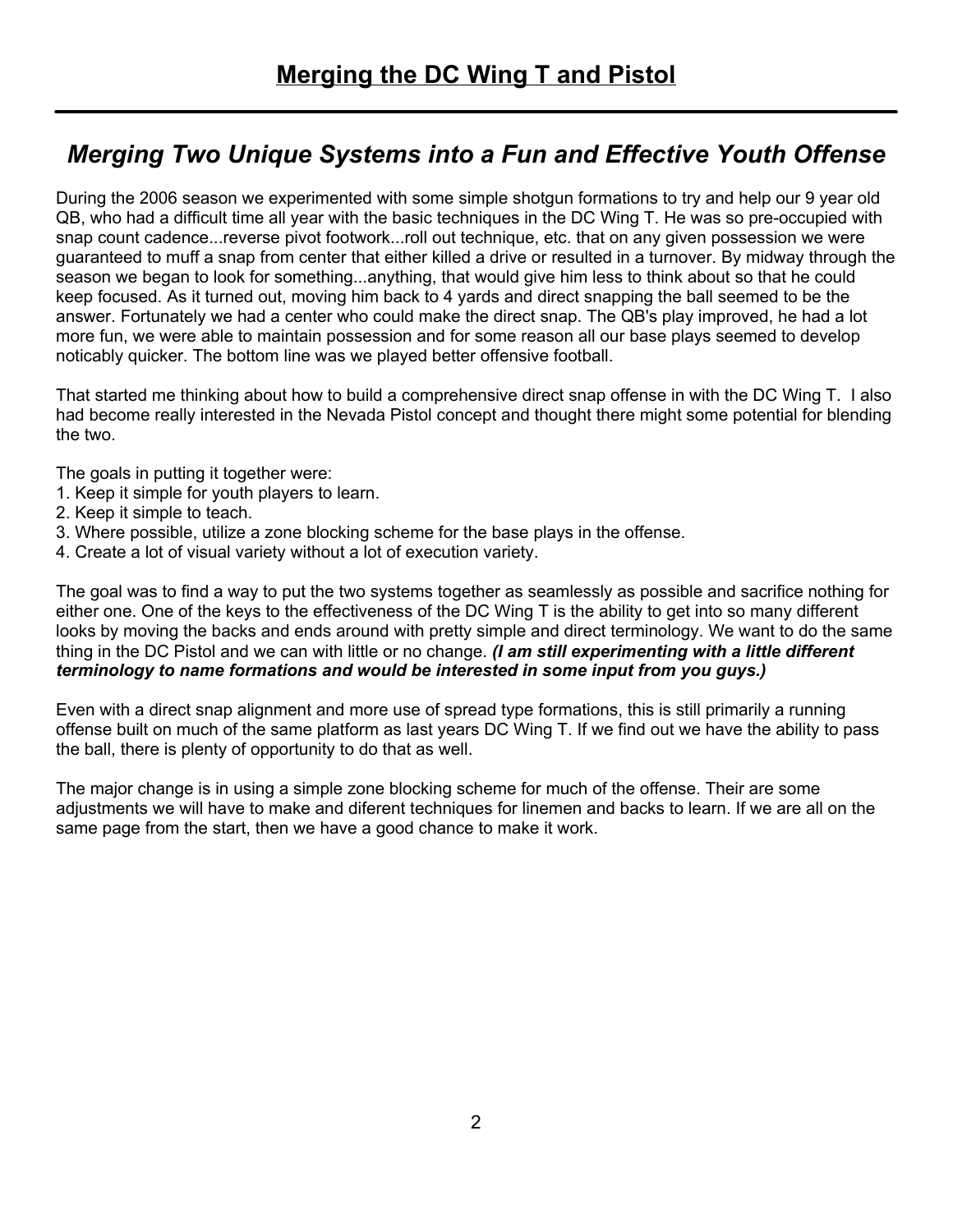#### **Play Calling**

For a lot of reasons we want to keep play calling as condensed as possible. It saves time and it is easier for kids to remember.

Calling a Play in the Huddle

A play call has several parts:

1. Formation

2. Motion if any

3. Ball Carrier and POA

4. Blocking and/or other ques.

Snap Count

Ready...Down...Set (motion back goes in motion)...Hut 1...Hut 2...Hut 3...

As an alternative to go on a quicker count we will call the snap on "DOWN". The "Ready" call gives our O-Line the ability to time the snap and get off quicker to get a greater advantage over the defense.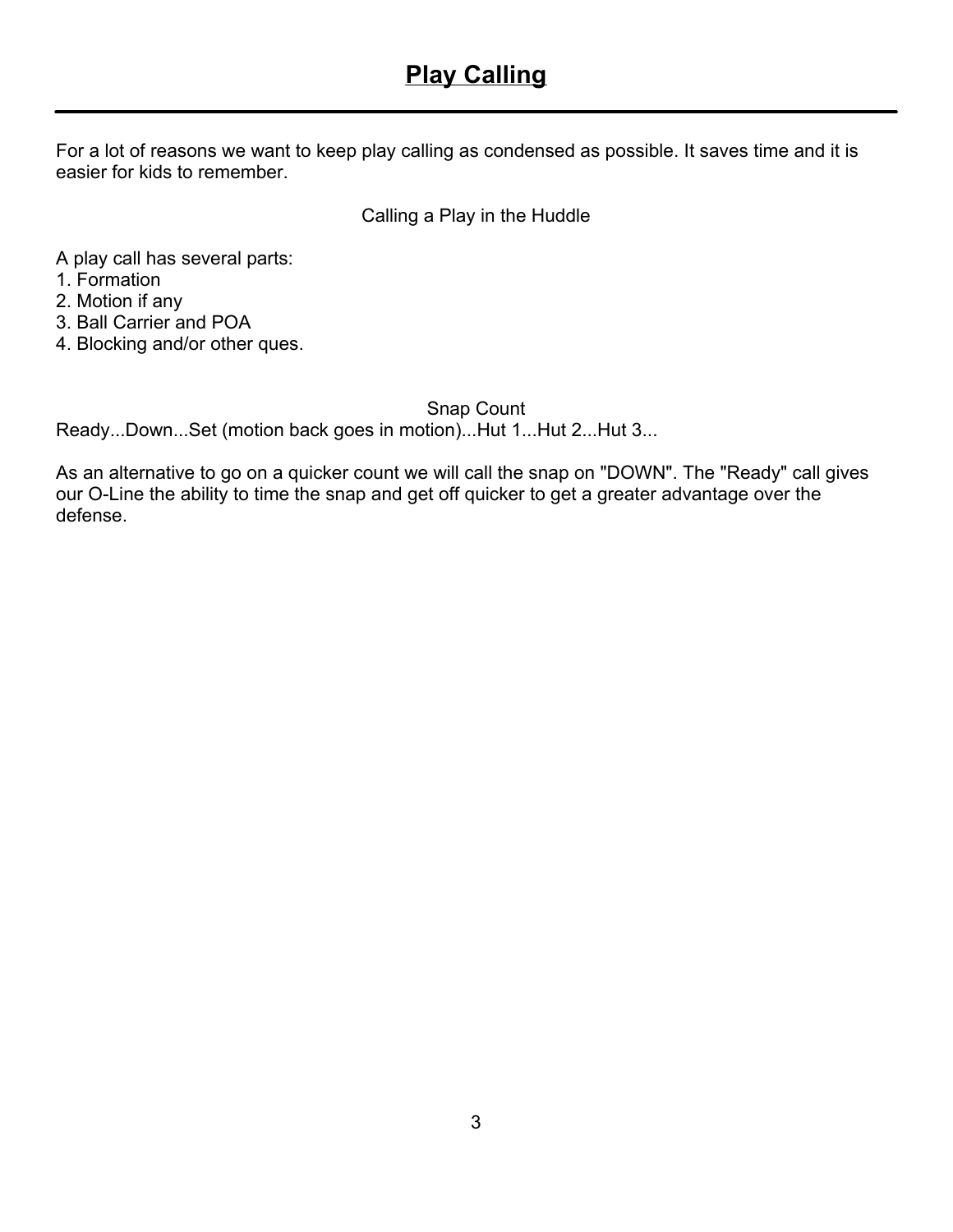#### **The Split End**



The SE's Advantage

The advantage the SE has is that he will almost never be asked to block a defender aligned directly in front of him. He will always have the angle advantage. On running plays to his side (Diagram 1.) the SE is track blocking to the "nearest deepest defender" (FS) and will "crack" the linebacker (B1) along the way if he can. The cornerback (C) in front of our SE is now placed in conflict. If he covers the SE for pass, then not only will the SE crack block B1 and then stalk FS next, but the corner will also be taken out of the play too by chasing him. One offensive player has just taken out three defensive players!

But if the corner sits and plays run (Diagram 2.) , the SE's pass route starts out identical to his track block route, but he will break off and he'll come open for a pass. The corner is placed in conflict, whatever he does is wrong.

On running plays away fro his side, the SE will run a simple post route. Eventually he will come open for a big reception down the middle of the field, behind the Safety who will have begun to cheat up to help out with run support.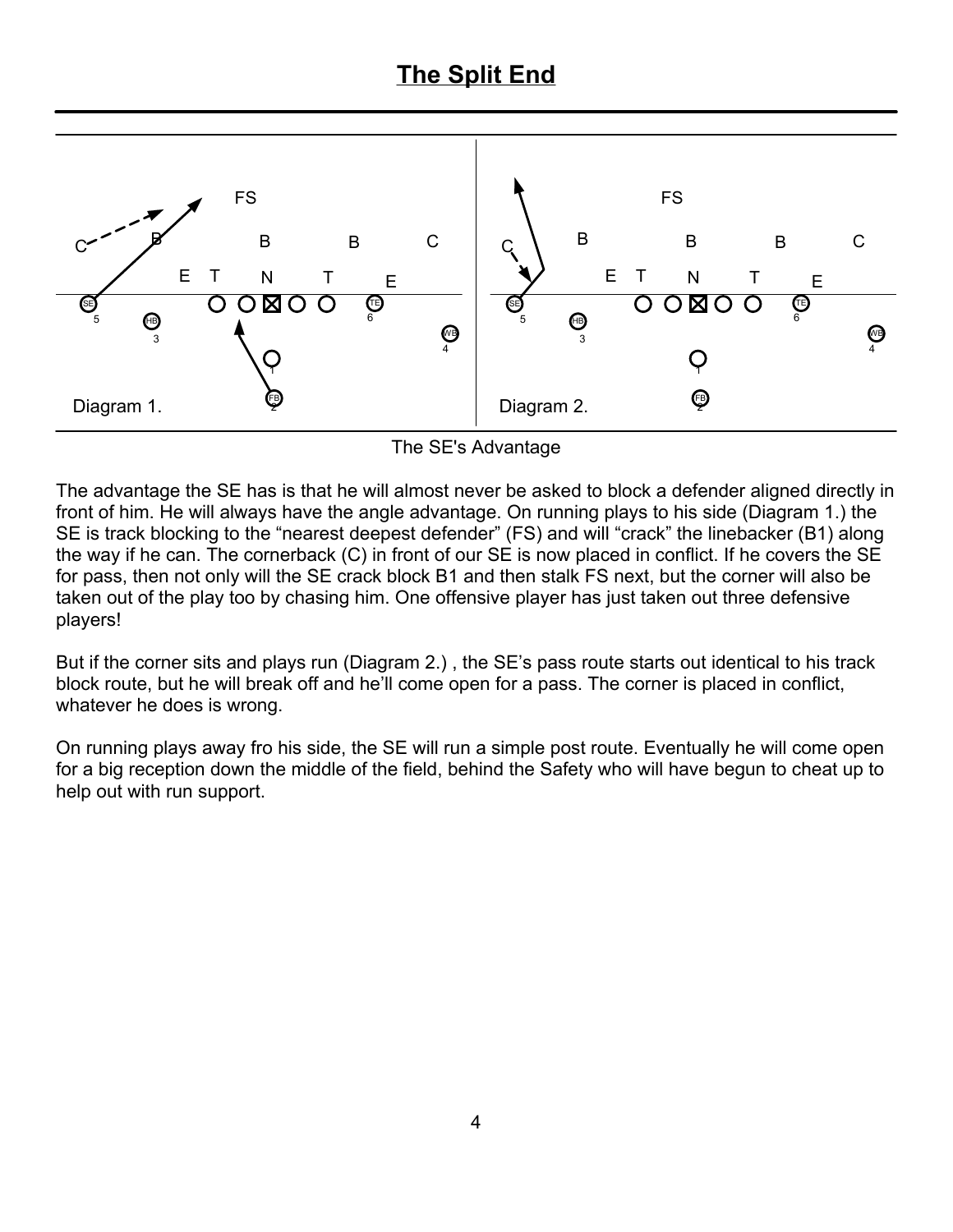This is Coach Zack's territory so until we can get together, I am just showing a basic outside zone scheme. Other schemes require a few adjustments. Basically we will ask our linemen to learn six different schemes:

- 1. Zone
- 2. Power
- 3. Stretch
- 4. Speed
- 5. Counter
- 6. Trap

This also means that we have basically 6 running plays...keeping the offense pretty simple. However with different formations and different backs carrying the ball, it can look a lot more complicated to a defensive coordinator.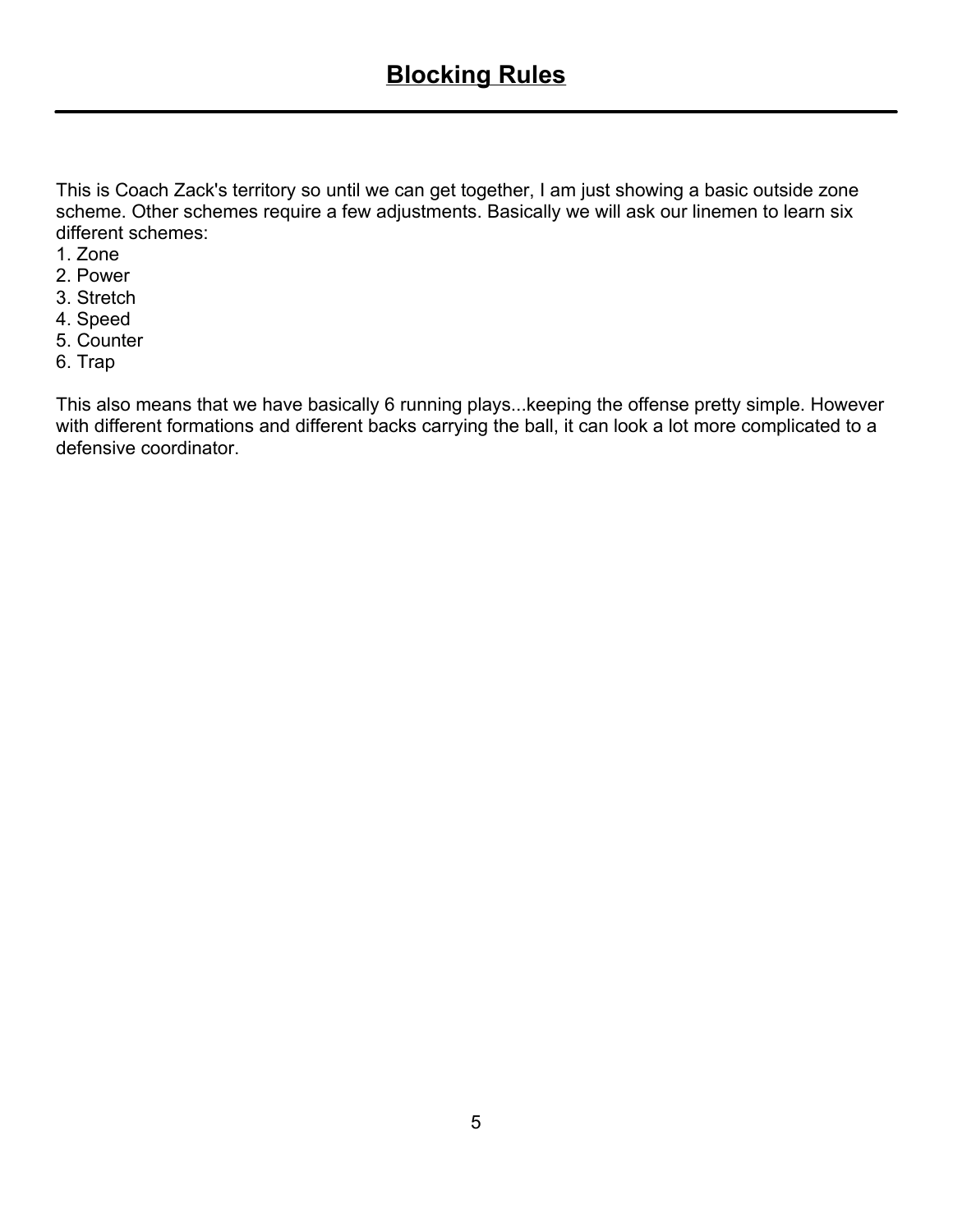#### **Blocking Cues**



#### **Zone**

The basic rule for linemen starts with recognizing whether they are "covered" or "uncovered" at the snap. "Covered" means they engage the man in front of them and wait for the double team to come. "Uncovered" means they engage the next defender to their outside (playside), resulting in the double team. One of them will then slide off and take the LB that threatens.

#### **Power vs. 5 man front**

Basic Wing T rules where playside linemen follow Gap-On-Down rule to seal the inside. We will use the WB in motion to kick out the DE

#### **Power vs. 4 man front**

Basic Wing T rules where playside linemen follow Gap-On-Down rule to seal the inside. We will use the WB in motion to kick out the DE



WB HB

E

SE)  $( ) ( ) [ X ( ) ( ) ( ) / \mathbb{Z}$ 

B

B B B

FS

 $\mathsf{E} \hspace{1mm} \bot \hspace{1mm} \bot$  $C$   $A$   $B$   $B$   $B$   $C$ 

#### **Speed**

The keys here are for the HB to log the DE or just prevent him from getting to the outside. The playside Tackle releases BEHIND the DE and takes widest defender. The playside Guard releases across the face of the DT to slow his penetration then look for 1st defender to the inside. The SE will crack the nearest inside defender.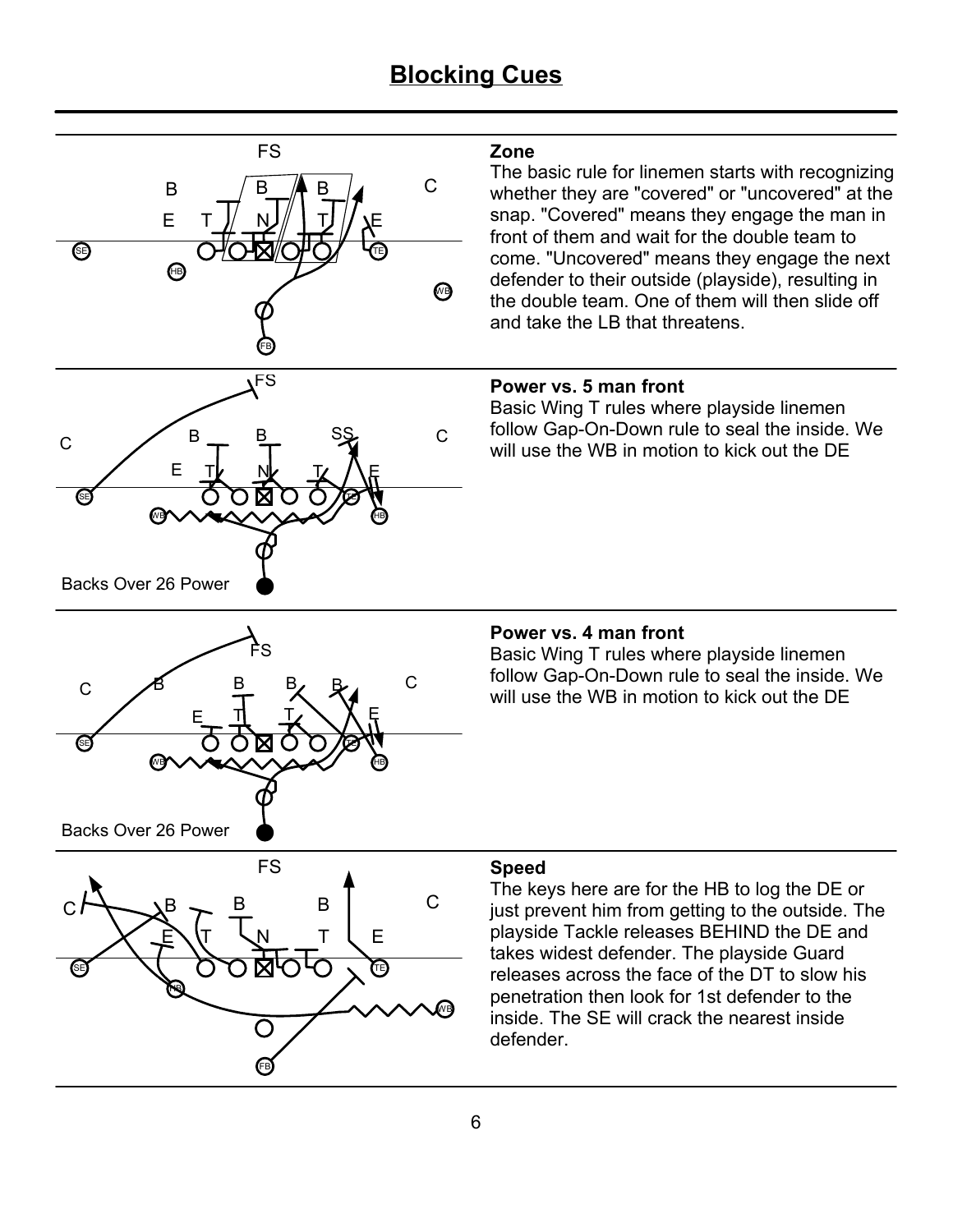#### **Blocking Cues cont.**

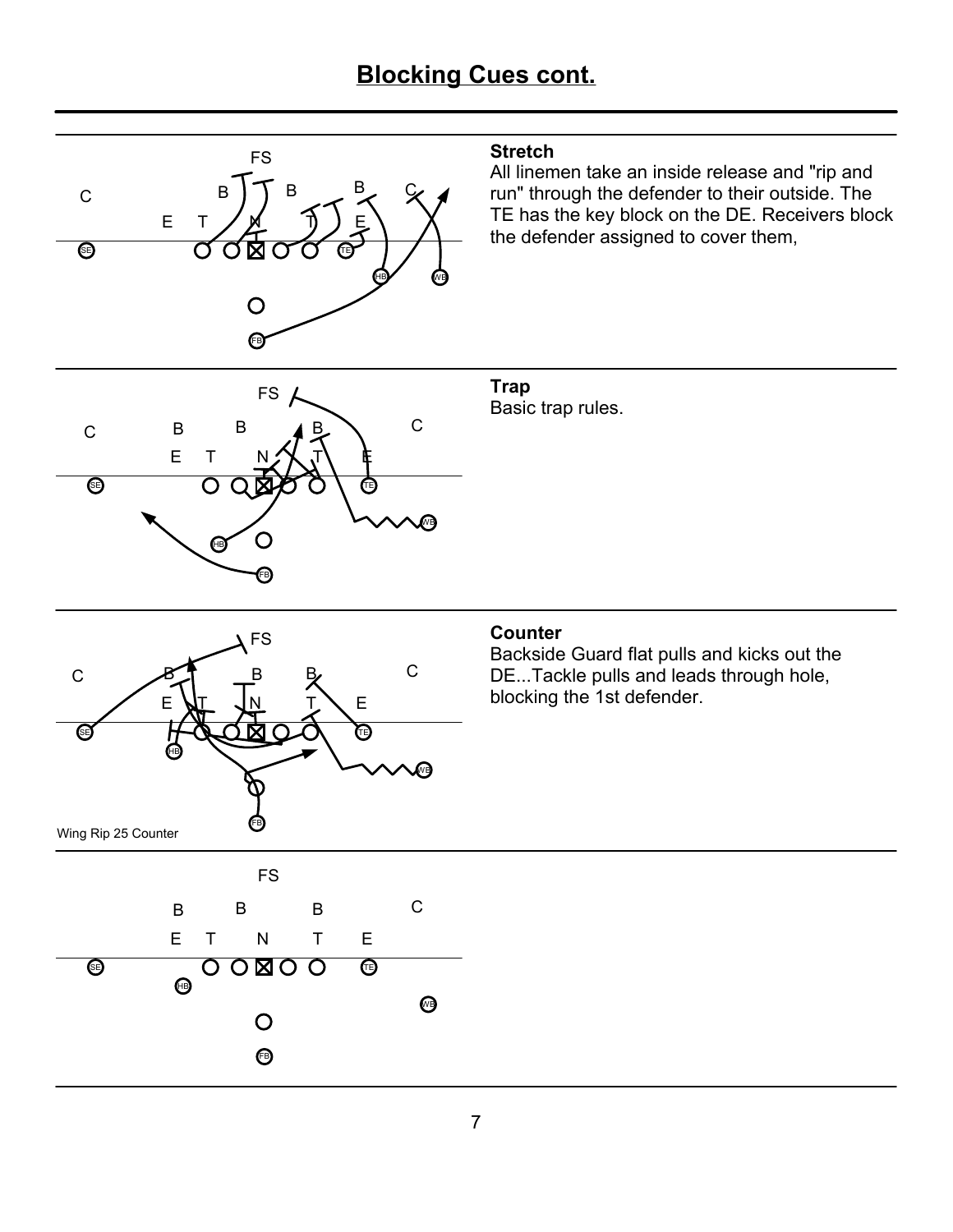



The spacing changes a little bit for the QB, HB and TB. The QB is in PISTOL, 4 yards deep and feet parallel. TB stays behind the QB but moves back to 2 yards from the QB. This keeps him in position to be primarily a downhill runner, which is his main roll in the DC Wing T. Both the HB and TB are in a 2-point stance.The HB is on the indide leg of the OT and about half a yard behind the QB.

The PISTOL positioning of the QB makes him more of a threat as a runner and if he can pass and you have a couple of kids who can catch, you are in business. His vision is better...he isn't distracted by his drop or rollout technique and he can make quicker decisions. We saw this to be the case last year when we toyed with a PISTOL formation. We will teach our QB a "midline" footwork technique that is explained on the next page.

The diagrams on the following pages do a better job of explaining and illustrating some of the different formation options.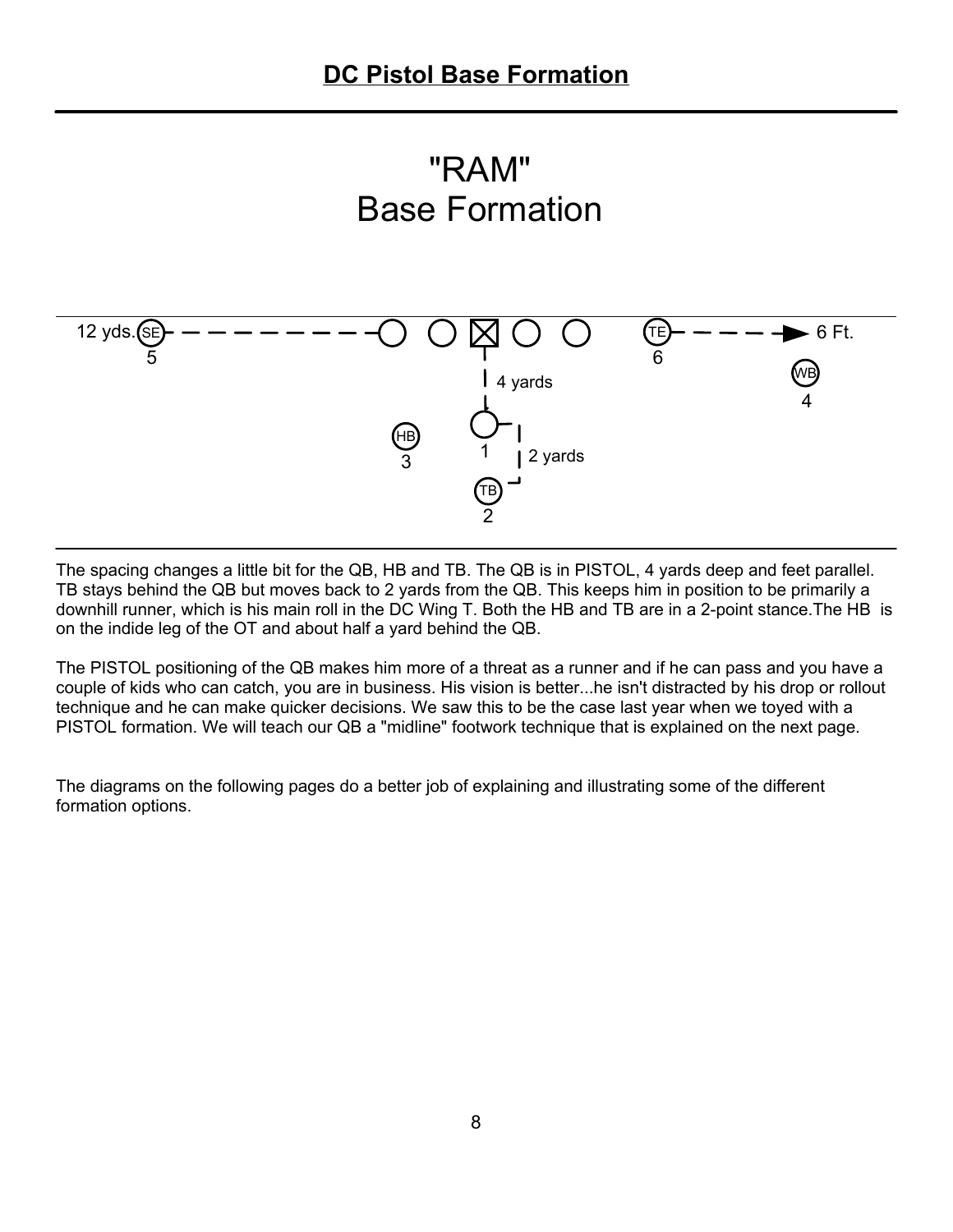#### **DC Pistol Formations**

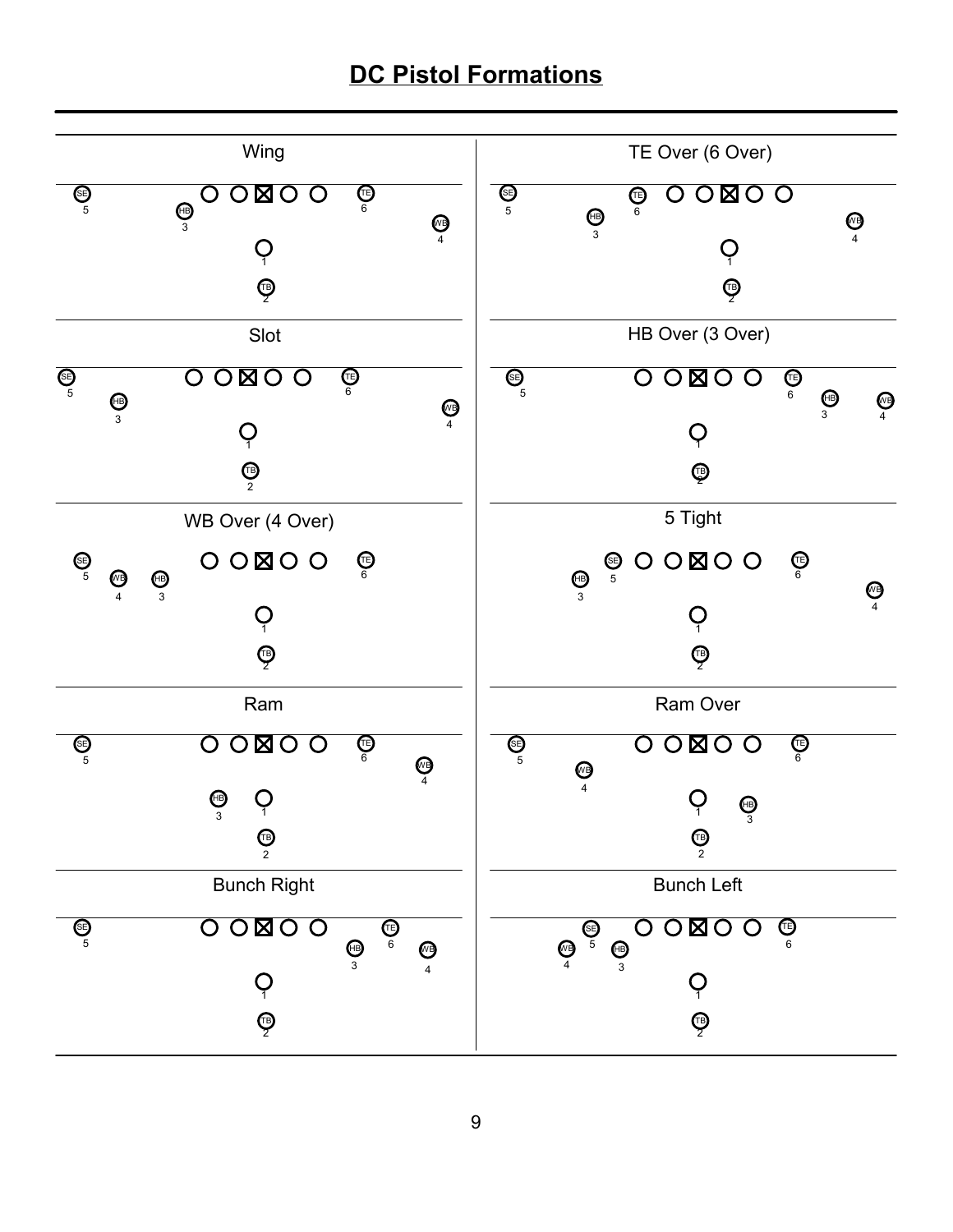#### **Motion in the DC Pistol**



Motion remains a key feature in the offense. The WB will still be the primary motion back in the offense but there are possibilities for utilizing motion by the HB and TB.

We also want the advantage that going on 1st sound gives, especially when throwing a different look at the defense than what they may have seen for the last several plays. While they are "thinking", we want to snap on 1st sound.

Any play called on 1st sound..."GO"... automatically means there is no motion.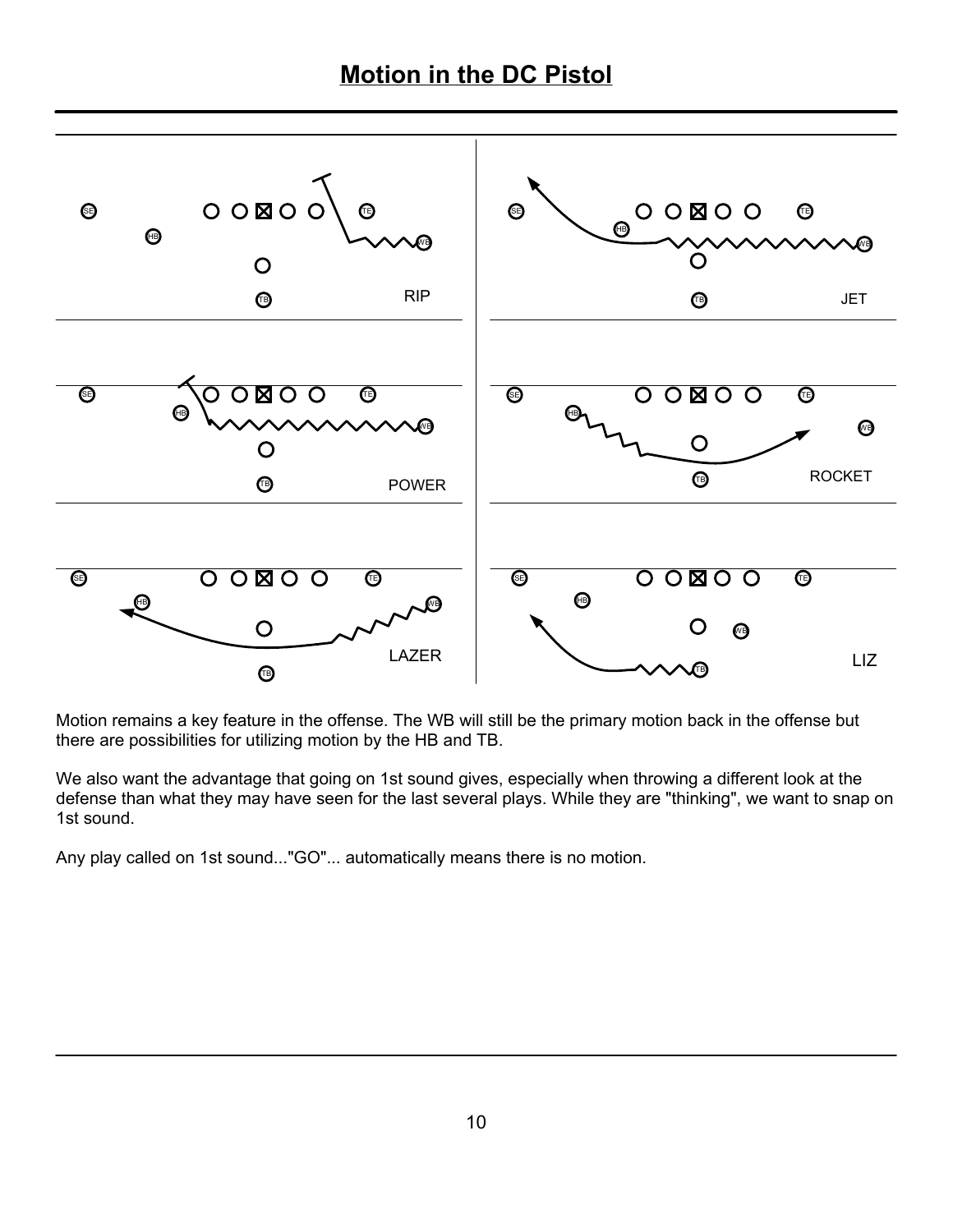

The QB's footwork will be different when running from the PISTOL formation causing him to end up in a mid-line position with his back to playside. After handing off he will attack the A-B gap on the backside of the play. The sequence is as follows:

1. As he is receiving the snap he will jab step forward and at about 45 degrees with his playside foot. 2. He will step back with the other foot so that he is now perpendicular with the LOS...eyes on the backside DE.

3. Get the ball out and back at least even with with his hip. We want him to mesh with the TB and ride him through to just past parallel with LOS before handing off.

4. Fake keeping the ball and attack the A-B gap.

The TB also has a different track from the PISTOL when running his dive and power plays. At the snap he will take a backwards hitch step for timing purposes and than run straight at the playside A gap. After receiving the handoff he will make a quick move to adjust to where the hole is opening and then get as verticle as possible into the called POA. Shown above would be 23 ZONE.

*If this type of exchange tecnique proves to be too difficult, we can revert to a conventional handoff technique. We will need to try opening to playside as well as reverse pivot to determine how the timing works best.*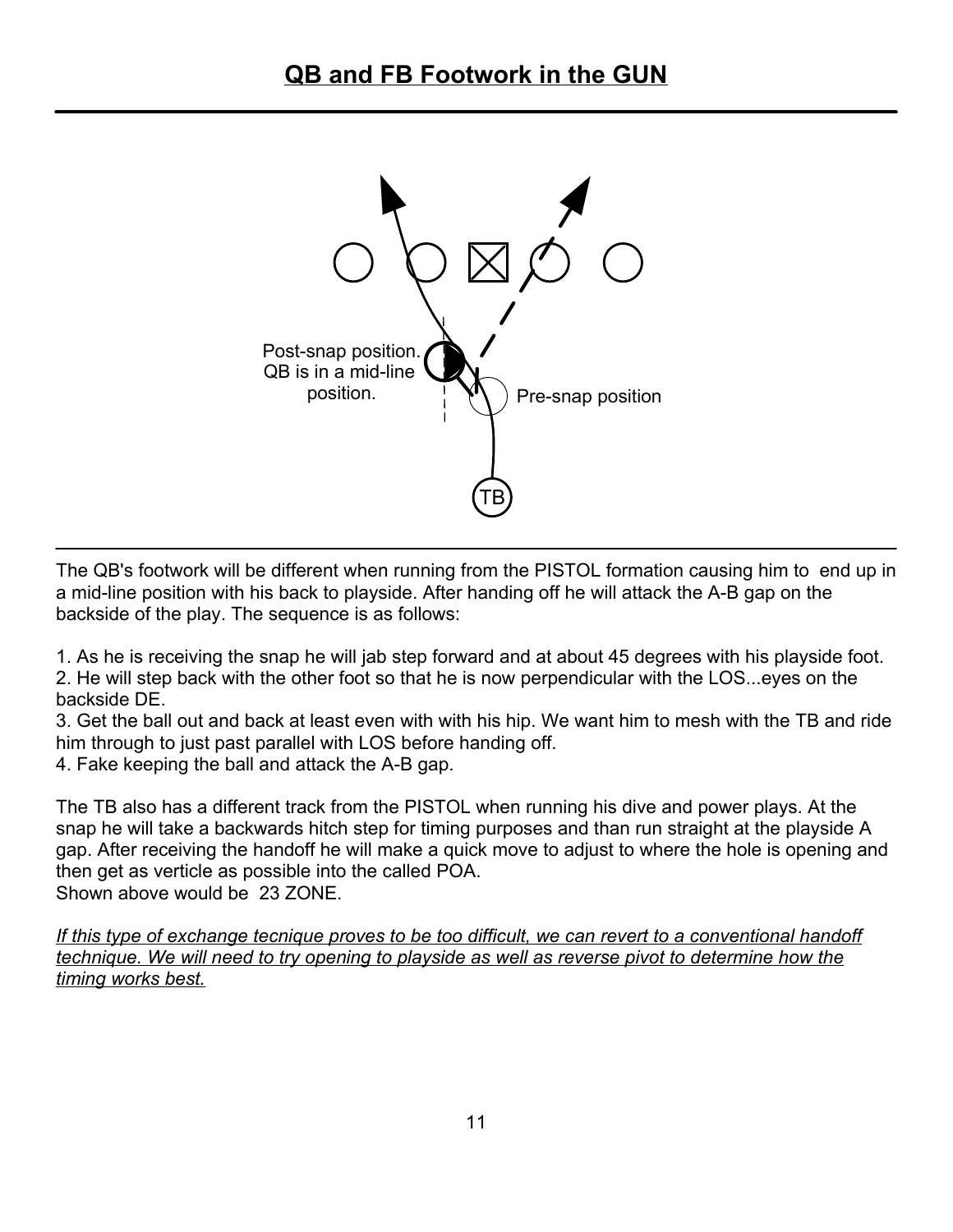With the introduction of the Pistol one-back alignment our TB really needs to be more of a Tailback type but we will continue to tag him as our TB, mainly to keep consistant with last year. He will continue to be the workhorse of the offense.

The Zone plays to the TB and even the HB will be the staple of the offense. Success with these plays will open up the QB as another running offensive weapon and also set-up the Sweeps and Speed plays which were so successful last year.

The TB Zone plays, in particular, can be run from virtually any formation making it more difficult for defenses to scout and scheme for what they think they see.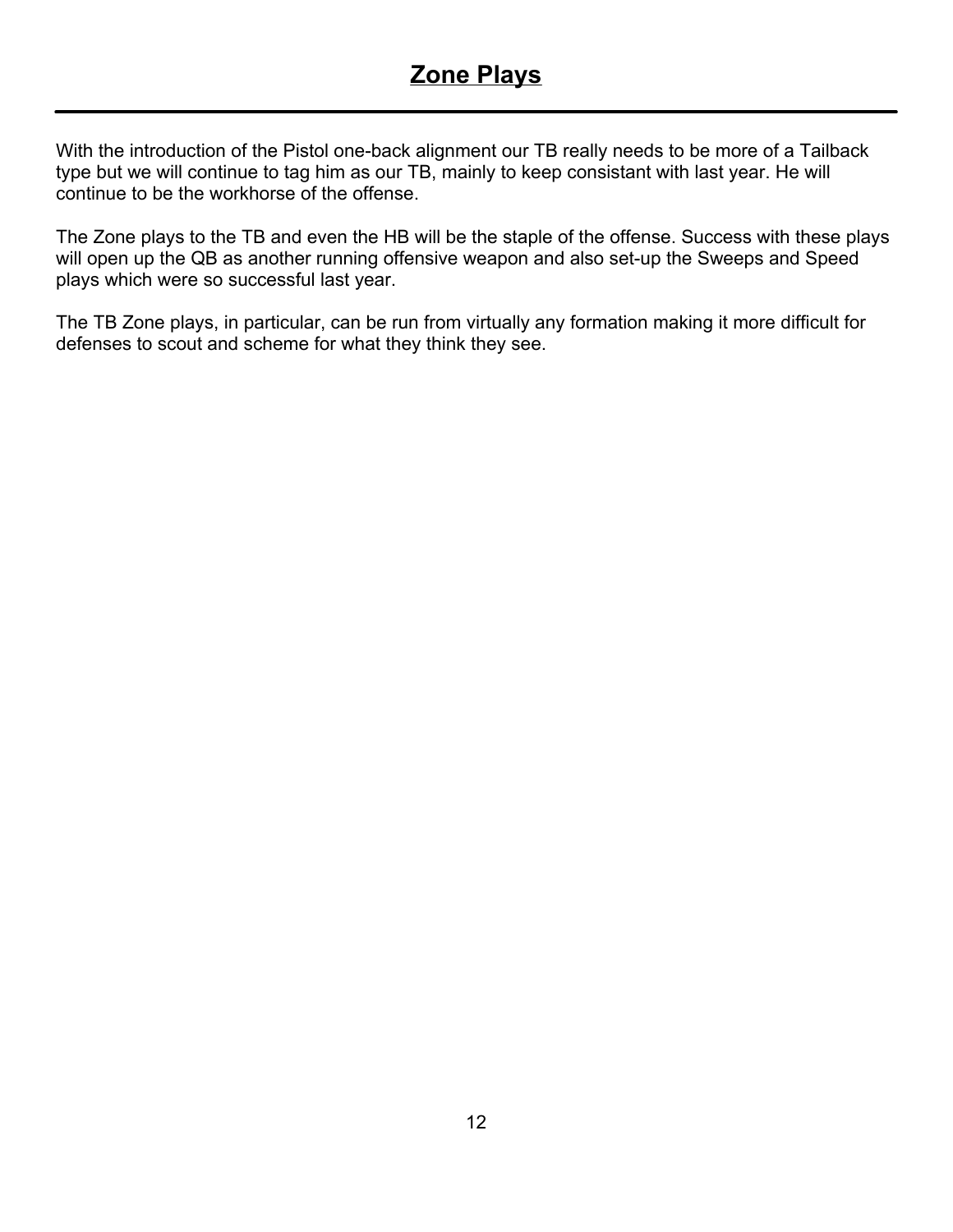### **23 ZONE**



| Position            | Playside                                      | <b>Backside</b> |
|---------------------|-----------------------------------------------|-----------------|
| Split End (5)       | Post and help with any defender in your path. |                 |
| Left Tackle         | <b>Outside Zone</b>                           |                 |
| Left Guard          | Outside Zone                                  |                 |
| Center              | Outside Zone                                  |                 |
| <b>Right Guard</b>  | Outside Zone                                  |                 |
| <b>Right Tackle</b> |                                               | Cut-off         |
| Tight End (6)       |                                               | Post            |

| Quarterback (1)     | Tailback (2)                                                       | Halfback (3) | Wingback (4)           |
|---------------------|--------------------------------------------------------------------|--------------|------------------------|
| Take midline steps, | Aim for outside leg of C. Release inside and turn Lazer motionfake |              |                        |
| handoff to FB and   | Take handoff and read   the DE out.                                |              | receiving a pitch from |
| attack the B-C gap. | <b>OL blocks. Make one</b>                                         |              | the QB.                |
|                     | cut if necessary then                                              |              |                        |
|                     | GO!                                                                |              |                        |

Coaches Notes:

1. FB's ability to find the running lane somewhere between Center and Tackle is the key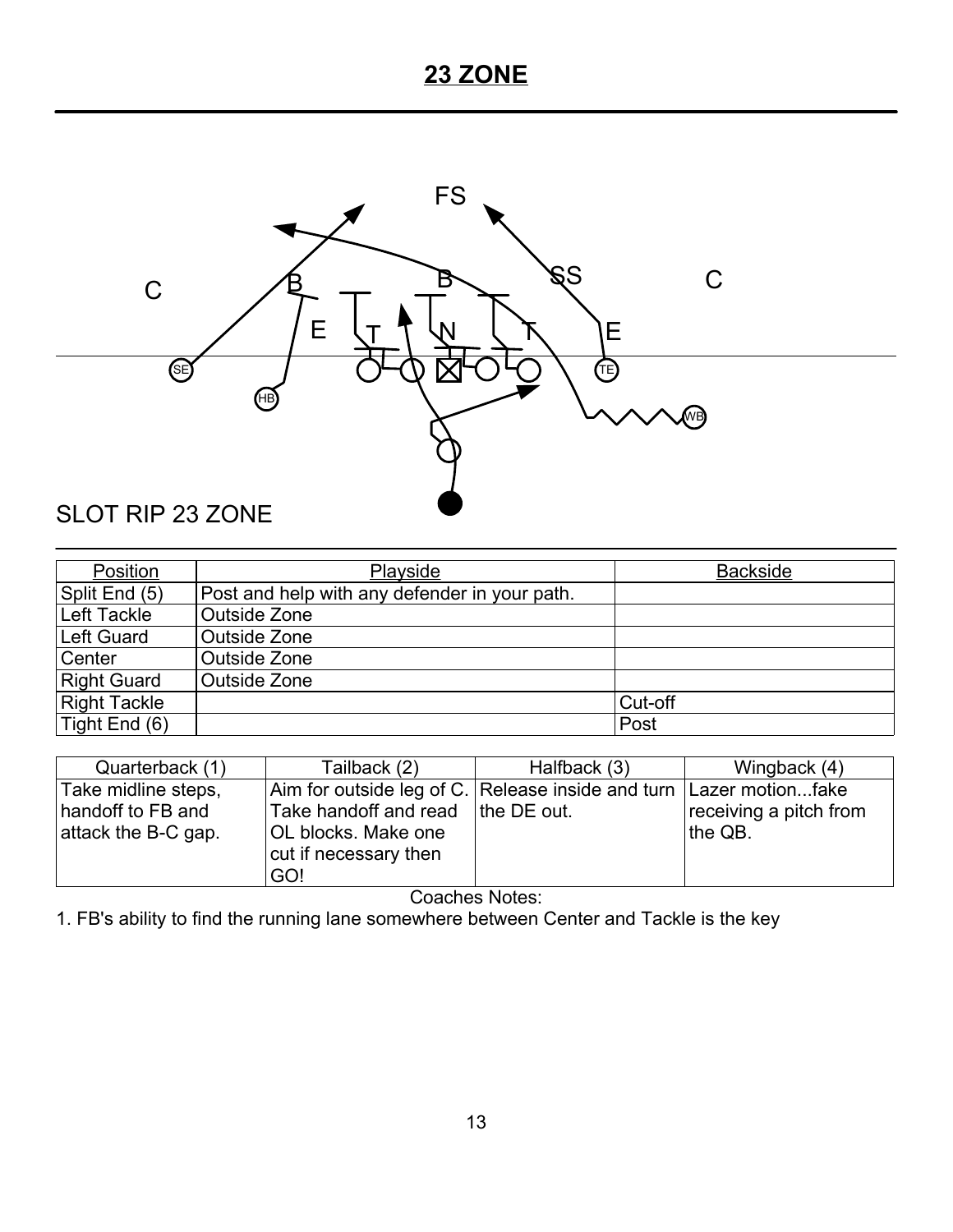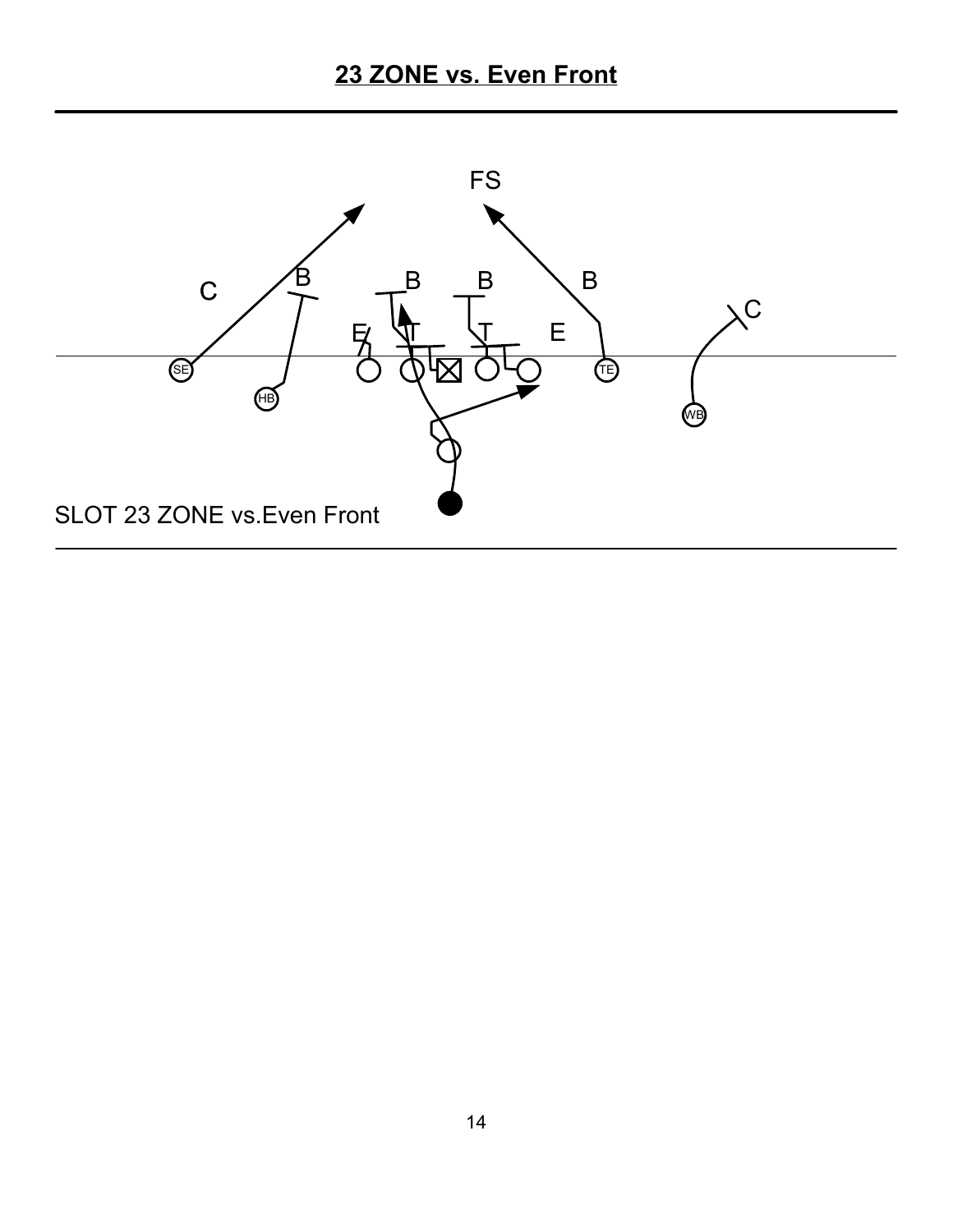# **23 ZONE from Multiple Formations**

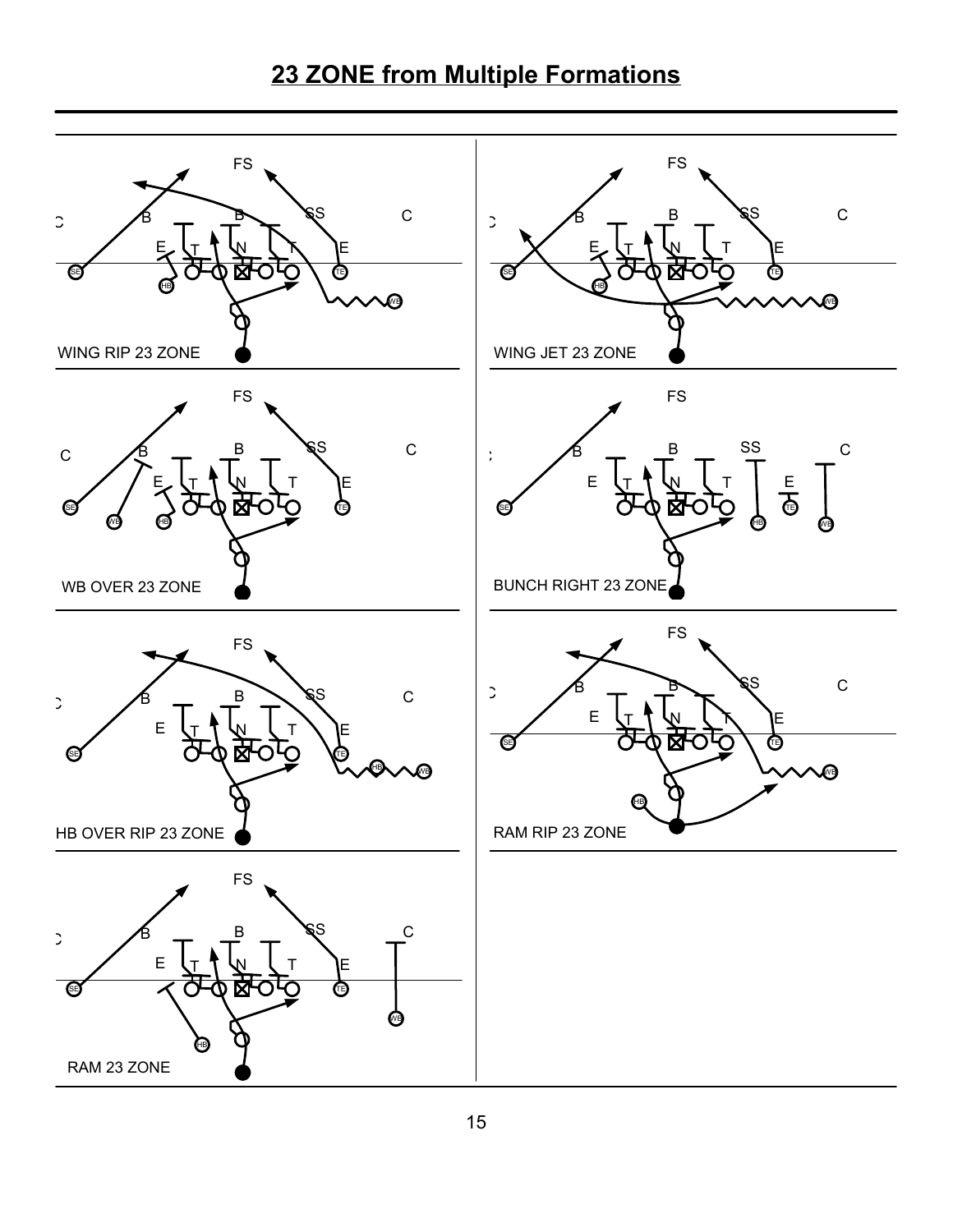#### **24 ZONE**



| Position            | Playside                    | <b>Backside</b> |
|---------------------|-----------------------------|-----------------|
| Split End (5)       |                             | Post route      |
| Left Tackle         |                             | Cutoff          |
| Left Guard          |                             | Outside Zone    |
| Center              | Outside Zone                |                 |
| <b>Right Guard</b>  | Outside Zone                |                 |
| <b>Right Tackle</b> | Outside Zone                |                 |
| Tight End (6)       | Zone step. Turn DE outside. |                 |

| Quarterback (1)                              | Fullback (2)            | Halfback (3)                                | Wingback (4) |  |
|----------------------------------------------|-------------------------|---------------------------------------------|--------------|--|
| Take midline steps,                          | Aim for playside leg of | Release inside the DE. No motion. Stalk and |              |  |
| handoff to FB and                            | C. Take handoff and     | Cutoff the 1st defender. Ithe block th CB.  |              |  |
| attack the backside B-C read OL blocks. Make |                         |                                             |              |  |
| gap.                                         | one cut if necessary    |                                             |              |  |
|                                              | then GO!                |                                             |              |  |

Coaches Notes:

1. FB's ability to find the running lane somewhere between Center and Tackle is the key. The lane could also be farther outside so FB must amkea quick decision then GO!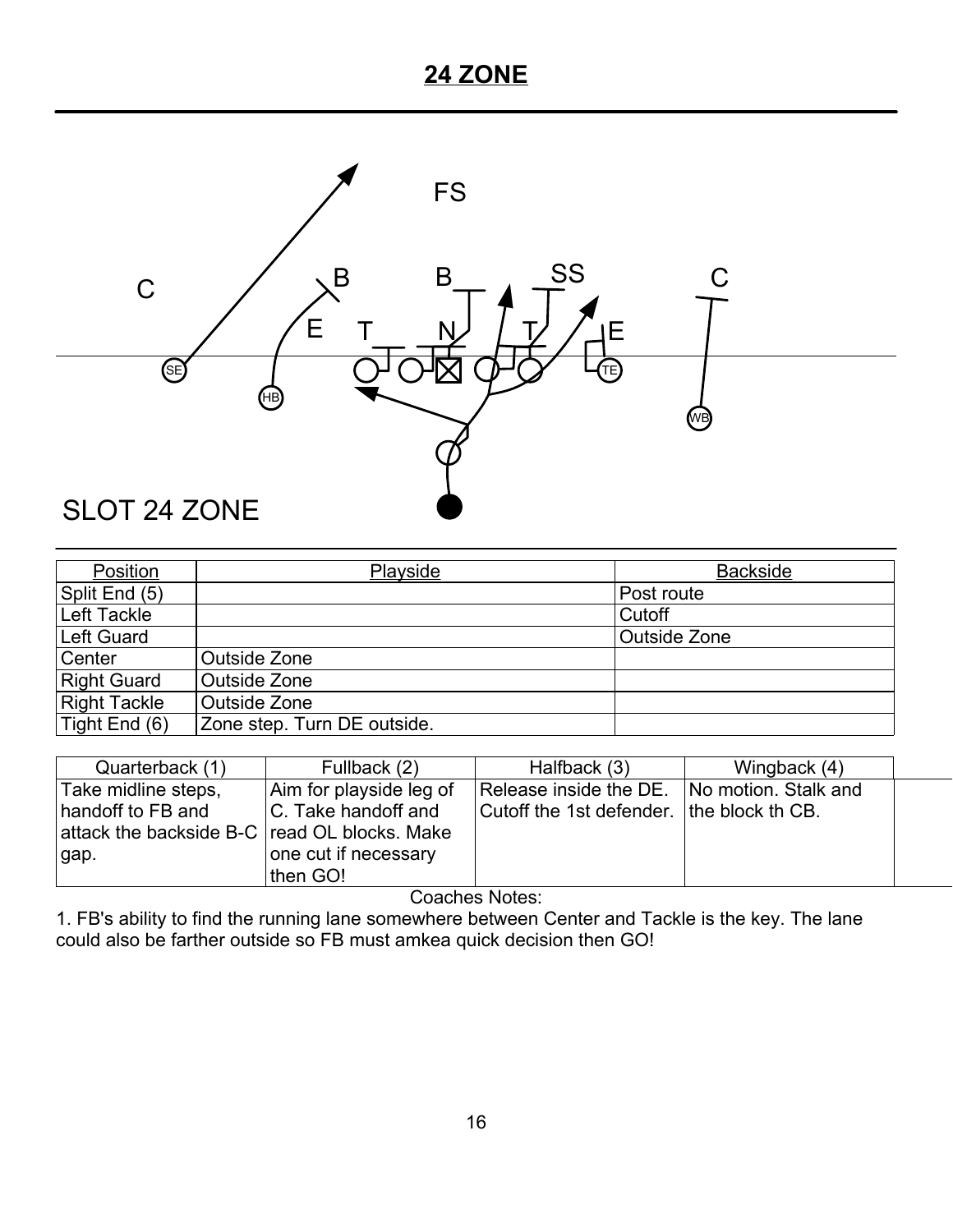# **24 ZONE from Multiple Formations**

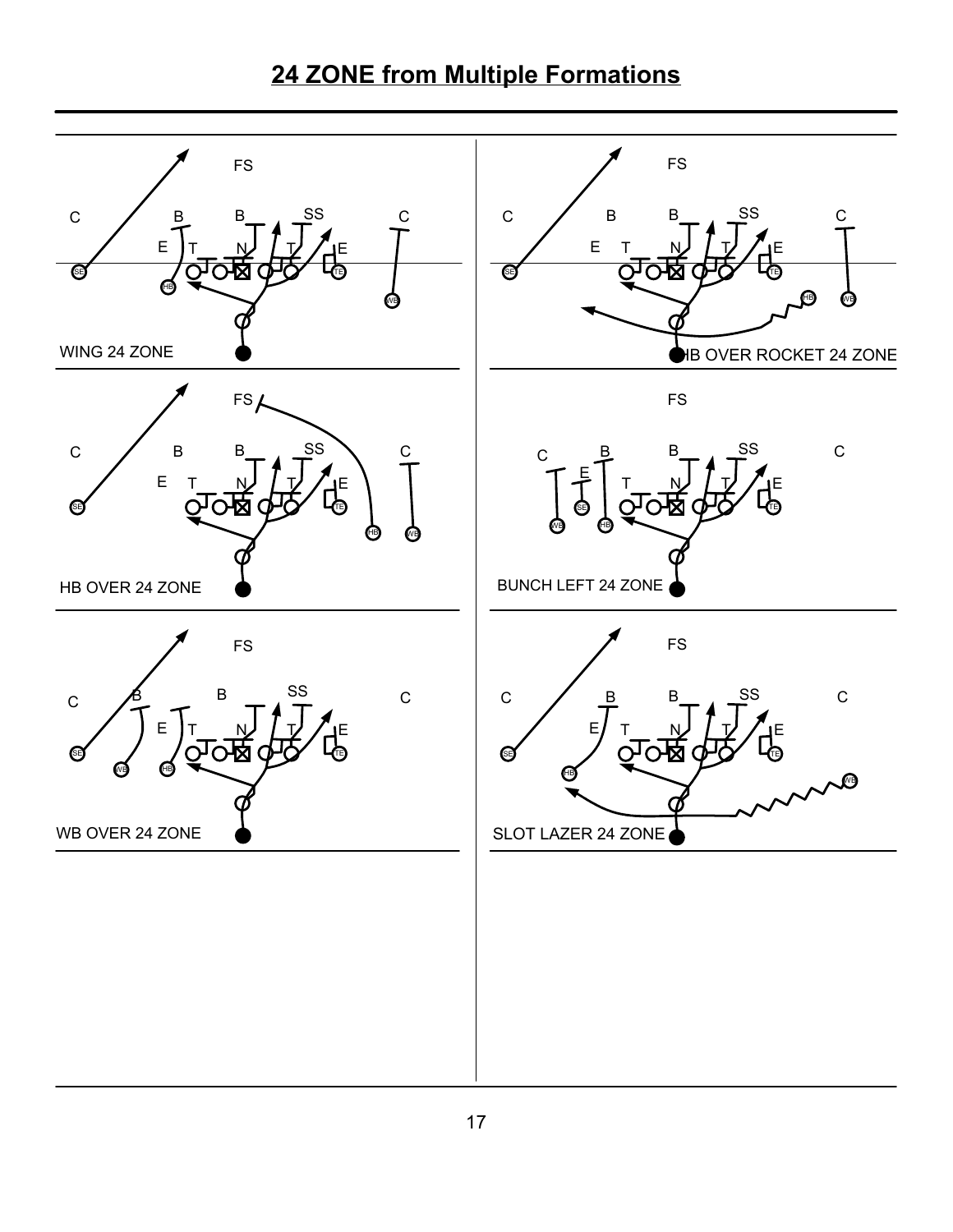

The ZONE READ may be a little optomistic but if we have QB that can handle it, it should be a great play. The play will always include the BUBBLE MOTION to influence the defender assigned to cover the motion back. The changes are that the QB has the option to pull the ball and keep it or throw to the motion back.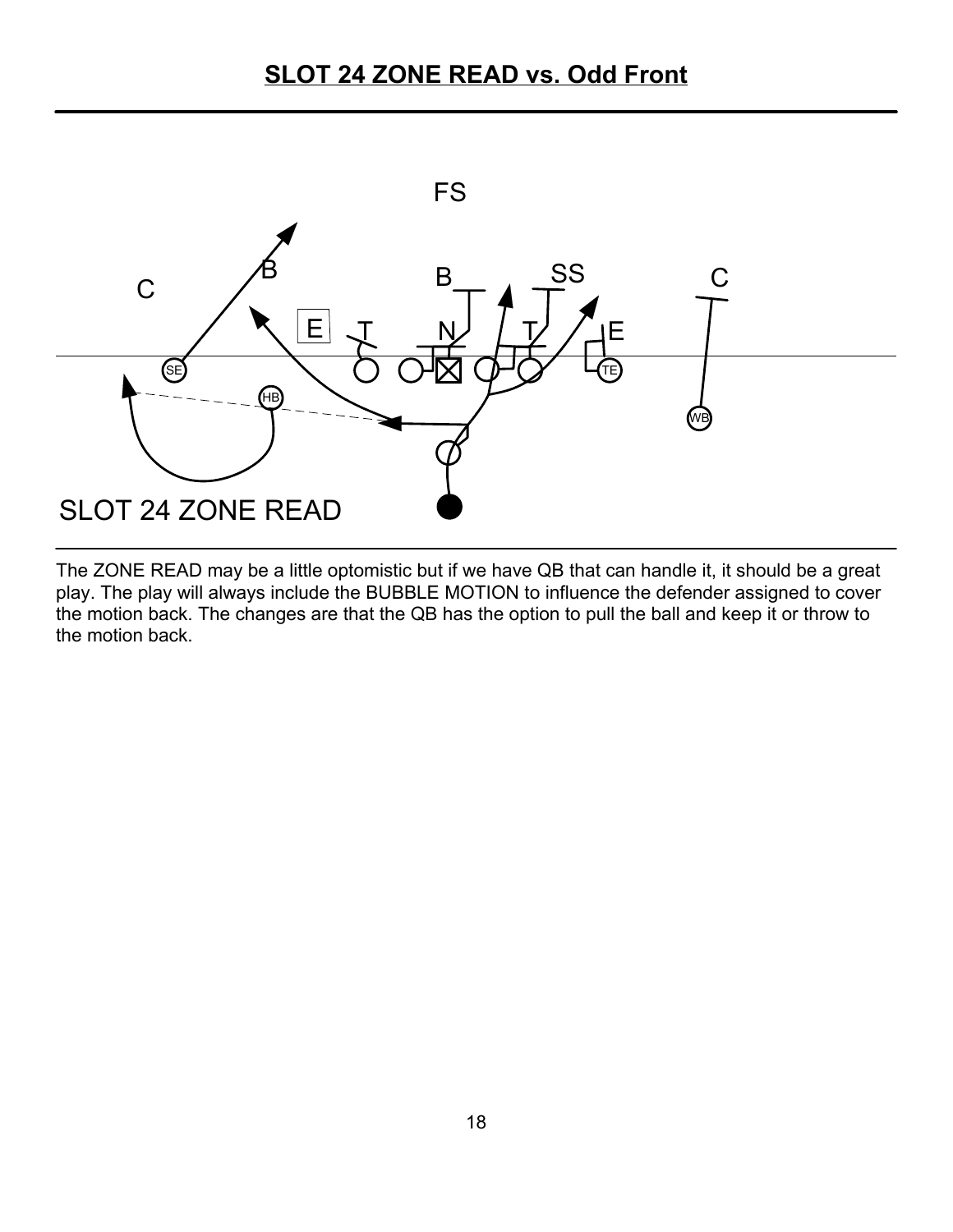## **SLOT 24 ZONE READ vs. Even Front**

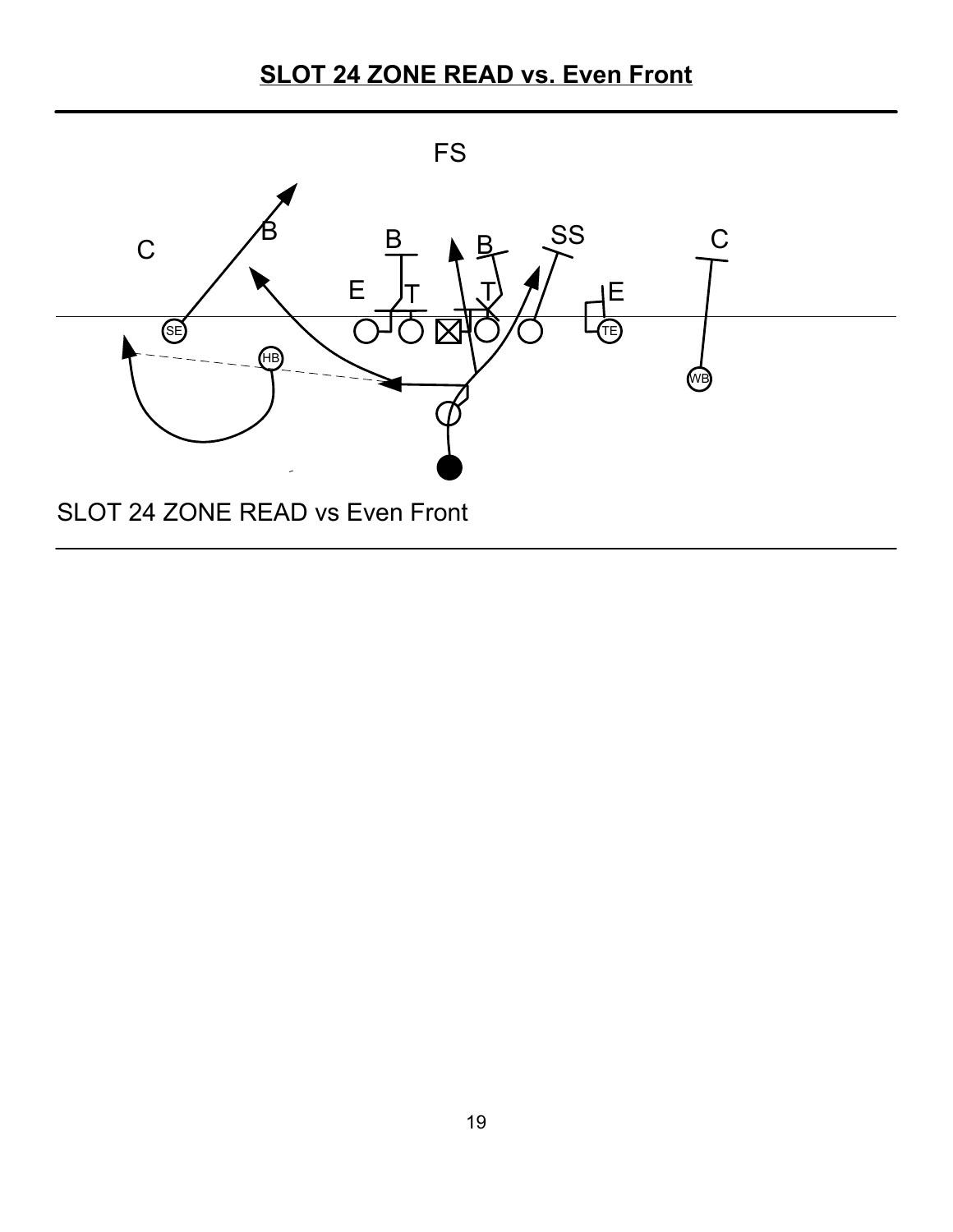# **33 ZONE**



| Position            | Playside                                      | <b>Backside</b> |
|---------------------|-----------------------------------------------|-----------------|
| Split End (5)       | Post and help with any defender in your path. |                 |
| Left Tackle         | Outside Zone                                  |                 |
| Left Guard          | Outside Zone                                  |                 |
| Center              | Outside Zone                                  |                 |
| <b>Right Guard</b>  | Outside Zone                                  |                 |
| <b>Right Tackle</b> |                                               | Cut-off         |
| Tight End $(6)$     |                                               | Post            |

| Quarterback (1)     | Fullback (2)     | Halfback (3)             | Wingback (4)               |  |
|---------------------|------------------|--------------------------|----------------------------|--|
| Take midline steps, | Run pitch route. | Aim for outside leg      | Release inside and turn DE |  |
| handoff to HB and   |                  | of OT. Take handoff out. |                            |  |
| attack the B-C gap. |                  | and read OL blocks.      |                            |  |
|                     |                  | Make one cut if          |                            |  |
|                     |                  | necessary then GO!       |                            |  |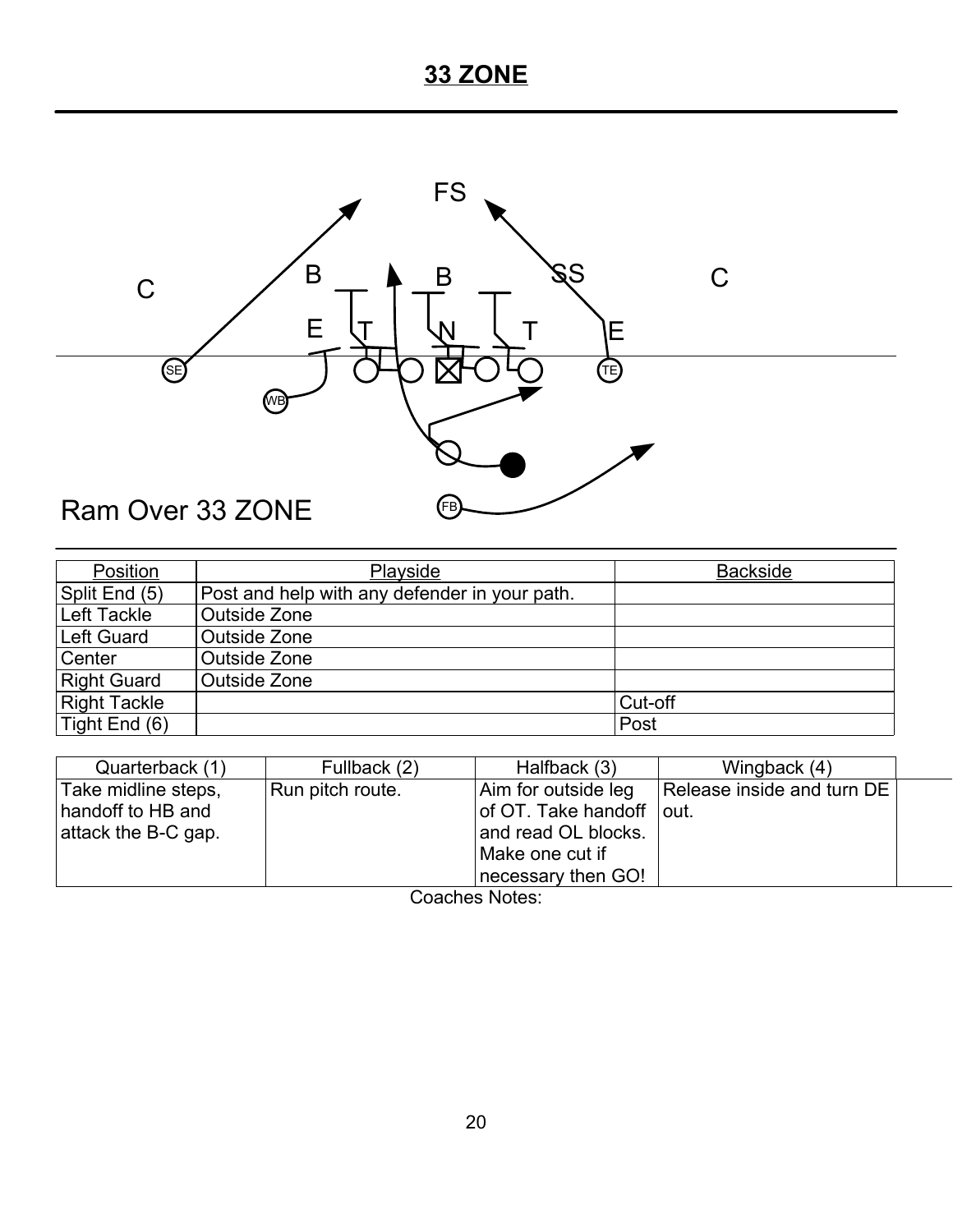# **34 ZONE**



| Position            | Playside                    | <b>Backside</b> |
|---------------------|-----------------------------|-----------------|
| Split End (5)       |                             | Post route      |
| Left Tackle         |                             | Cutoff          |
| Left Guard          |                             | Outside Zone    |
| Center              | Outside Zone                |                 |
| Right Guard         | Outside Zone                |                 |
| <b>Right Tackle</b> | Outside Zone                |                 |
| Tight End (6)       | Zone step. Turn DE outside. |                 |

| Quarterback (1)         | Fullback (2)     | Halfback (3)            | Wingback (4)     |  |
|-------------------------|------------------|-------------------------|------------------|--|
| Take midline steps,     | Run pitch route. | Aim for playside leg of | Base motion. Run |  |
| handoff to HB and       |                  | OT. Take handoff and    | crossing route.  |  |
| attack the backside B-C |                  | read OL blocks. Make    |                  |  |
| gap.                    |                  | one cut if necessary    |                  |  |
|                         |                  | then GO!                |                  |  |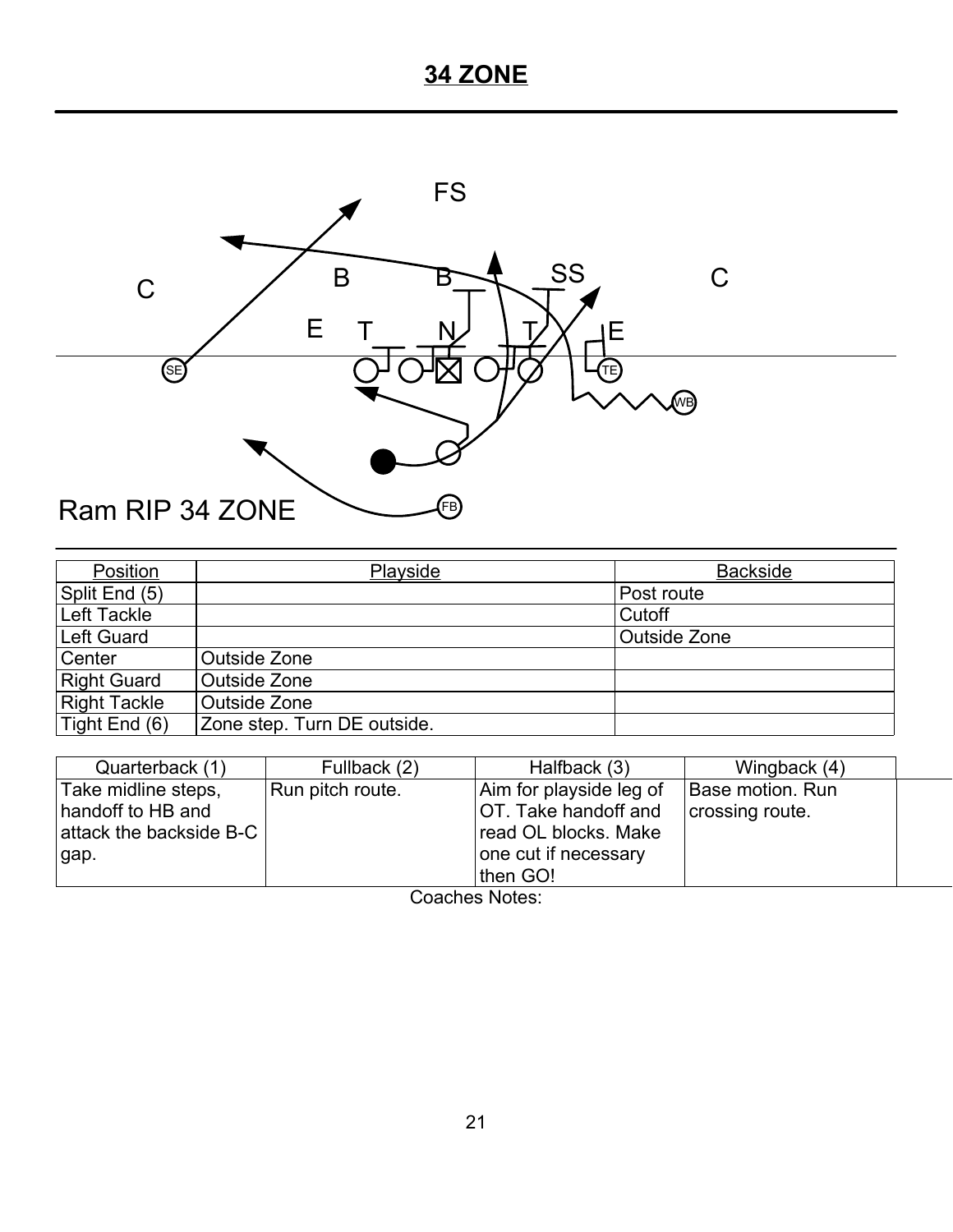#### **47 Speed**

The base play in the JET SERIES is still 47 SPEED and our experience last was that it was still a killer play from a direct snap formation. Added to that is now a STRETCH play using zone blocking concepts. Although we only show these to one side, ideally we want to be able run them to both sides.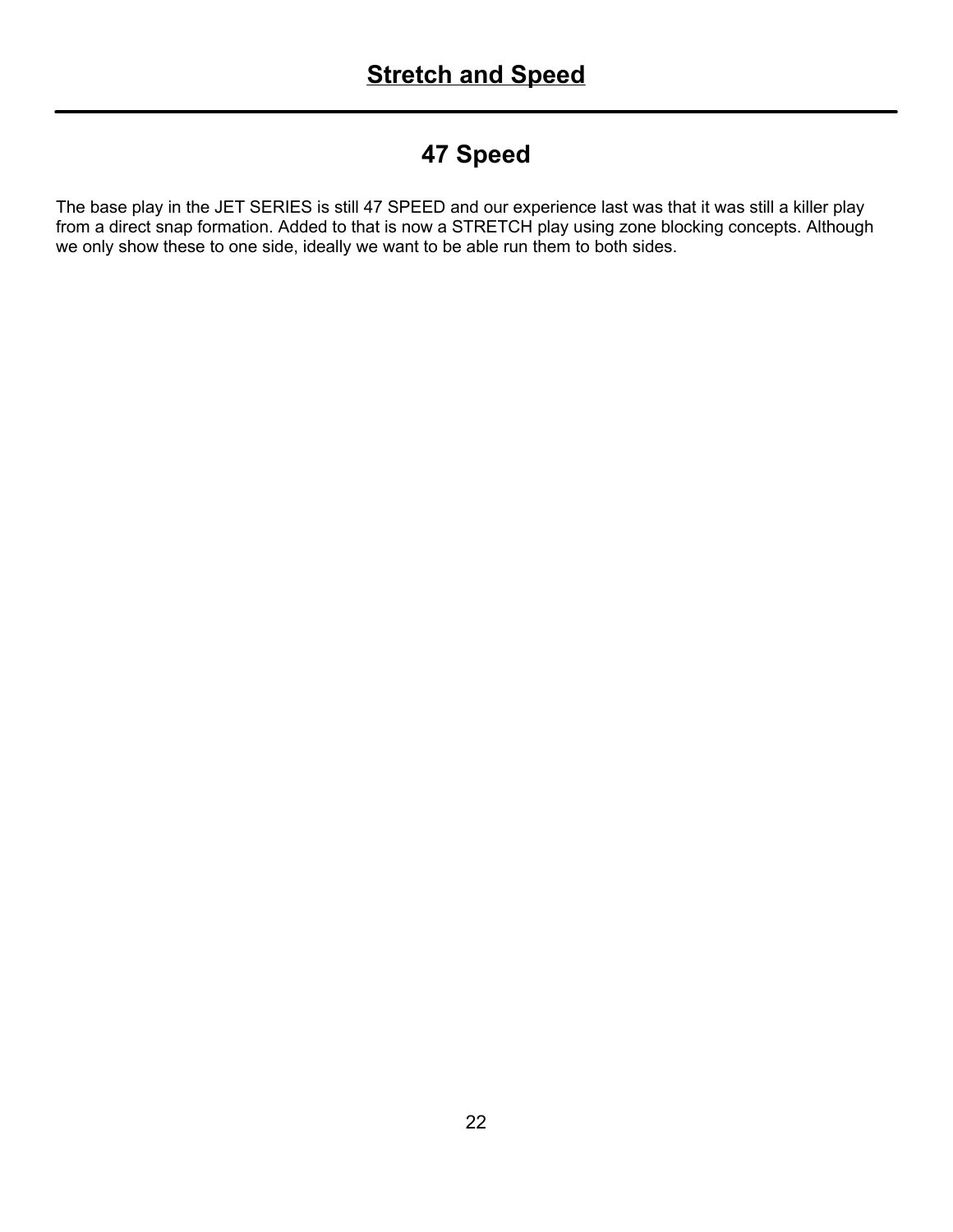#### **47 SPEED**



| Position            | Playside                                                     | <b>Backside</b> |
|---------------------|--------------------------------------------------------------|-----------------|
| Split End (5)       | Nearest deepest defender; help out on the way                |                 |
| Left Tackle         | Release behind DE; get ot the widest defender                |                 |
| Left Guard          | Release in front of DT; get to 2nd level and cutoff pursuit. |                 |
| Center              | G.O.L.                                                       |                 |
| <b>Right Guard</b>  |                                                              | Cutoff          |
| <b>Right Tackle</b> |                                                              | Cutoff          |
| Tight End (6)       |                                                              | Run post route  |

| Quarterback (1)         | Fullback (2)           | Halfback (3)           | Wingback (4)                  |
|-------------------------|------------------------|------------------------|-------------------------------|
| Handoff to WB in        | Allow the WB to        | Get to DE and at least | Jet motion aiming for just    |
| motion, first then take | go 1st then Run        | stagger him for a two  | in front of the QB; Full      |
| midline steps. and fake | 23 ZONE. Make a count. |                        | speed when you get the        |
| to the FB on 23 ZONE.   | good fake to hold      |                        | ball; Get to the sideline and |
|                         | the DE and LB's.       |                        | upfield.                      |

Coaches Notes:

The handoff is in front of the QB in this version of 47 SPEED. The fake to the FB will hold the DE and LB's for a second to open up the outside running lanes even more if we have established the 23 ZONE play to the FB. It also allows blockers to get into better position to execute their blocks on the playside. It is important that the FB sell the defense that he has the ball.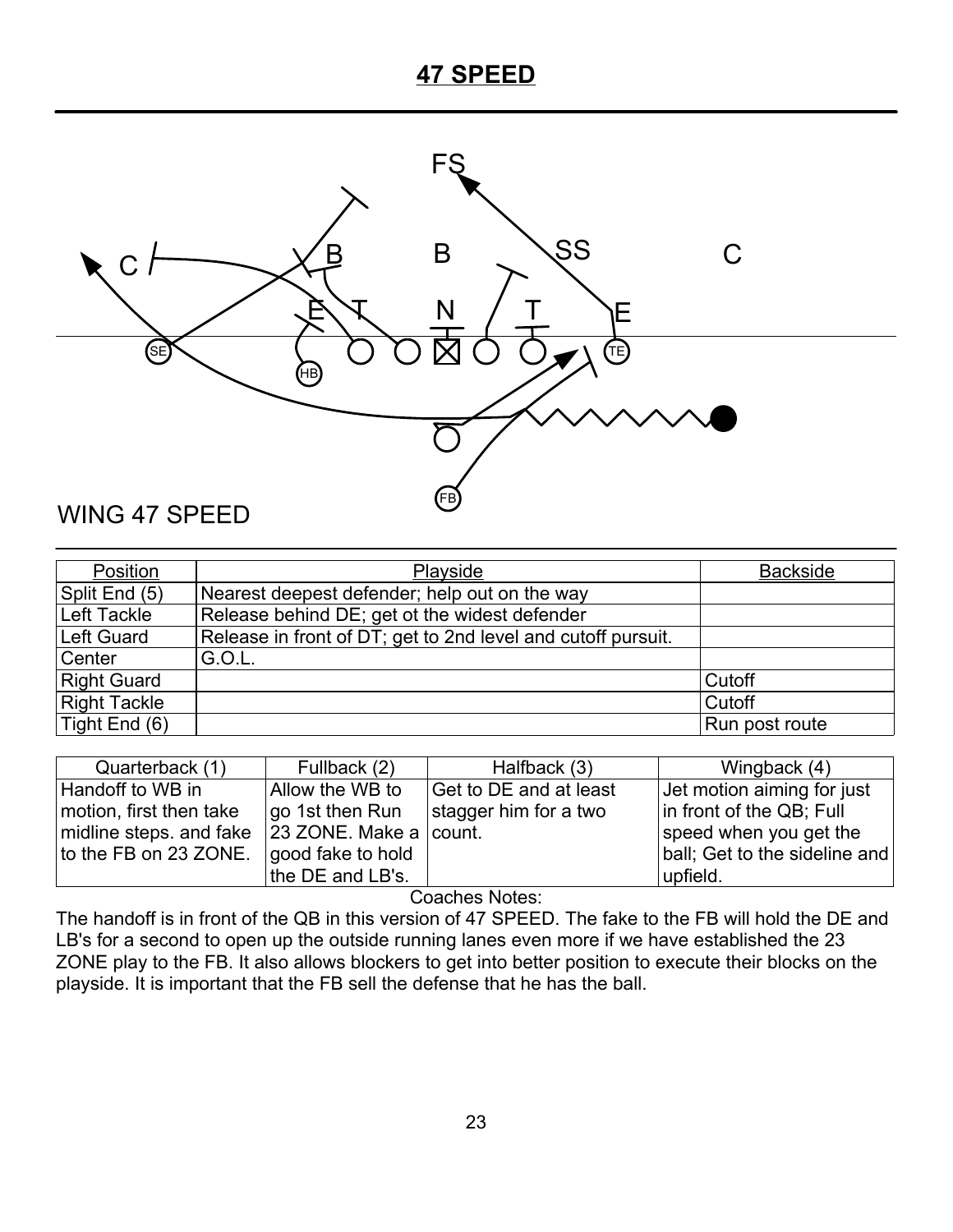#### **47 SPEED from Multiple Formations**

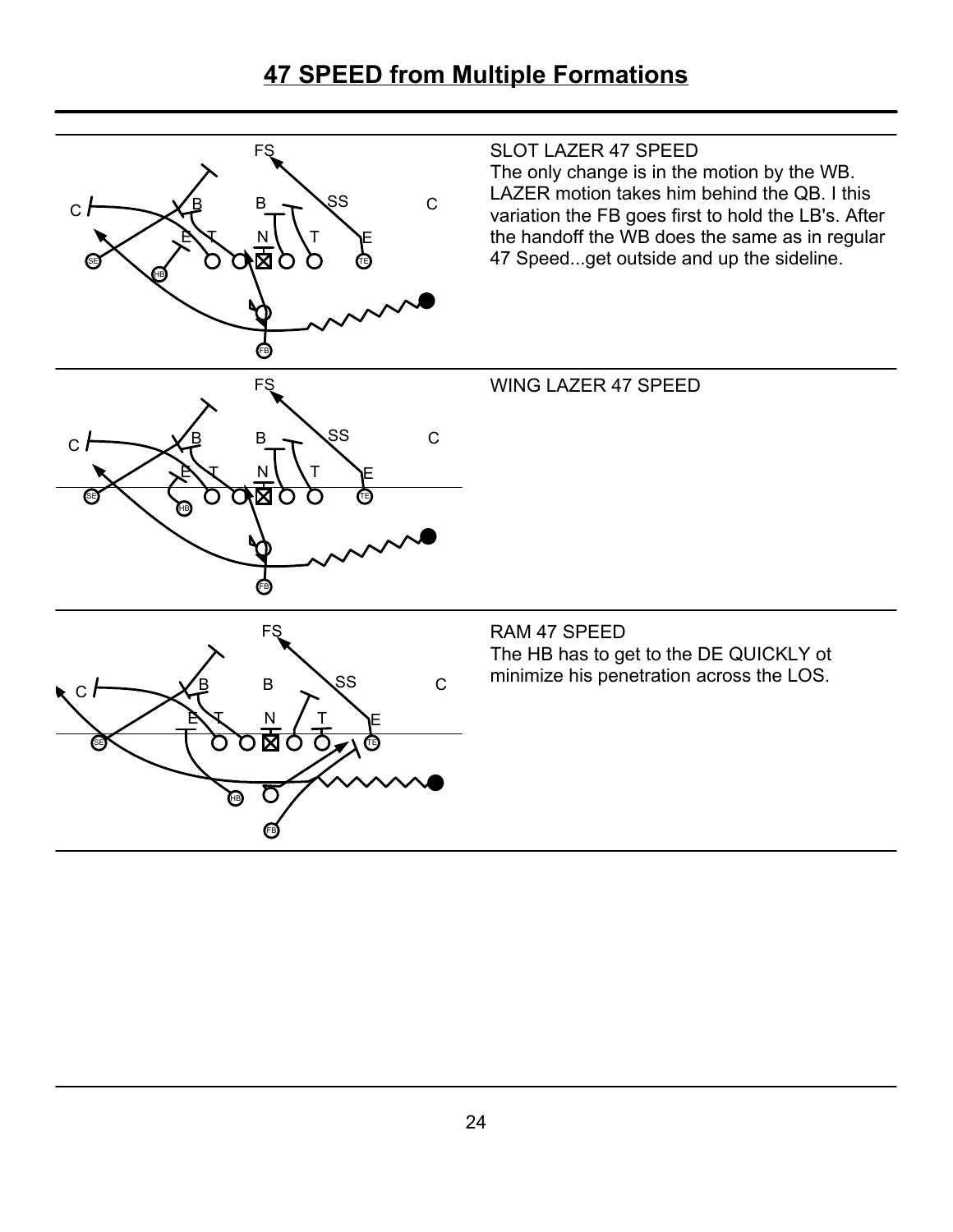### **28 STRETCH**



| Position            | <b>Playside</b>        | <b>Backside</b> |
|---------------------|------------------------|-----------------|
| Split End (5)       |                        | Post Route      |
| Left Tackle         |                        | Release upfield |
| Left Guard          |                        | Release upfield |
| Center              | Outside Zone           |                 |
| <b>Right Guard</b>  | Outside Zone           |                 |
| <b>Right Tackle</b> | Release upfield        |                 |
| Tight End (6)       | Log DE or push upfield |                 |

| Quarterback (1)           | Fullback (2)            | Halfback (3)                                                              | Wingback (4)         |
|---------------------------|-------------------------|---------------------------------------------------------------------------|----------------------|
| Sprint to the handoff     | Aim for 1 yard outside  | Stalk and block the                                                       | Stalk and block the  |
| point and get ball to the | the TE. Sprint on that  | defender assigned to                                                      | defender assigned to |
| FB.                       | trackthe QB must get    | $\vert$ cover you. Stay with the $\vert$ cover you. Stay with the $\vert$ |                      |
|                           | to YOU. Do not slow     | blocktaking the                                                           | blocktaking the      |
|                           | down for him. Take      | defender whichever                                                        | defender whichever   |
|                           | handoff and look for an | way he wants to go.                                                       | way he wants to go.  |
|                           | outside lane.           |                                                                           |                      |

- 1. Release of the playside OL onto the LB's is key.
- 2. The DE must be blocked...even a stalemate is OK.
- 3. FB must be sprinting from the start. He must not wait for the QB to get to him.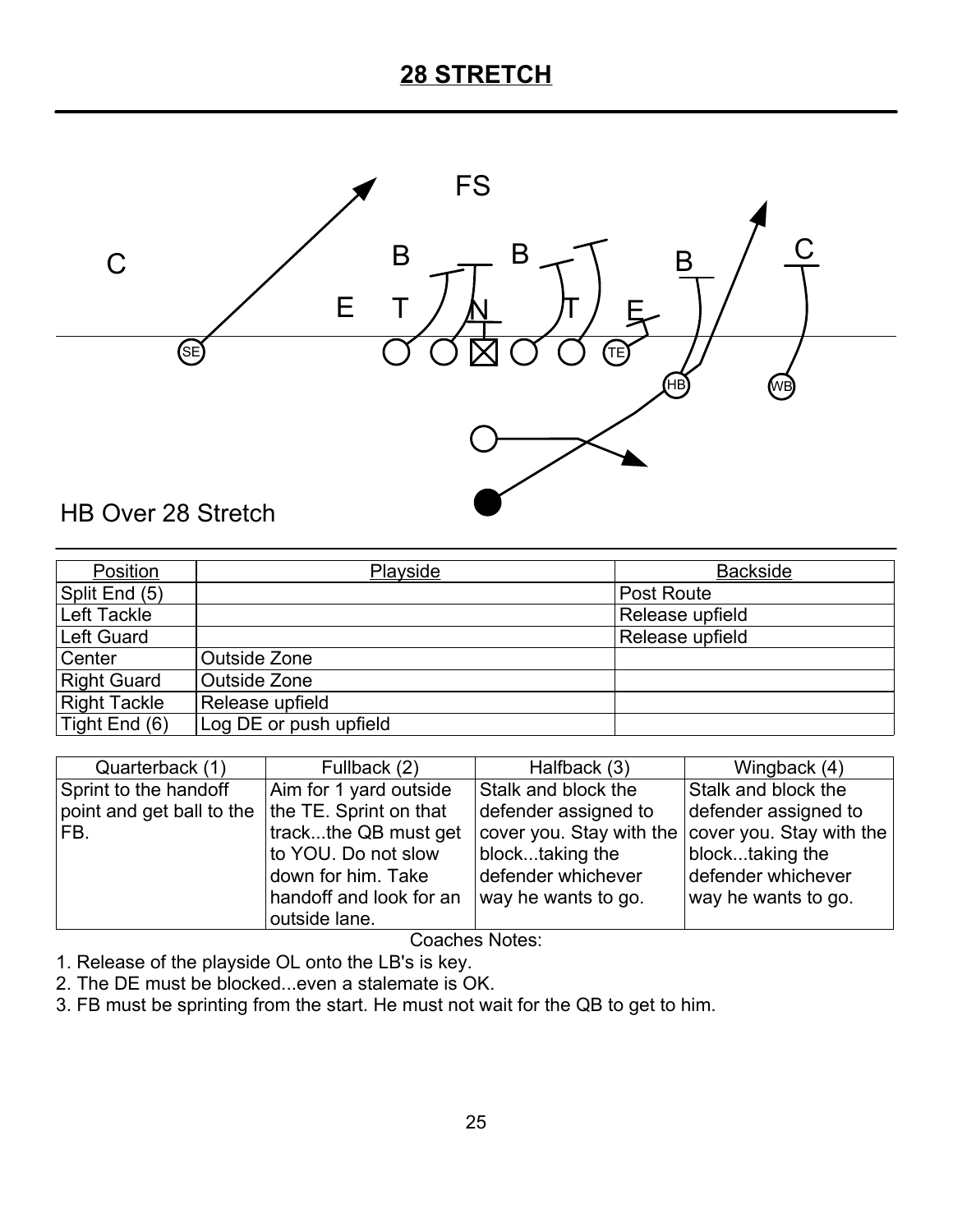# **28 STRETCH from Multiple formations**

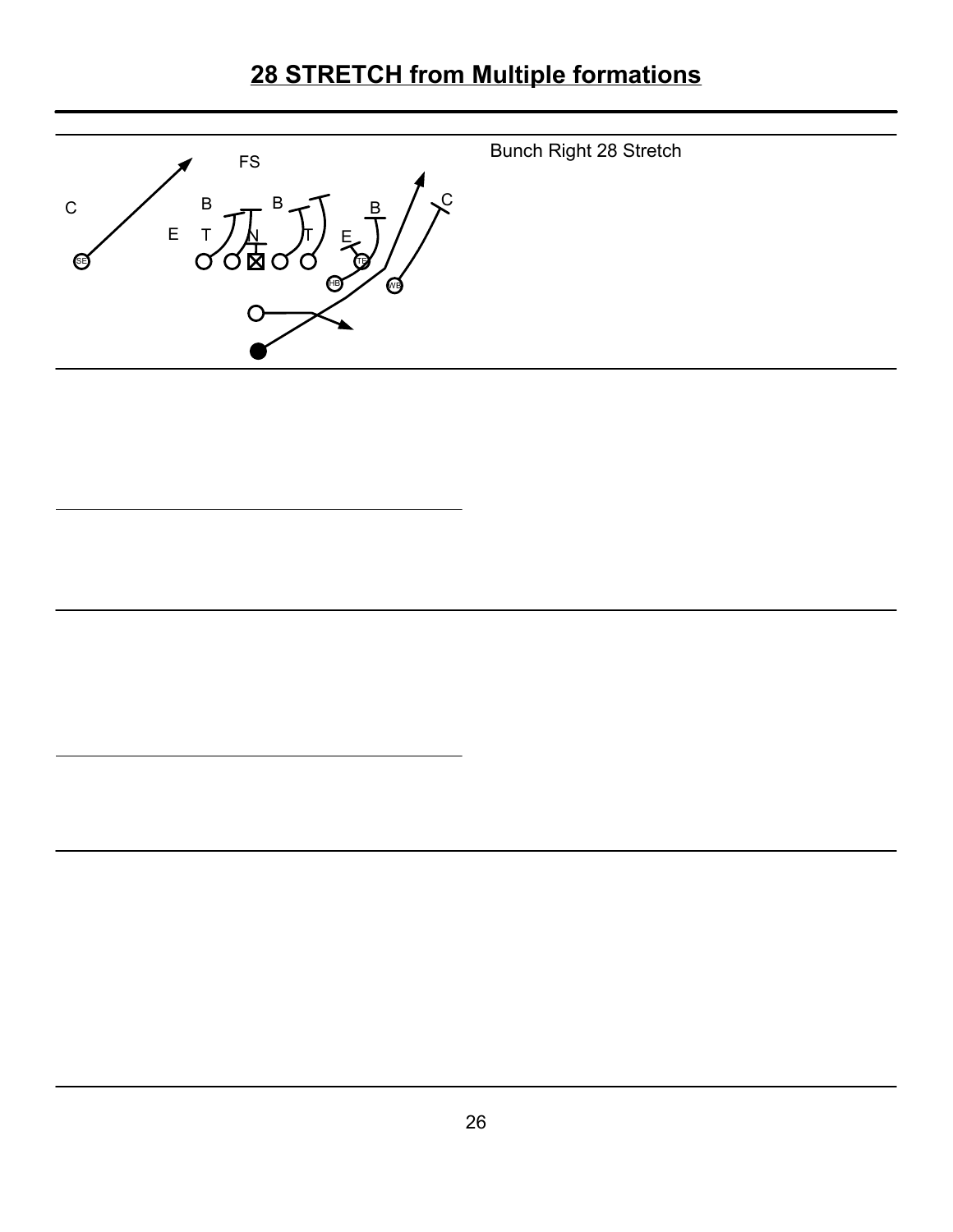#### **38 STRETCH**



| Position            | Playside                | <b>Backside</b>   |
|---------------------|-------------------------|-------------------|
| Split End (5)       |                         | <b>Post Route</b> |
| Left Tackle         |                         | Release upfield   |
| Left Guard          |                         | Release upfield   |
| Center              | Outside ZoneRip and Run |                   |
| <b>Right Guard</b>  | Outside ZoneRip and Run |                   |
| <b>Right Tackle</b> | Outside ZoneRip and Run |                   |
| Tight End (6)       | Log DE or push upfield  |                   |

| Quarterback (1)         | Fullback (2)     | Halfback (3)                                | Wingback (4)             |  |
|-------------------------|------------------|---------------------------------------------|--------------------------|--|
| Take midline steps,     | Run pitch route. | Delay 1 count then                          | Stalk and block the      |  |
| handoff to FB and       |                  | sprint on an outside                        | defender assigned to     |  |
| attack the backside B-C |                  | trackTake handoff                           | cover you. Stay with the |  |
| gap.                    |                  | and look for an outside $ $ blocktaking the |                          |  |
|                         |                  | lane.                                       | defender whichever way   |  |
|                         |                  |                                             | he wants to go.          |  |

Coaches Notes:

1. Release of the playside OL onto the LB's is key.

2. The DE must be blocked...even a stalemate is OK.

3. HB must be sprinting from the start. Get to sideline and upfield.

4. Handling the snap is key for the QB. He will need to make a very quick pivot in order to get the ball to the HB.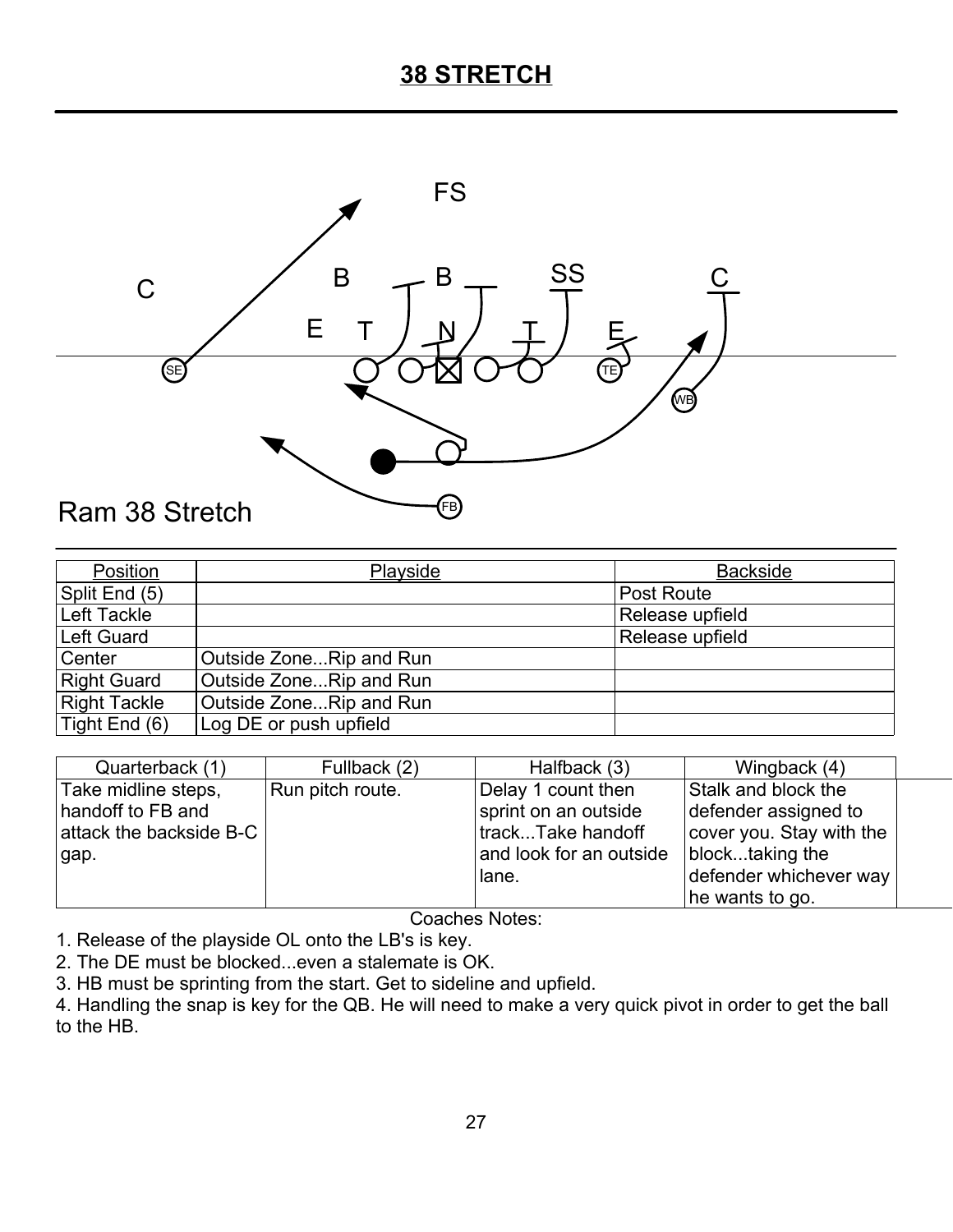The TRAP PLAYS are basic football plays. The PISTOL look give the added option of being able to involve the QB more. Once again, we only show these to one side but they can easily be taught to the opposite side as well.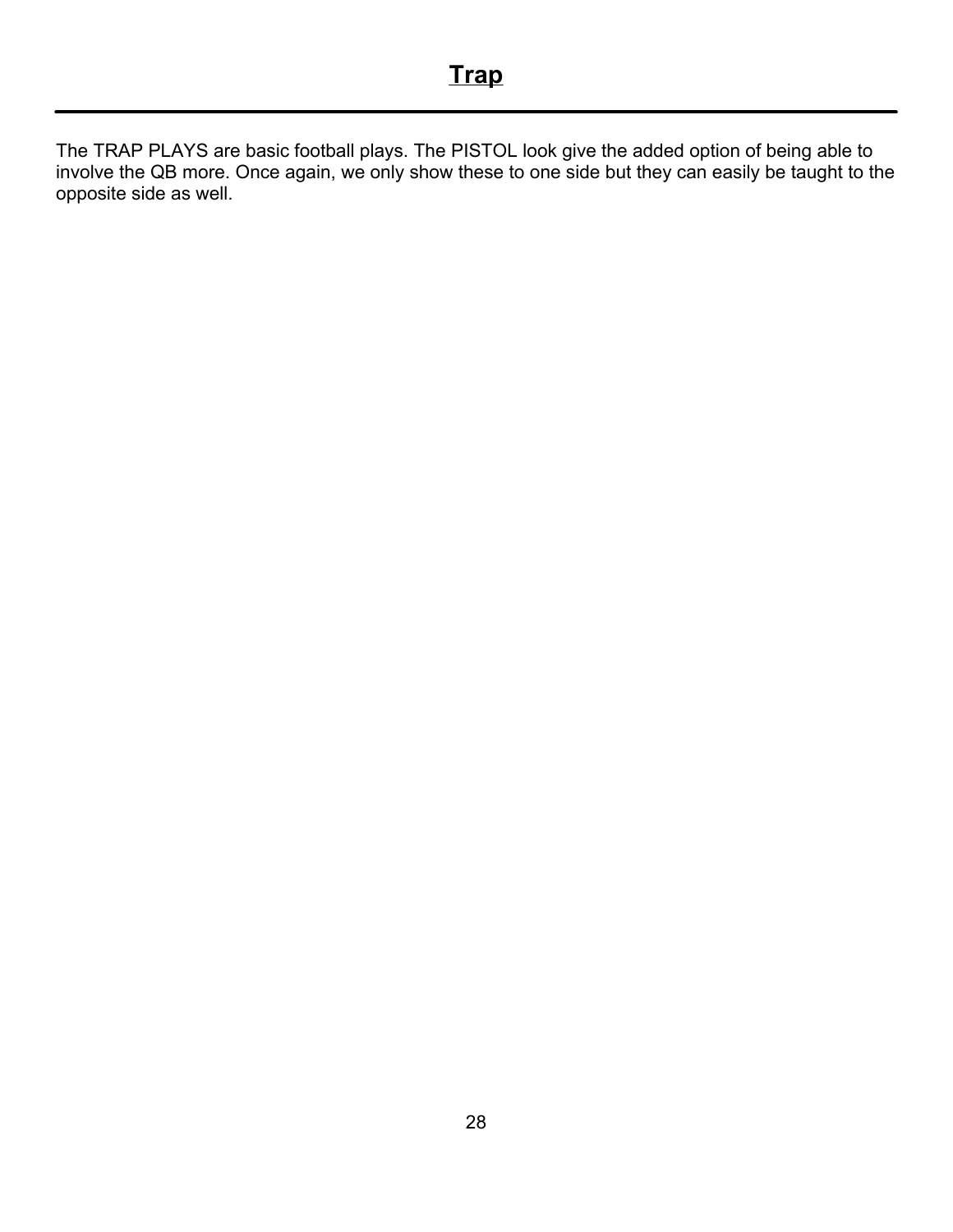#### **34 TRAP**



| Position            | Playside                               | <b>Backside</b> |
|---------------------|----------------------------------------|-----------------|
| Split End (5)       |                                        | Post            |
| Left Tackle         |                                        | Cutoff          |
| Left Guard          | Pull and trap 1st defender past Center |                 |
| Center              | <b>MOMA</b>                            |                 |
| <b>Right Guard</b>  | Double down and help Center            |                 |
| <b>Right Tackle</b> | Release inside to the nearest LB.      |                 |
| Tight End (6)       | Release inside to the nearest LB.      |                 |

| Quarterback (1)         | Fullback (2)     | Halfback (3)                            | Wingback (4) |  |
|-------------------------|------------------|-----------------------------------------|--------------|--|
| Take midline steps,     | Run pitch route. | Take one drop step and Base motion. Run |              |  |
| handoff to HB and       |                  | one crossover step then crossing route. |              |  |
| attack the backside B-C |                  | aim for the Centers                     |              |  |
| gap.                    |                  | outside foot Stay inside                |              |  |
|                         |                  | the block of the pulling                |              |  |
|                         |                  | Guard.                                  |              |  |

Coaches Notes:

Different motions by the WB can be used to give the play different looks without changing any blocking assignments on the LOS.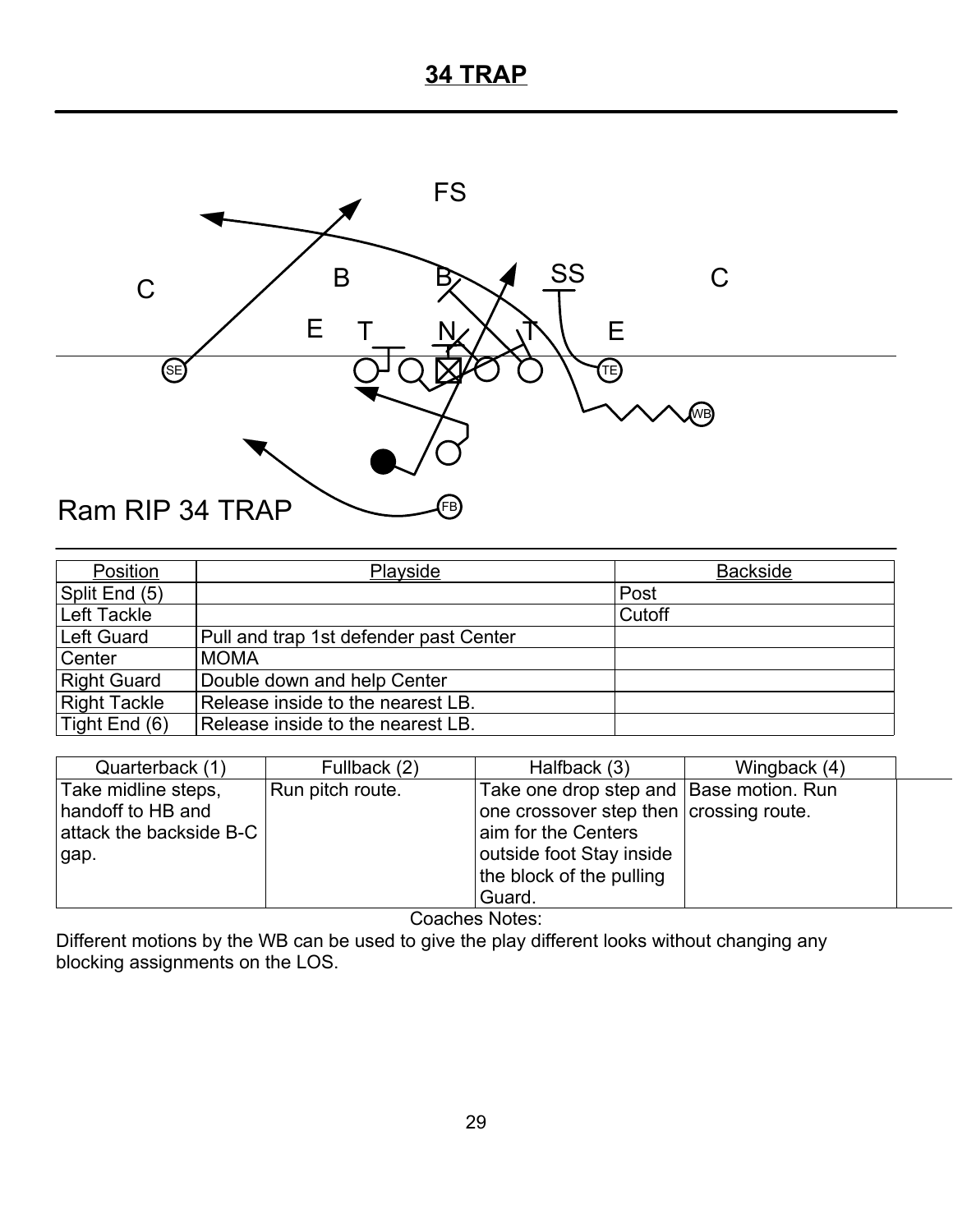# **34 Trap from Multiple Formations**

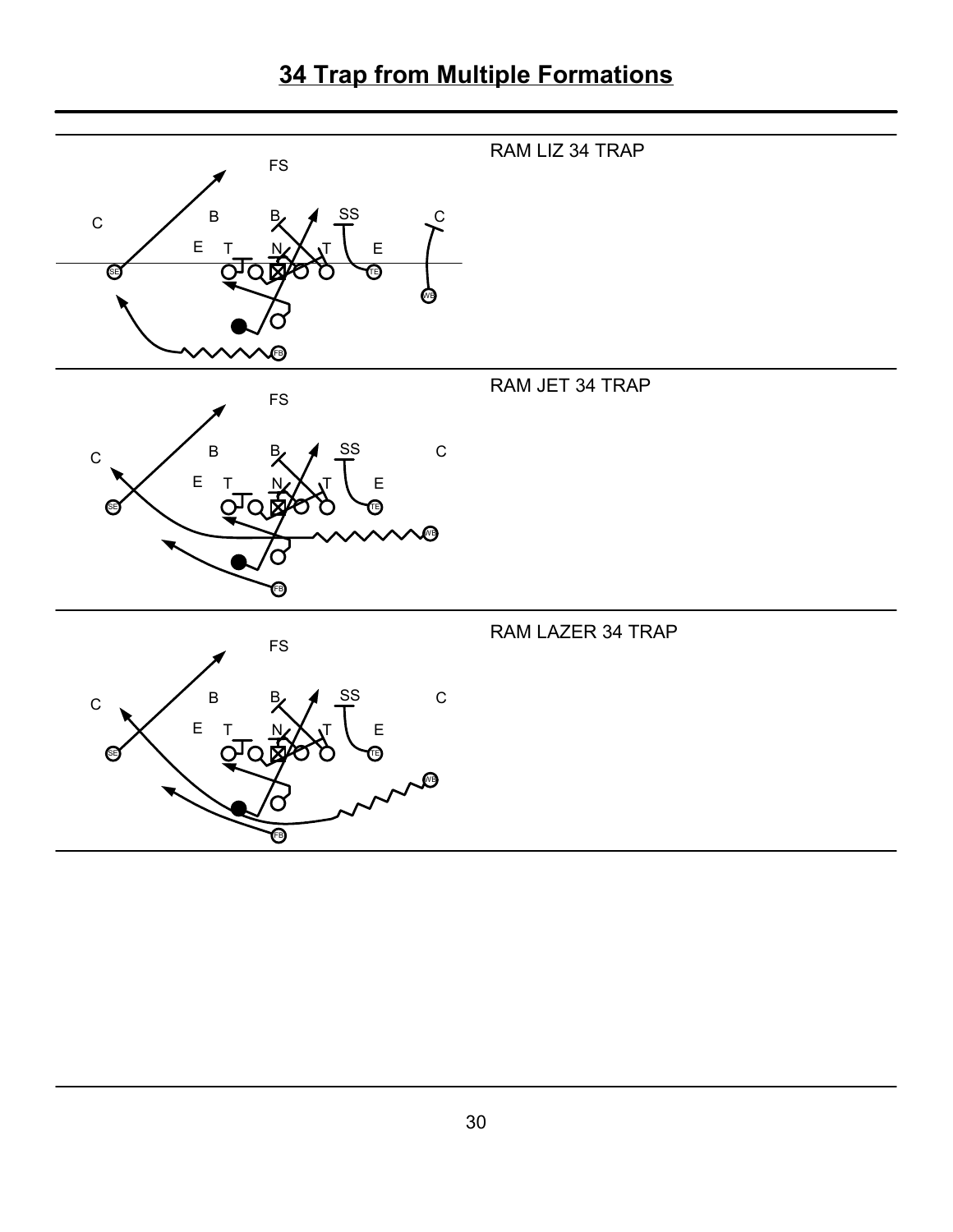#### **14 TRAP**



#### Position | Playside | Backside Split End (5) Post route Left Tackle Cutoff Cutoff Left Guard **Pull and trap 1st defender past the Center.** Center M.O.M.A.<br>Right Guard Double do Right Guard Double down and help Center<br>Right Tackle Release inside and get to 1st I Right Tackle Release inside and get to 1st LB<br>Tight End (6) Release inside and get to 1st LB Release inside and get to 1st LB

| Quarterback (1)         | Fullback (2)                                  | Halfback (3)    | Wingback (4)        |  |
|-------------------------|-----------------------------------------------|-----------------|---------------------|--|
| Take midline steps,     | Block to backside same   Release inside block |                 | Jet motion. Fake 47 |  |
| fake handoff to FB,     | as in 47 SPEED.                               | the nearest LB. | <b>SPEED</b>        |  |
| keep and attack the B-C |                                               |                 |                     |  |
| gap.                    |                                               |                 |                     |  |

Coaches Notes:

I like the QB trap from the direct snap formation because of the vision advantage and the ability to get downhill through the POA very quickly. We give up a little by not being able to shield the defense from the exchange but if they fear 47 SPEED and we get a good mesh and ride fake, it shouldn't lessen the play's potential.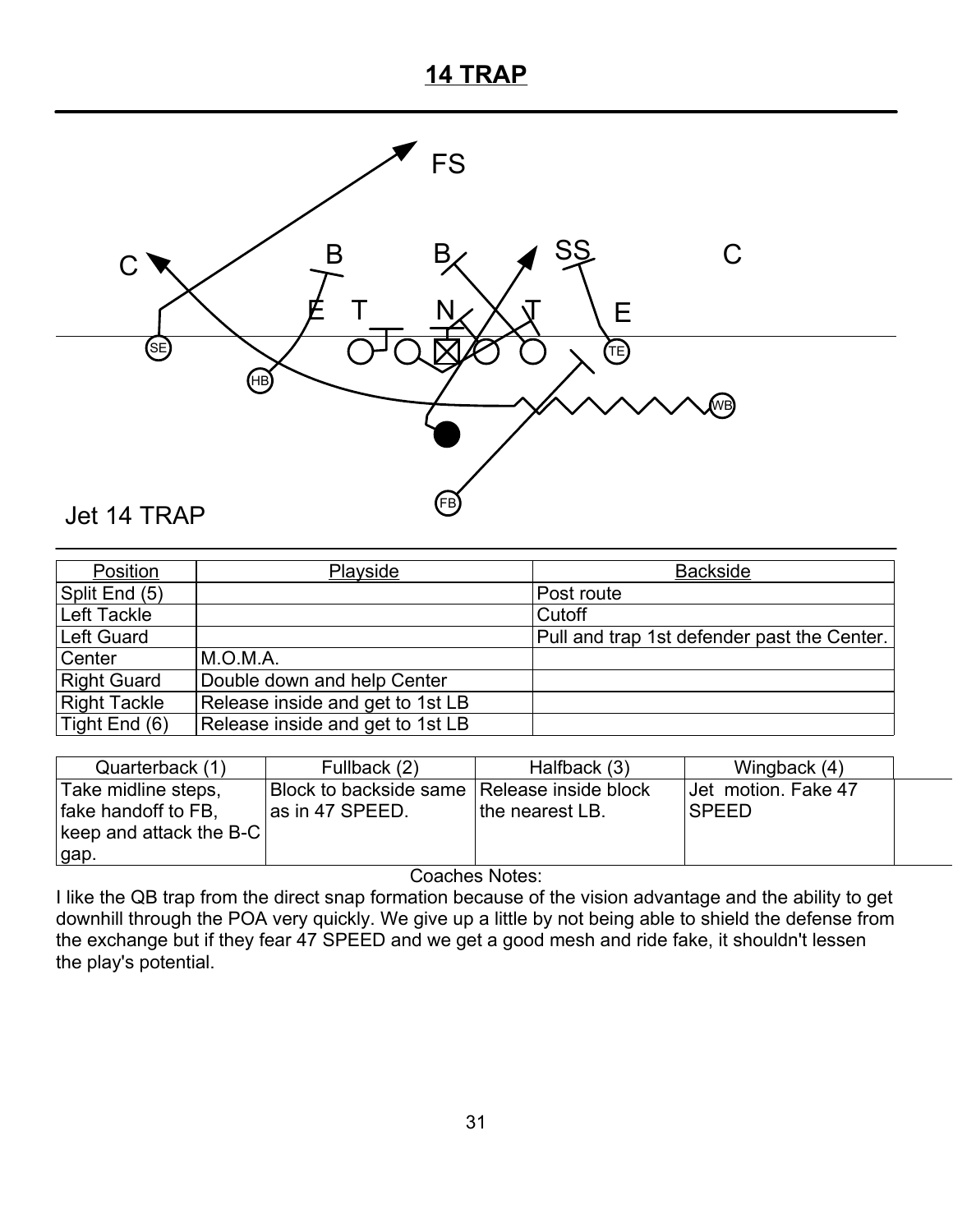### **Power**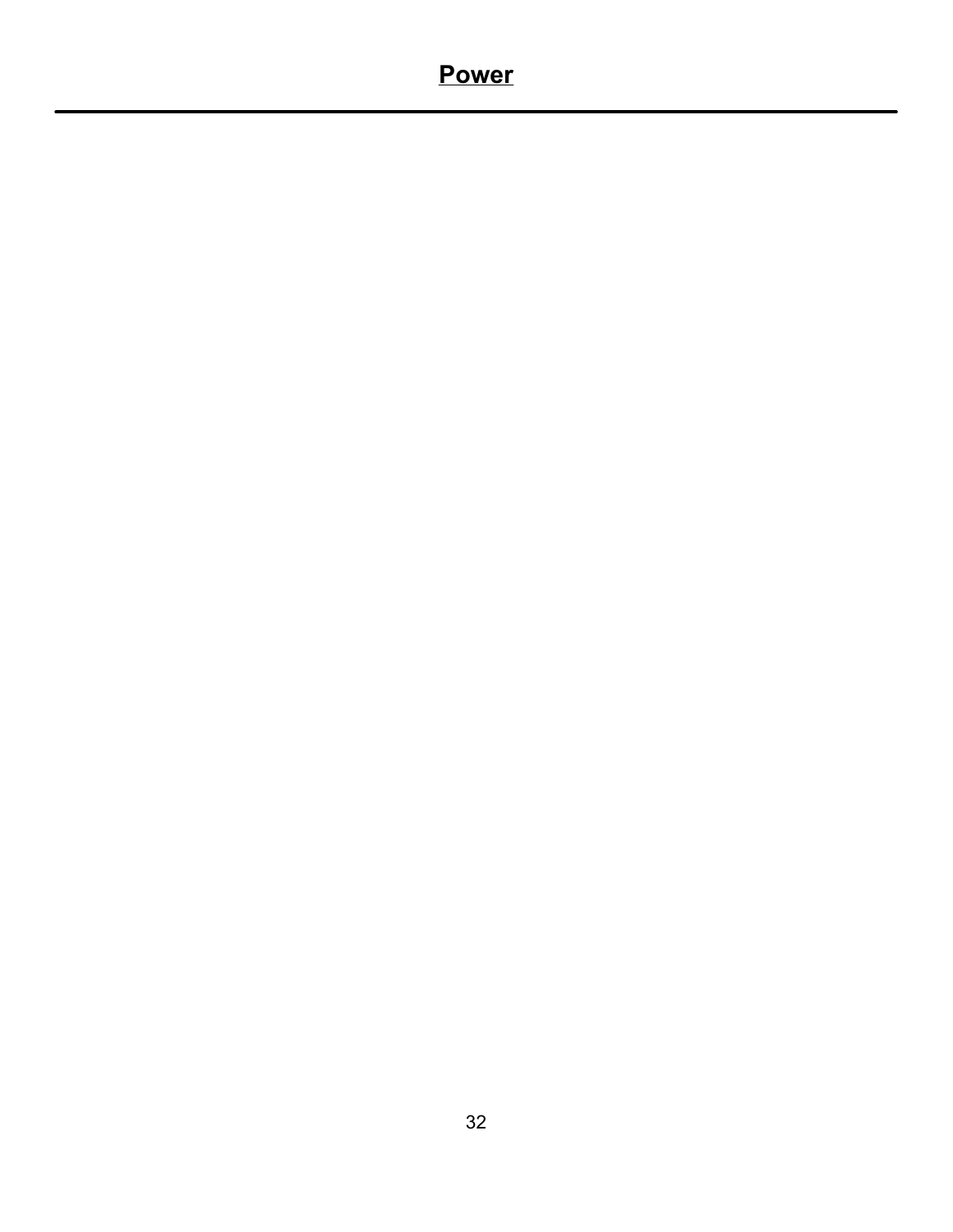



| Position            | Playside                     | <b>Backside</b> |
|---------------------|------------------------------|-----------------|
| Split End (5)       | PostHelp on nearest LB       |                 |
| Left Tackle         | Double team DT.              |                 |
| Left Guard          | Double down with the Center. |                 |
| Center              | M.O.M.A.                     |                 |
| <b>Right Guard</b>  |                              | Cut-off         |
| <b>Right Tackle</b> |                              | Cut-off         |
| Tight End (6)       | Double down with the LT.     |                 |

| Quarterback (1)                        | Fullback (2)           | Halfback (3)         | Wingback (4)          |
|----------------------------------------|------------------------|----------------------|-----------------------|
| Take midline steps,                    | Aim for outside leg of | Release inside block | Power motion. Kickout |
| fake handoff to FB,                    | Center. Fake handoff   | the nearest LB.      | the DE.               |
| keep and attack the B-C and attack the |                        |                      |                       |
| gap.                                   | backside.              |                      |                       |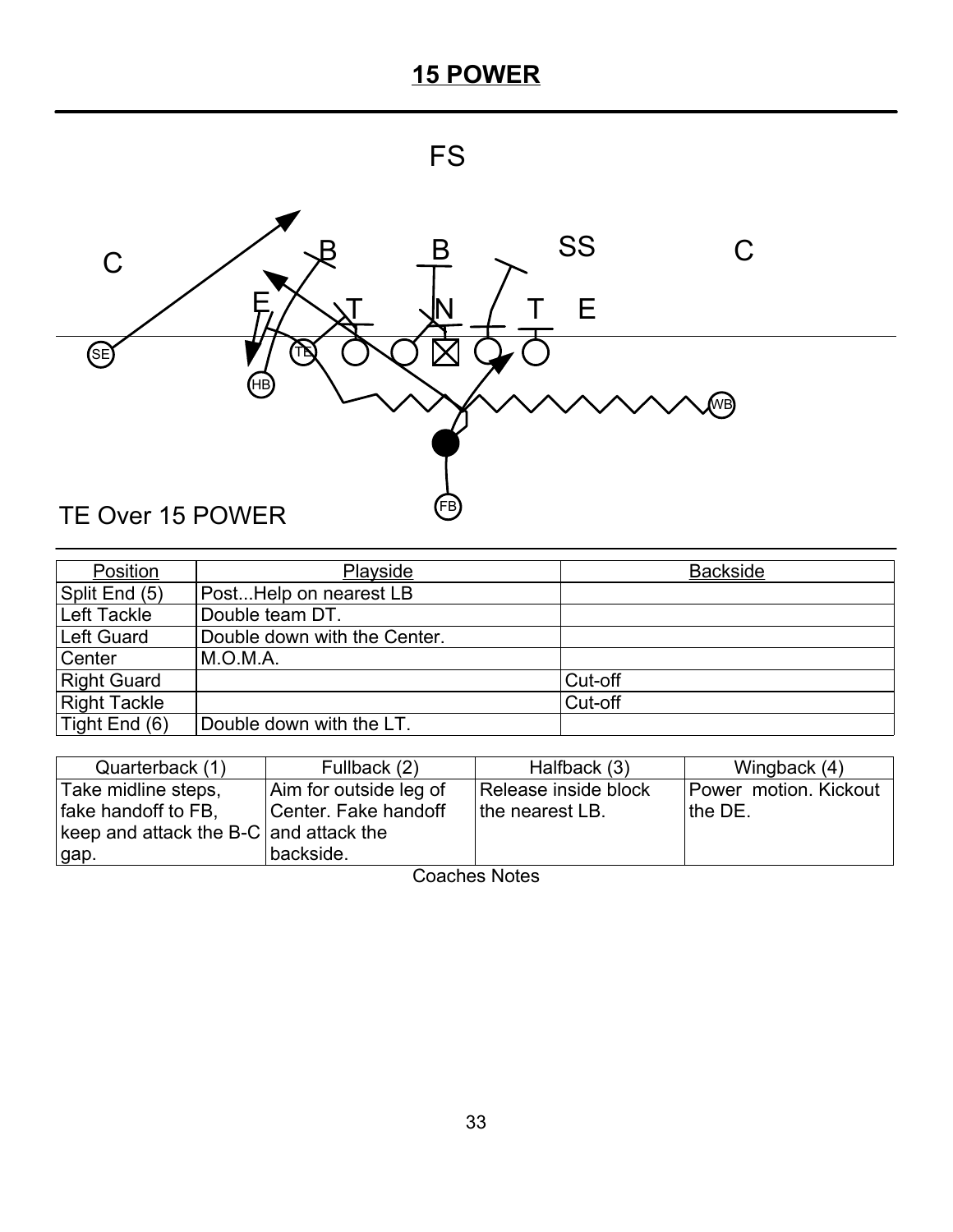

| Position            | Playside                    | <b>Backside</b> |
|---------------------|-----------------------------|-----------------|
| Split End (5)       |                             | Post            |
| Left Tackle         |                             | Double team     |
| Left Guard          |                             | Double team     |
| Center              | Double team                 |                 |
| <b>Right Guard</b>  | Double down with the Center |                 |
| <b>Right Tackle</b> | Double team                 |                 |
| Tight End (6)       | Double down with the LT     |                 |

| Quarterback (1)                                | Fullback (2)                       | Halfback (3)         | Wingback (4)          |
|------------------------------------------------|------------------------------------|----------------------|-----------------------|
| Take midline steps,                            | Aim for inside leg of              | Release inside block | Power motion. Kickout |
| fake handoff to FB,                            | Center. Fake handoff               | the nearest LB.      | the DE.               |
| keep and attack the B-C and make adjustment to |                                    |                      |                       |
| gap. Stay inside the                           | $\sqrt{q}$ get on track thru the 5 |                      |                       |
| WB's block.                                    | hole.                              |                      |                       |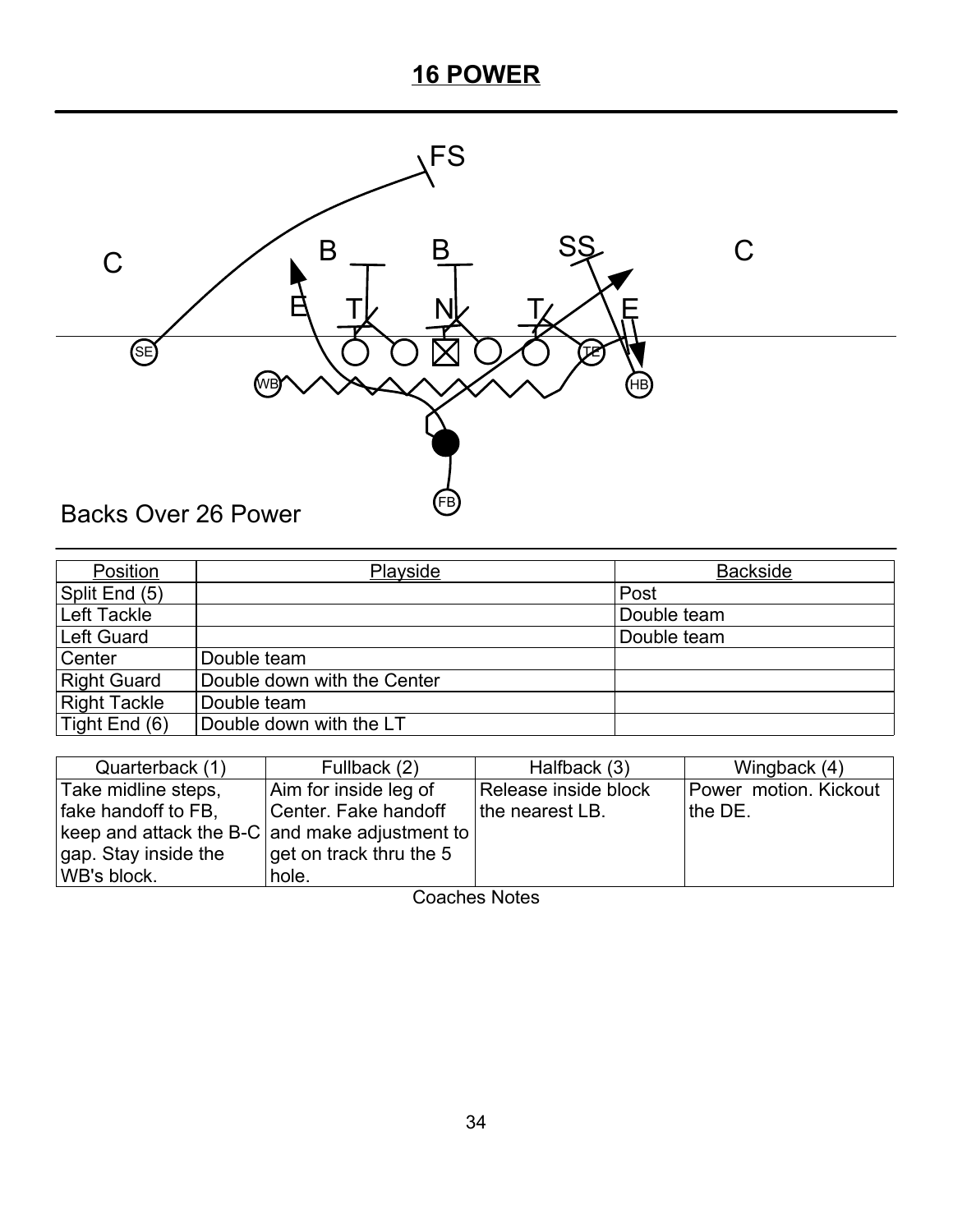



| Position            | Playside                     | <b>Backside</b> |
|---------------------|------------------------------|-----------------|
| Split End (5)       | PostHelp on nearest LB       |                 |
| Left Tackle         | Double team DT.              |                 |
| Left Guard          | Double down with the Center. |                 |
| Center              | M.O.M.A.                     |                 |
| <b>Right Guard</b>  |                              | Cut-off         |
| <b>Right Tackle</b> |                              | Cut-off         |
| Tight End (6)       | Double down with the LT.     |                 |

| Quarterback (1)     | Fullback (2)            | Halfback (3)         | Wingback (4)          |
|---------------------|-------------------------|----------------------|-----------------------|
| Take midline steps, | Aim for inside leg of   | Release inside block | Power motion. Kickout |
| handoff to FB and   | Center. Take handoff    | the nearest LB.      | the DE.               |
| attack the B-C gap. | and make adjustment to  |                      |                       |
|                     | get on track thru the 5 |                      |                       |
|                     | hole. Make one cut if   |                      |                       |
|                     | necessary then GO!      |                      |                       |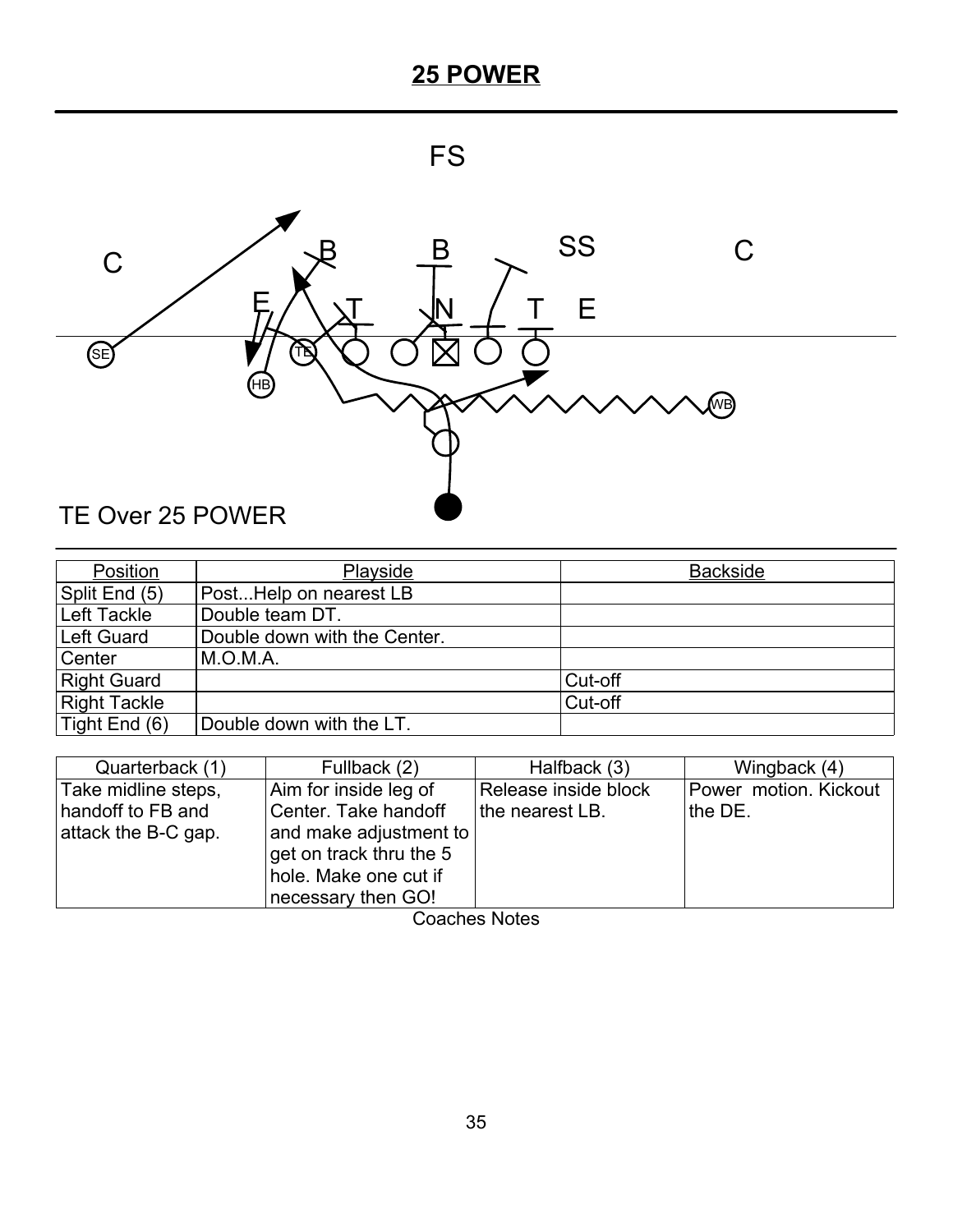

| Position            | Playside                    | <b>Backside</b> |
|---------------------|-----------------------------|-----------------|
| Split End (5)       |                             | Post            |
| Left Tackle         |                             | Double team     |
| Left Guard          |                             | Double team     |
| Center              | <b>MOMA</b>                 |                 |
| <b>Right Guard</b>  | Double down with the Center |                 |
| <b>Right Tackle</b> | Double team                 |                 |
| Tight End (6)       | Double down with the LT     |                 |

| Quarterback (1)     | Fullback (2)            | Halfback (3)         | Wingback (4)          |
|---------------------|-------------------------|----------------------|-----------------------|
| Take midline steps, | Aim for inside leg of   | Release inside block | Power motion. Kickout |
| handoff to FB and   | Center. Take handoff    | the nearest LB.      | the DE.               |
| attack the B-C gap. | and make adjustment to  |                      |                       |
|                     | get on track thru the 5 |                      |                       |
|                     | hole. Make one cut if   |                      |                       |
|                     | necessary then GO!      |                      |                       |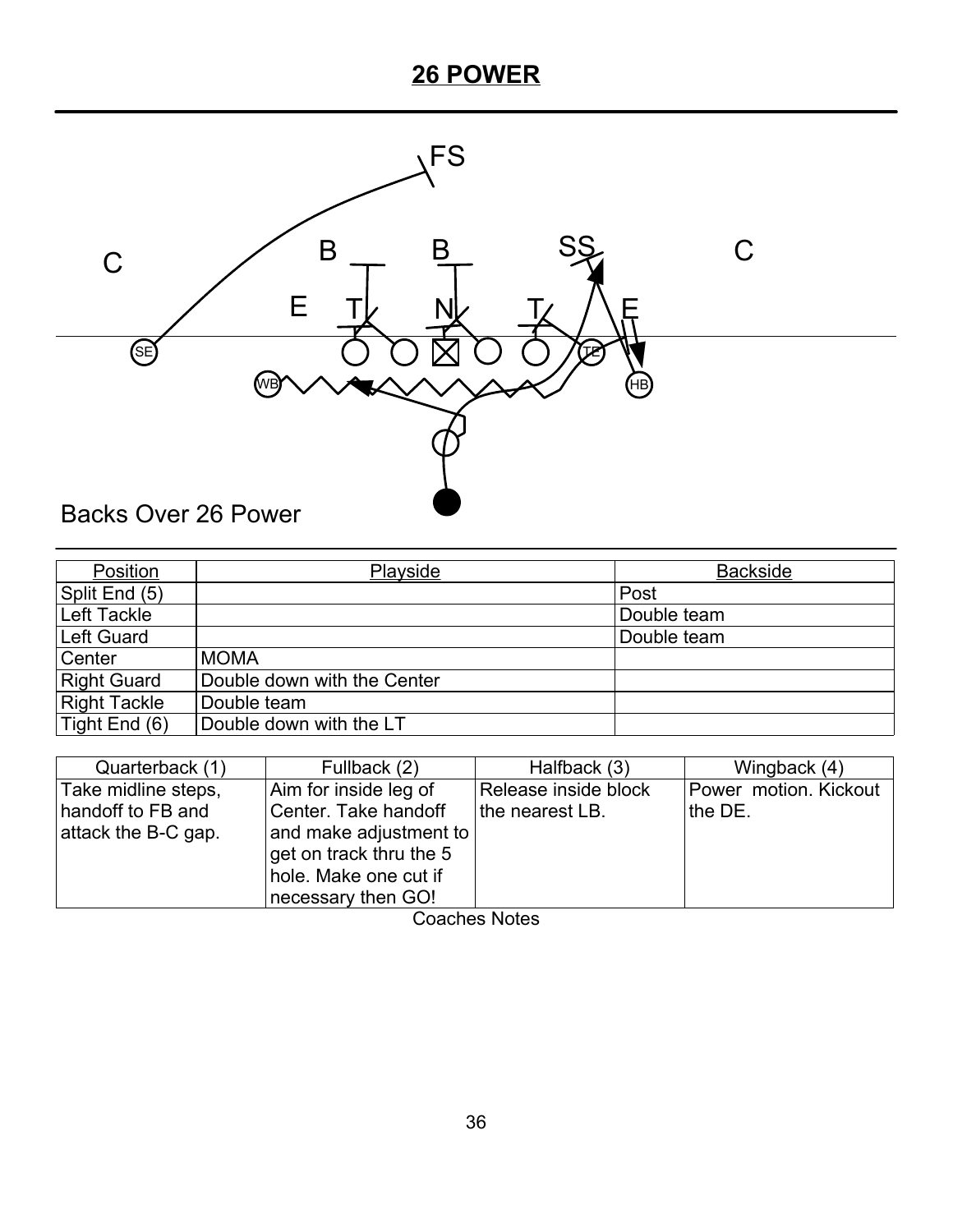# **Passing**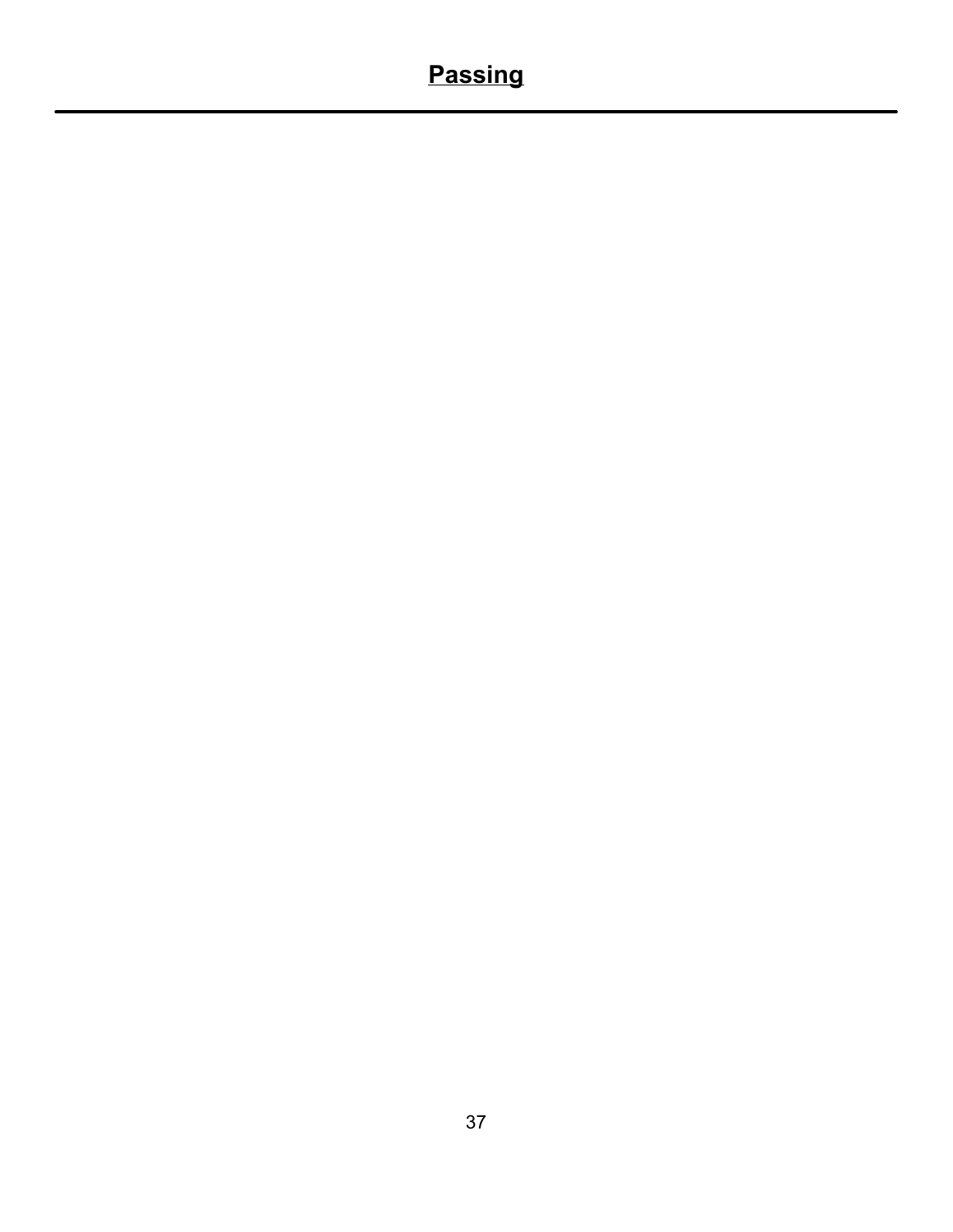

To make it easier for the QB and receivers we divide the field into passing zones.

Zone 0- Anything behind the LOS.

Zone 1- the area 5 yards off the LOS.

Zone 2- The area more than 5yds deep and extending the full outside third of the field.

Zone 3. The middle third area of the field.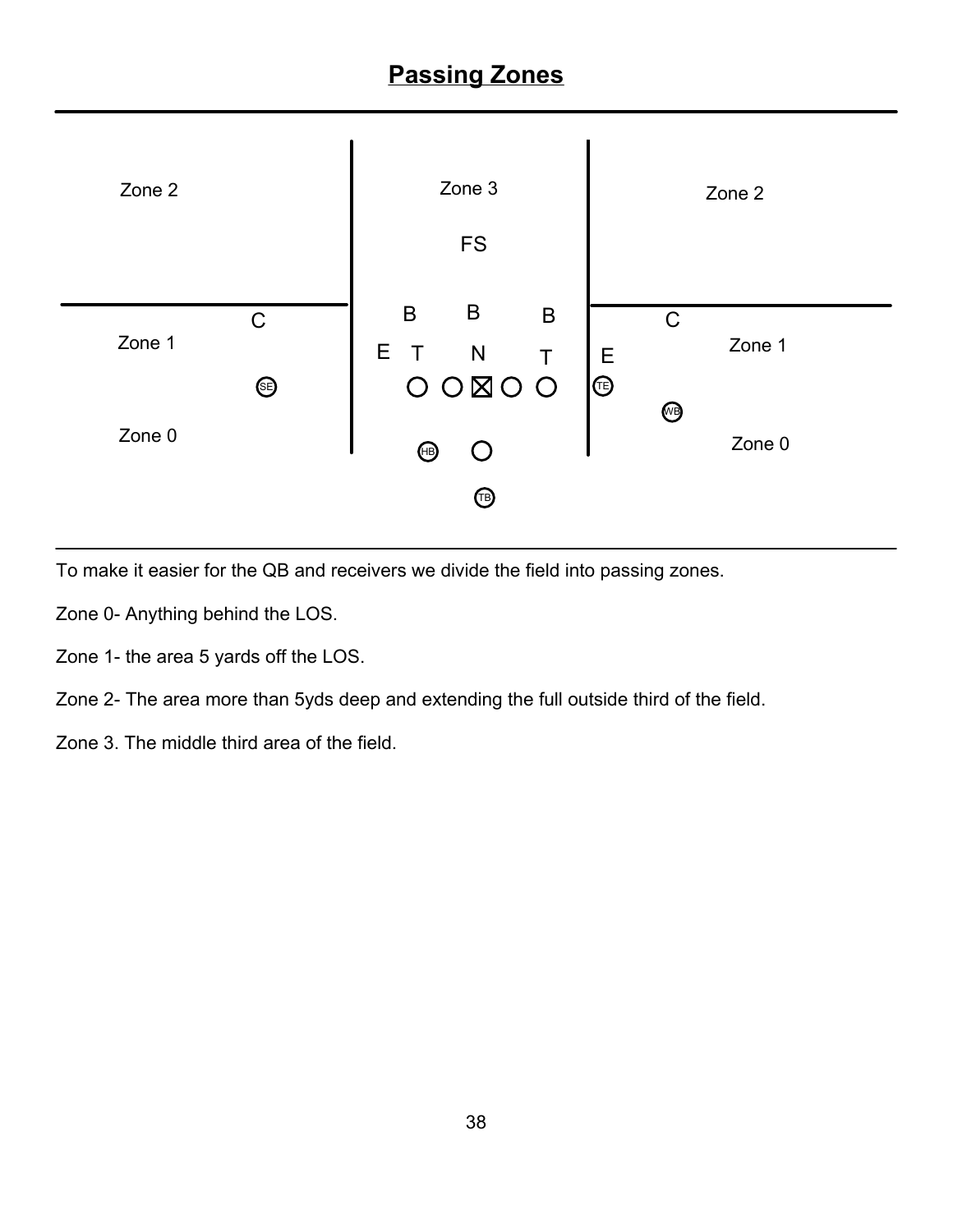#### **Pass Blocking**



We will use a basic slide protection to the call side. The goal is to not allow a defender to cross the face of the O-Lineman. We want the OL to use a two hand punch and to stay in contact with the defender so that he is prevented from penetrating the LOS. Footwork is KEY here so the OL will need to drill on keeping in front of an attacking defender with footwork and hand technique.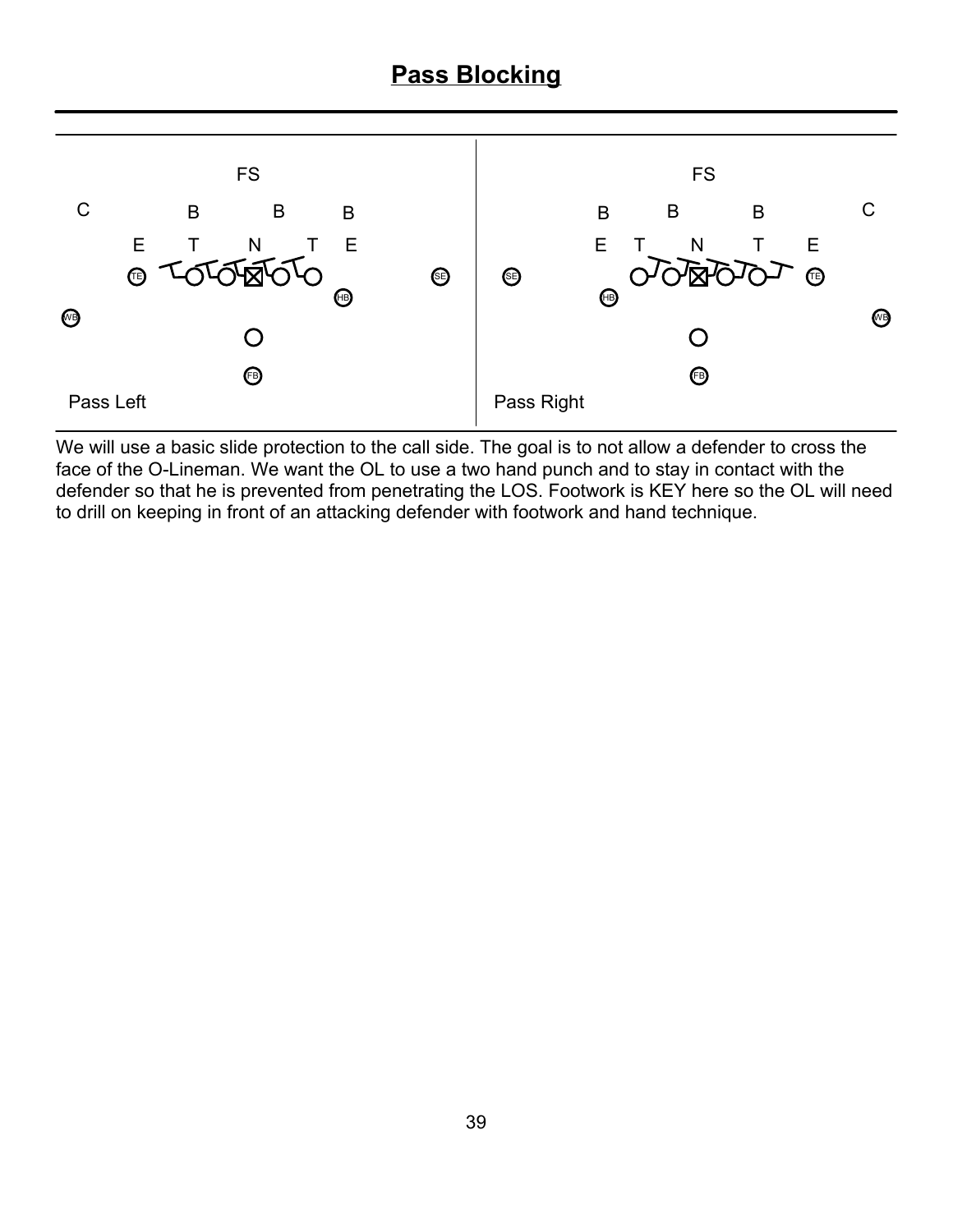

| Position            | Playside                                   | <b>Backside</b> |
|---------------------|--------------------------------------------|-----------------|
| Split End (5)       | Quick Slant. Look for the ball right away. |                 |
| Left Tackle         | Slide left                                 |                 |
| <b>Left Guard</b>   | Slide left                                 |                 |
| Center              | Slide left                                 |                 |
| <b>Right Guard</b>  |                                            | Slide left      |
| <b>Right Tackle</b> |                                            | Slide Left      |
| Tight End $(6)$     |                                            | Post            |

| Quarterback (1)         | Fullback (2)                        | Halfback (3) | Wingback (4)      |
|-------------------------|-------------------------------------|--------------|-------------------|
| 1 step drop. fake to FB | Go playside and pickup Corner route |              | Base motion. Pass |
| as he passes then       | any defensive pressure.             |              | protect.          |
| throw to SE.            |                                     |              |                   |
|                         |                                     |              |                   |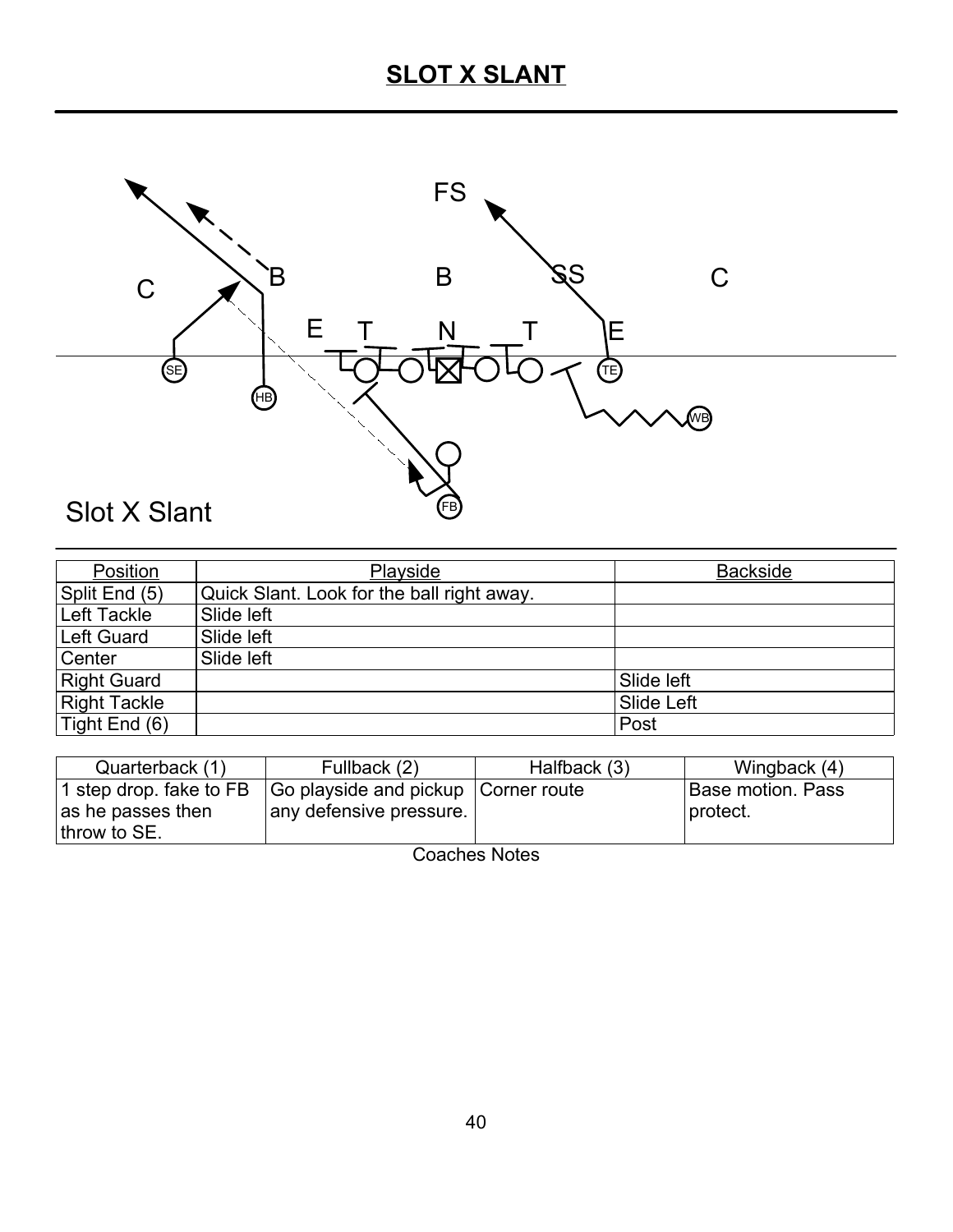

| Position            | Playside                                           | <b>Backside</b> |
|---------------------|----------------------------------------------------|-----------------|
| Split End (5)       | Outside release, sideline route. Look for the ball |                 |
|                     | right away.                                        |                 |
| Left Tackle         | Slide left                                         |                 |
| Left Guard          | Slide left                                         |                 |
| Center              | Slide left                                         |                 |
| <b>Right Guard</b>  |                                                    | Slide left      |
| <b>Right Tackle</b> |                                                    | Slide Left      |
| Tight End (6)       |                                                    | Post            |

| Quarterback (1)         | Fullback (2)                        | Halfback (3) | Wingback (4)      |
|-------------------------|-------------------------------------|--------------|-------------------|
| 3 step drop. fake to FB | Go playside and pickup   Post route |              | Base motion. Pass |
| as he passes then       | any defensive pressure.             |              | I protect.        |
| throw to SE.            |                                     |              |                   |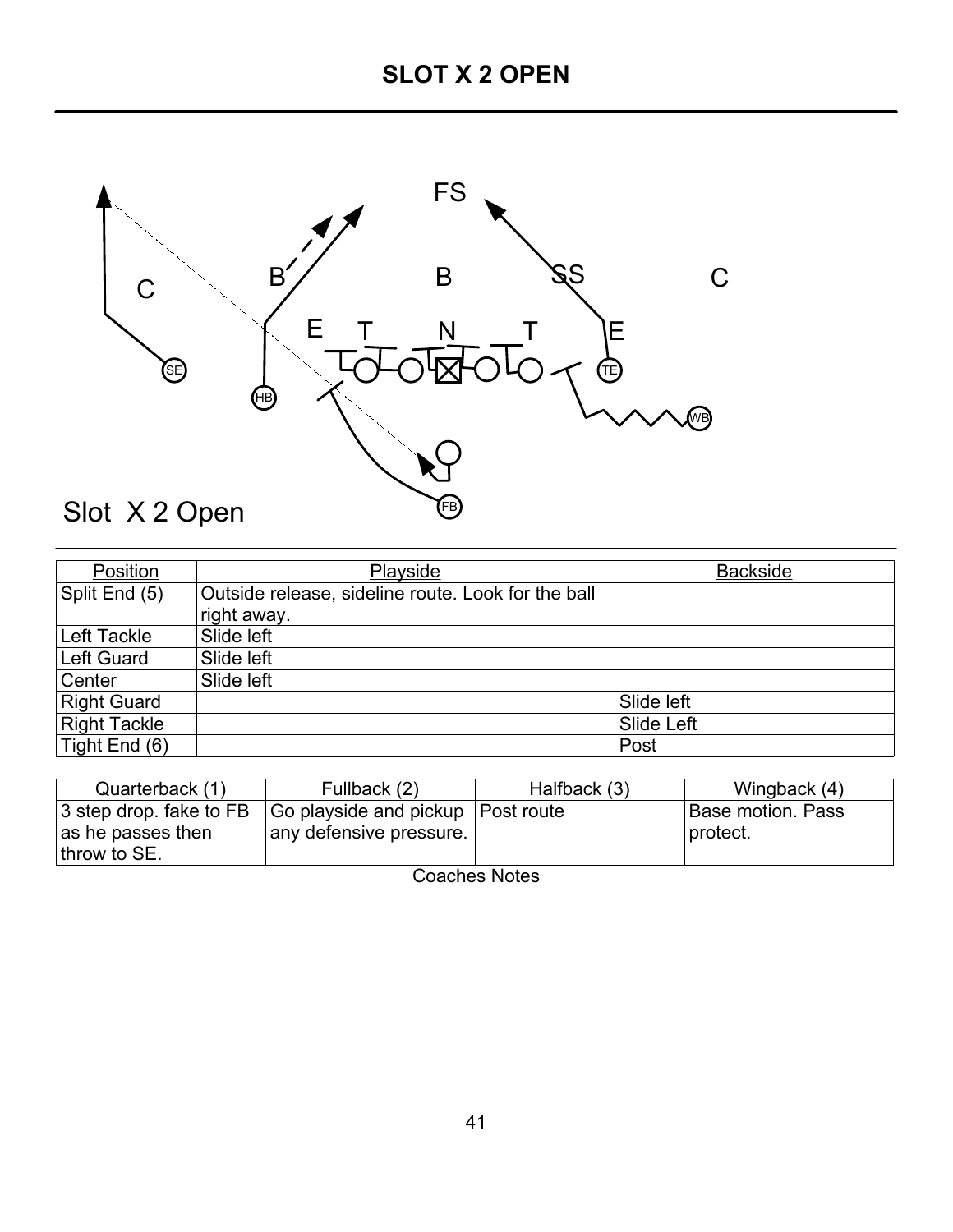

| Position            | Playside                                            | <b>Backside</b> |
|---------------------|-----------------------------------------------------|-----------------|
| Split End (5)       | Inside release, post route. Look for the ball right |                 |
|                     | away.                                               |                 |
| Left Tackle         | Slide left                                          |                 |
| Left Guard          | Slide left                                          |                 |
| Center              | Slide left                                          |                 |
| <b>Right Guard</b>  |                                                     | Slide left      |
| <b>Right Tackle</b> |                                                     | Slide Left      |
| Tight End (6)       |                                                     | Post            |

| Quarterback (1)         | Fullback (2)                          | Halfback (3) | Wingback (4)             |
|-------------------------|---------------------------------------|--------------|--------------------------|
| 3 step drop. fake to FB | Go playside and pickup   Corner route |              | <b>Base motion. Pass</b> |
| as he passes then       | any defensive pressure.               |              | protect.                 |
| throw to SE.            |                                       |              |                          |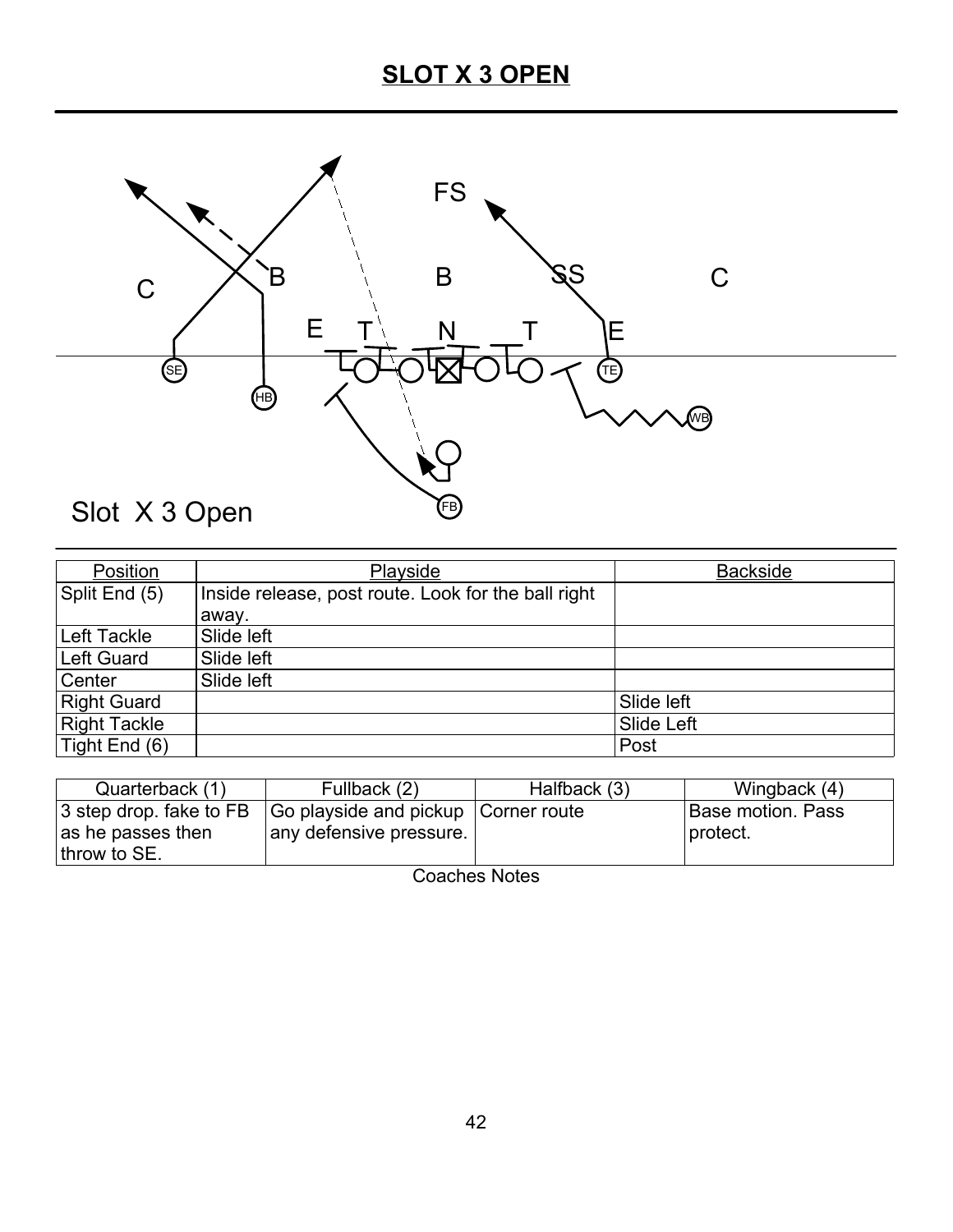# **HB OVER Y 1 OPEN**



| Position            | Playside                                           | <b>Backside</b>    |
|---------------------|----------------------------------------------------|--------------------|
| Split End (5)       |                                                    | Post               |
| Left Tackle         |                                                    | <b>Slide Right</b> |
| Left Guard          |                                                    | Slide Right        |
| Center              | Slide Right                                        |                    |
| <b>Right Guard</b>  | Slide Right                                        |                    |
| <b>Right Tackle</b> | Slide Right                                        |                    |
| Tight End (6)       | Block for two counts then release into area 1.     |                    |
|                     | After catching the ball, turn upfield immediately. |                    |

| Quarterback (1)        | Fullback (2)          | Halfback (3)   | Wingback (4)     |
|------------------------|-----------------------|----------------|------------------|
| Fake to FB running 23. | Fake 23 and block any | Run deep post. | Run a fly route. |
| Set feet and throw to  | backside pressure.    |                |                  |
| TE. If not open run or |                       |                |                  |
| throw the ball away.   |                       |                |                  |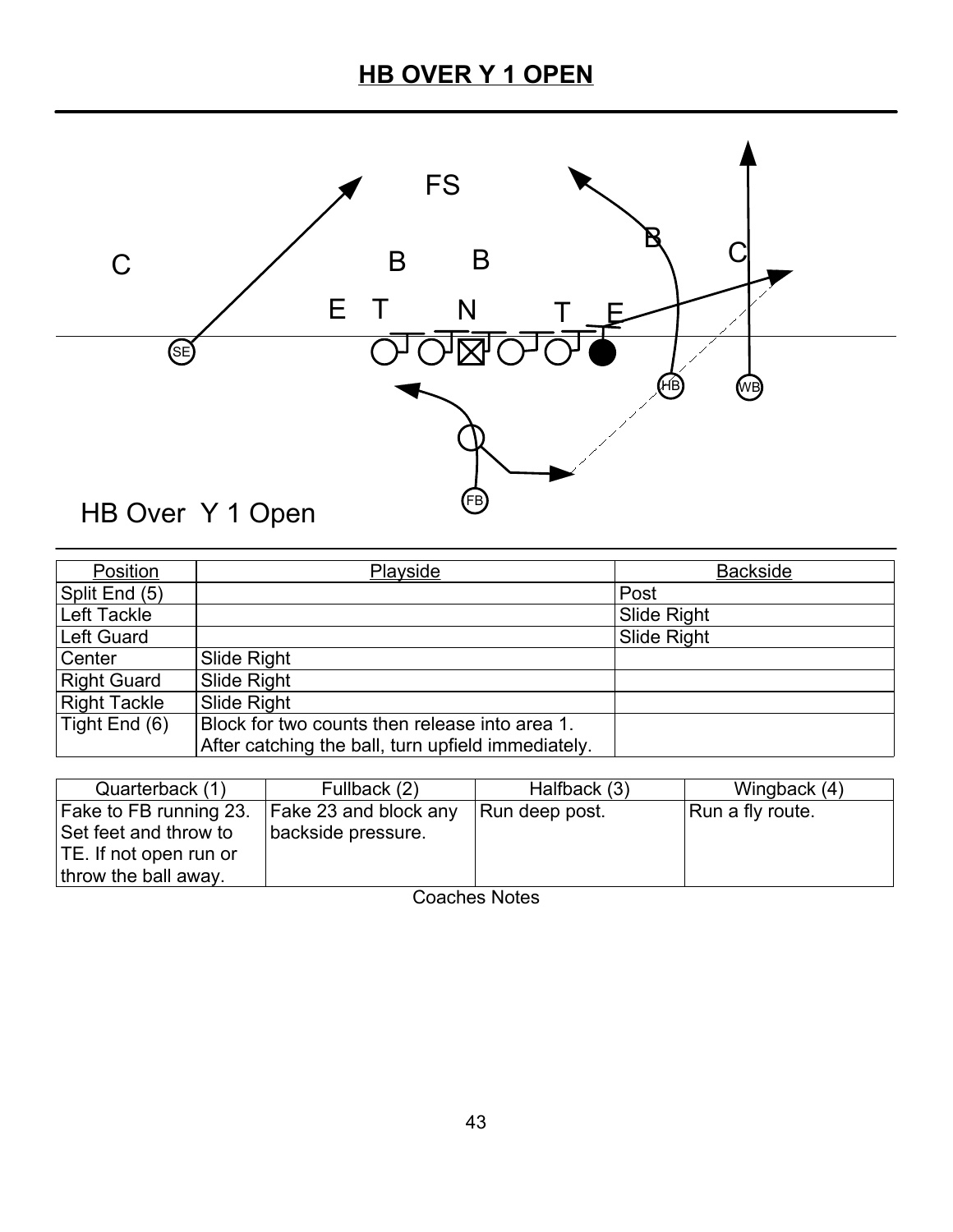

| Position            | Playside                                           | <b>Backside</b>    |
|---------------------|----------------------------------------------------|--------------------|
| Split End (5)       |                                                    | Post               |
| Left Tackle         |                                                    | Slide Right        |
| Left Guard          |                                                    | <b>Slide Right</b> |
| Center              | Slide Right                                        |                    |
| <b>Right Guard</b>  | Slide Right                                        |                    |
| <b>Right Tackle</b> | Slide Right                                        |                    |
| Tight End (6)       | Block for two counts then release into area 3.     |                    |
|                     | After catching the ball, turn upfield immediately. |                    |

| Quarterback (1)        | Fullback (2)          | Halfback (3)    | Wingback (4)        |
|------------------------|-----------------------|-----------------|---------------------|
| Fake to FB running 23. | Fake 23 and block any | Run a quick out | Run a corner route. |
| Set feet and throw to  | backside pressure.    |                 |                     |
| TE. If not open run or |                       |                 |                     |
| throw the ball away.   |                       |                 |                     |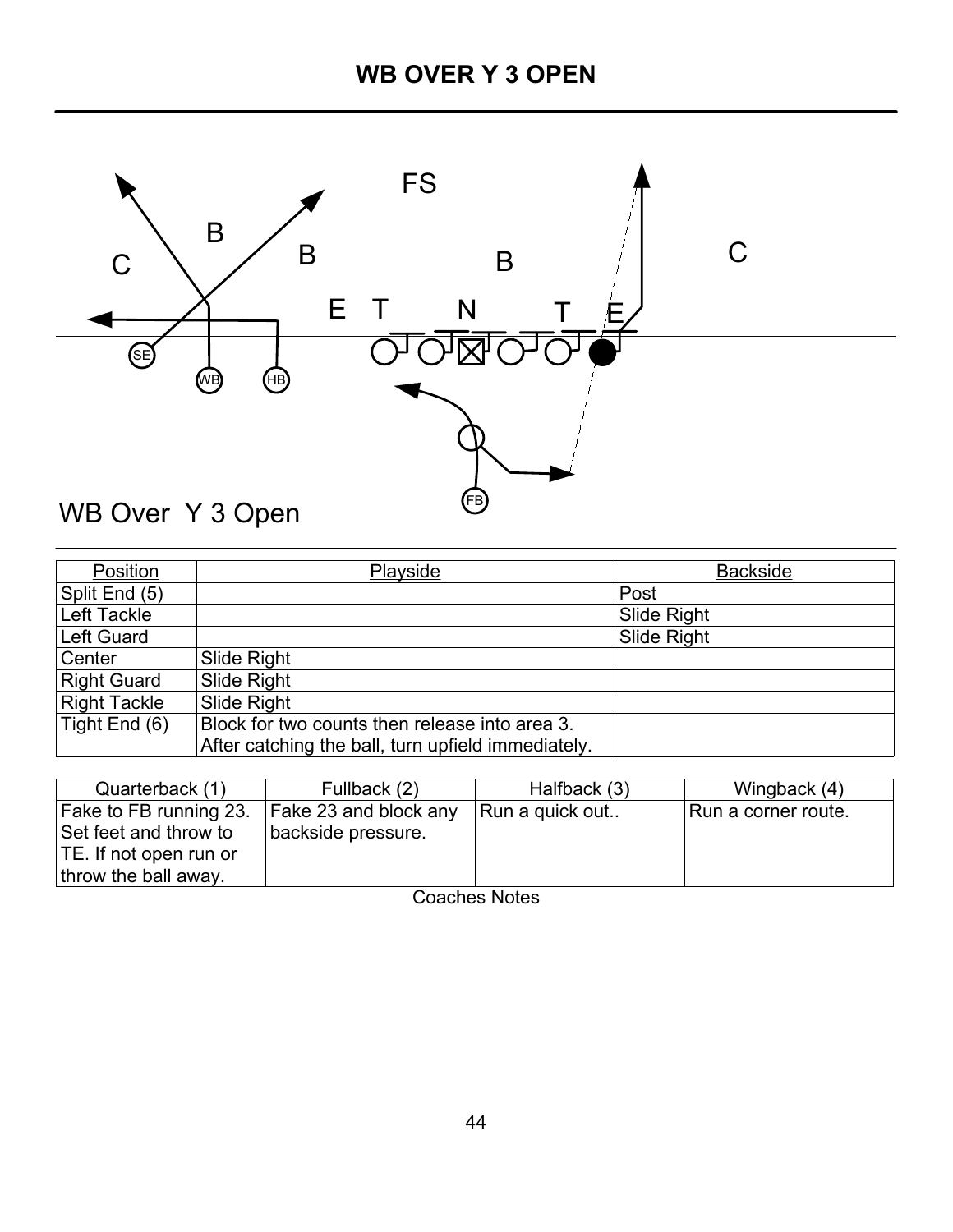

| Position            | Playside                                   | <b>Backside</b> |
|---------------------|--------------------------------------------|-----------------|
| Split End (5)       | Quick Slant. Look for the ball right away. |                 |
| Left Tackle         | Slide left                                 |                 |
| Left Guard          | Slide left                                 |                 |
| Center              | Slide left                                 |                 |
| <b>Right Guard</b>  |                                            | Slide left      |
| <b>Right Tackle</b> |                                            | Slide Left      |
| Tight End (6)       |                                            | Post            |

| Quarterback (1)                                 | Fullback (2)                           | Halfback (3) | Wingback (4)      |
|-------------------------------------------------|----------------------------------------|--------------|-------------------|
| Fake to FB as he                                | Go playside and pickup Quick out route |              | Base motion. Pass |
| passes. 1 Step drop the any defensive pressure. |                                        |              | I protect.        |
| throw.                                          |                                        |              |                   |

One of the three playside receivers will be open. If our QB can read and make the right throw it would be great but he will probably need to be told who to throw to, as in...1 open...2 open...3 open.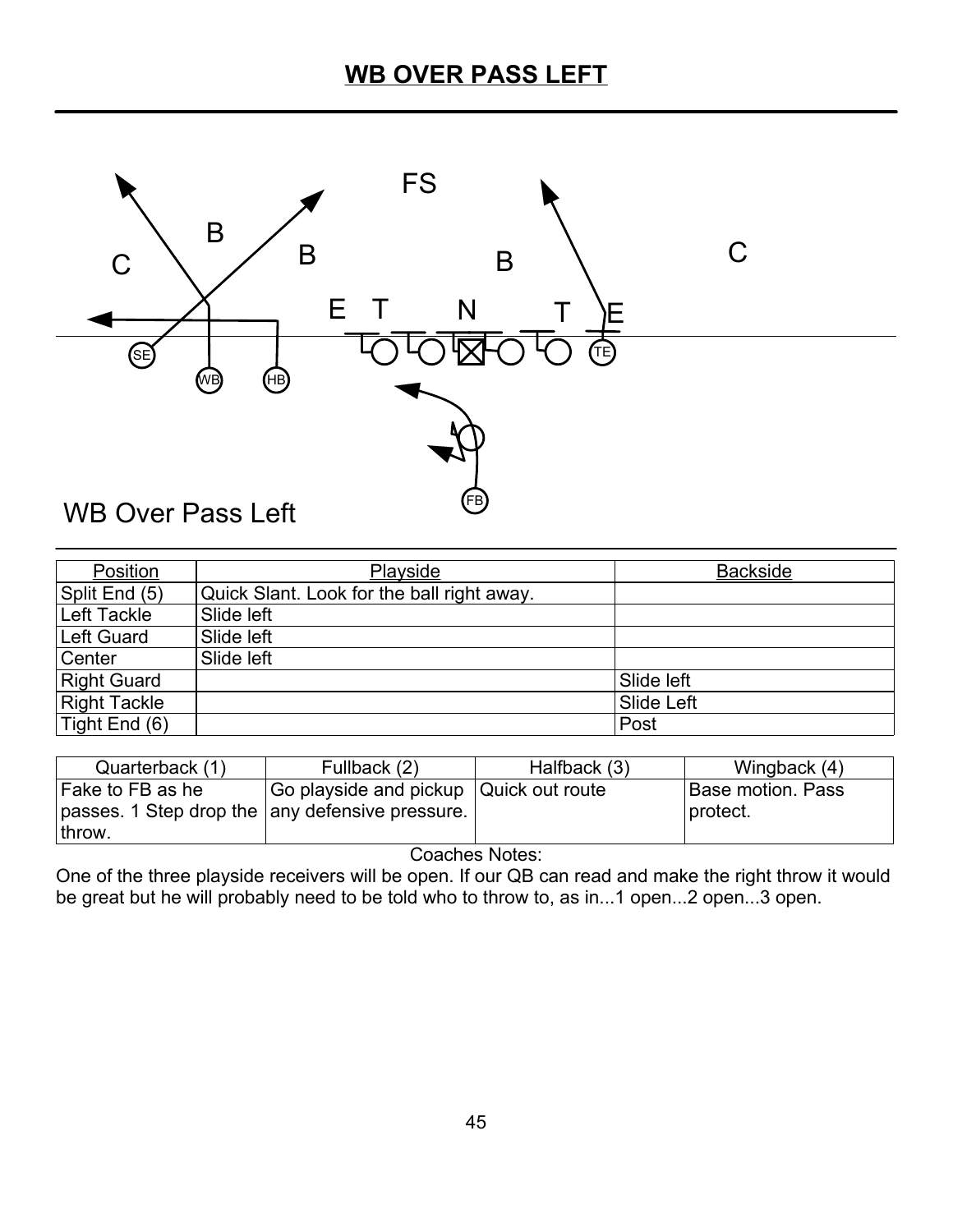

| Position            | Playside                                          | <b>Backside</b>    |
|---------------------|---------------------------------------------------|--------------------|
| Split End (5)       |                                                   | Post               |
| Left Tackle         |                                                   | <b>Slide Right</b> |
| <b>Left Guard</b>   |                                                   | Slide Right        |
| Center              | Slide Right                                       |                    |
| <b>Right Guard</b>  | Slide Right                                       |                    |
| <b>Right Tackle</b> | Slide Right                                       |                    |
| Tight End (6)       | Block for two counts then release into area 1. If |                    |
|                     | thrown to, make the catch and get upfield         |                    |
|                     | immediately.                                      |                    |

| Quarterback (1)          | Fullback (2)          | Halfback (3)              | Wingback (4)     |
|--------------------------|-----------------------|---------------------------|------------------|
| Fake to FB running 23.   | Fake 23 and block any | Get to playside and       | Run a fly route. |
| Roll right and throw to  | backside pressure.    | block the first defender. |                  |
| the called open area. If |                       |                           |                  |
| not open run and get as  |                       |                           |                  |
| much positive yardage    |                       |                           |                  |
| as possible.             | __                    | .                         |                  |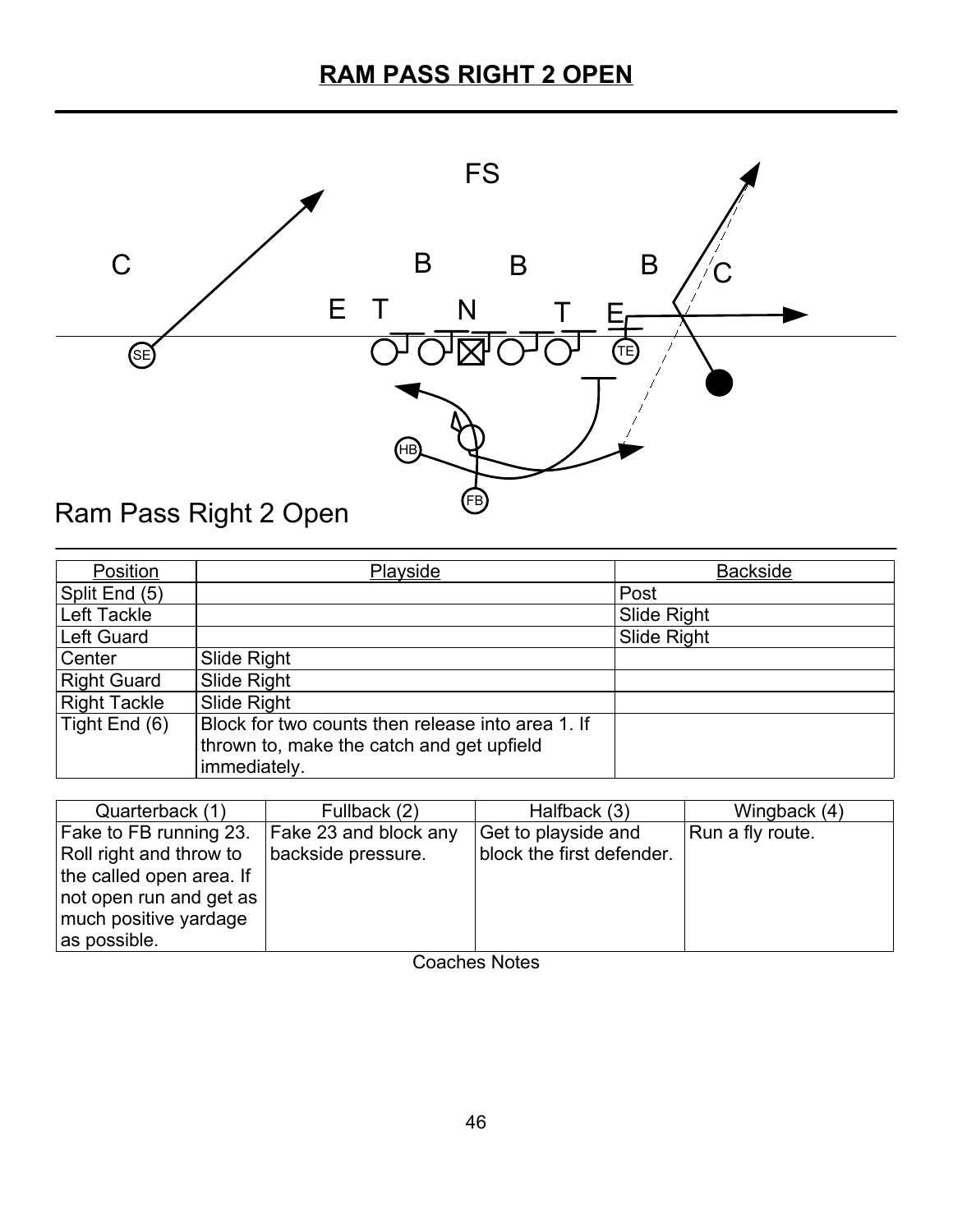# **WB OVER LIZ 0 OPEN**

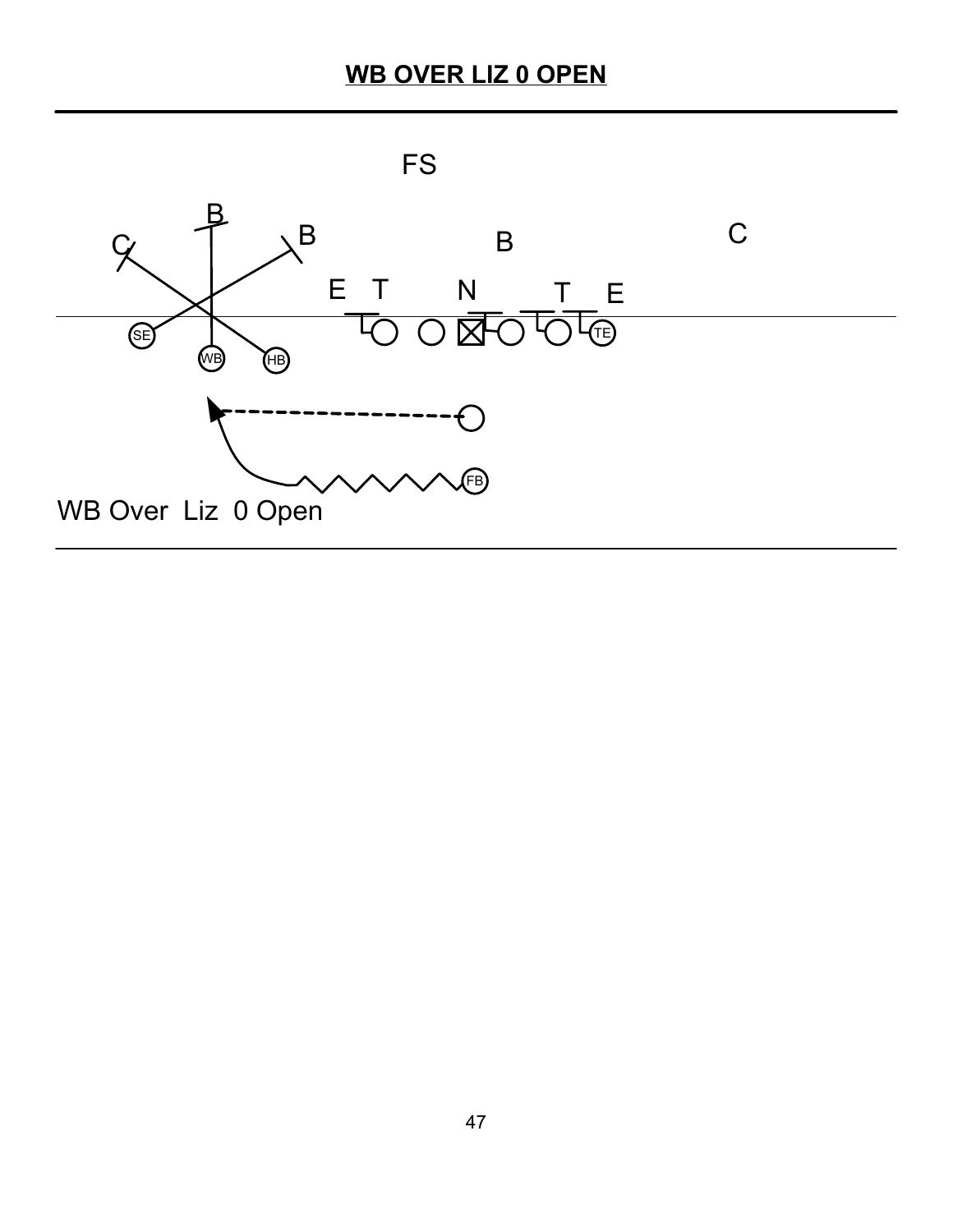The Short Yardage part of the offense centers around one formation we will call RHINO. To get into RHINO formation we can use the players already on the field but it also gives us and opportunity to involve some other players. We can utilize a second TE that must be able to catch and two RHINO backs to replace our HB and WB. These players would guards or tackles and they will be asked to kickout a DE or lead block on a LB. There are only six plays we will run from RHINO.

- 1. 26 POWER
- 2. 16 POWER
- 3. 25 POWER
- 4. 15 POWER
- 5. BOOTLEG PASS RIGHT
- 6. PASS LEFT 2 OPEN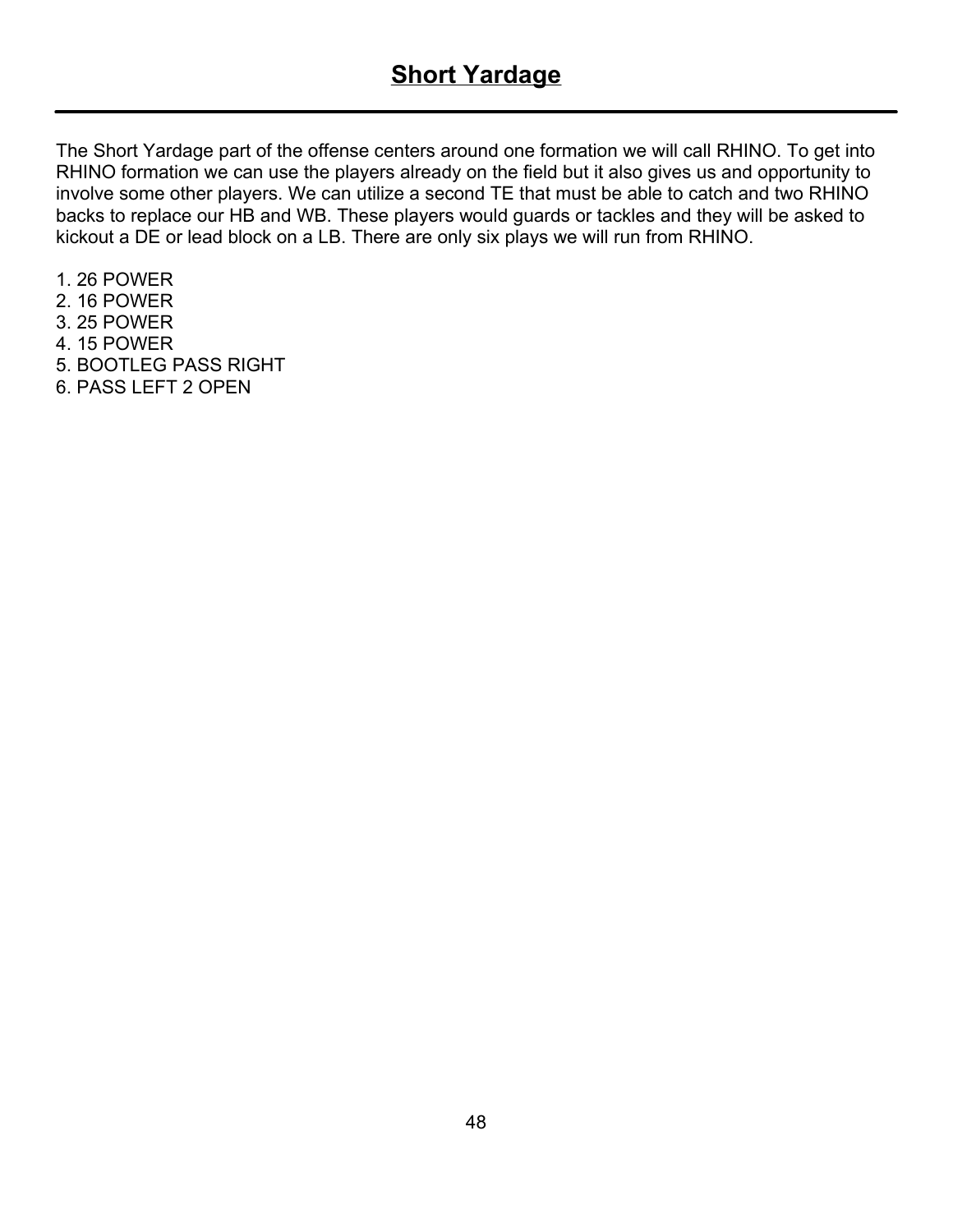



The QB is in his normal PISTOL alignment, 4 yards deep and feet parallel. TB stays behind the QB. The two RHINO backs are positioned directly behind the guards.

On the POWER play, the playside RHINO back is responsible for the kickout block on the DE and the second RHINO back pulls and leads through the POA.

The BOOTLEG PASS is a play action pass that will look like a POWER play to the right.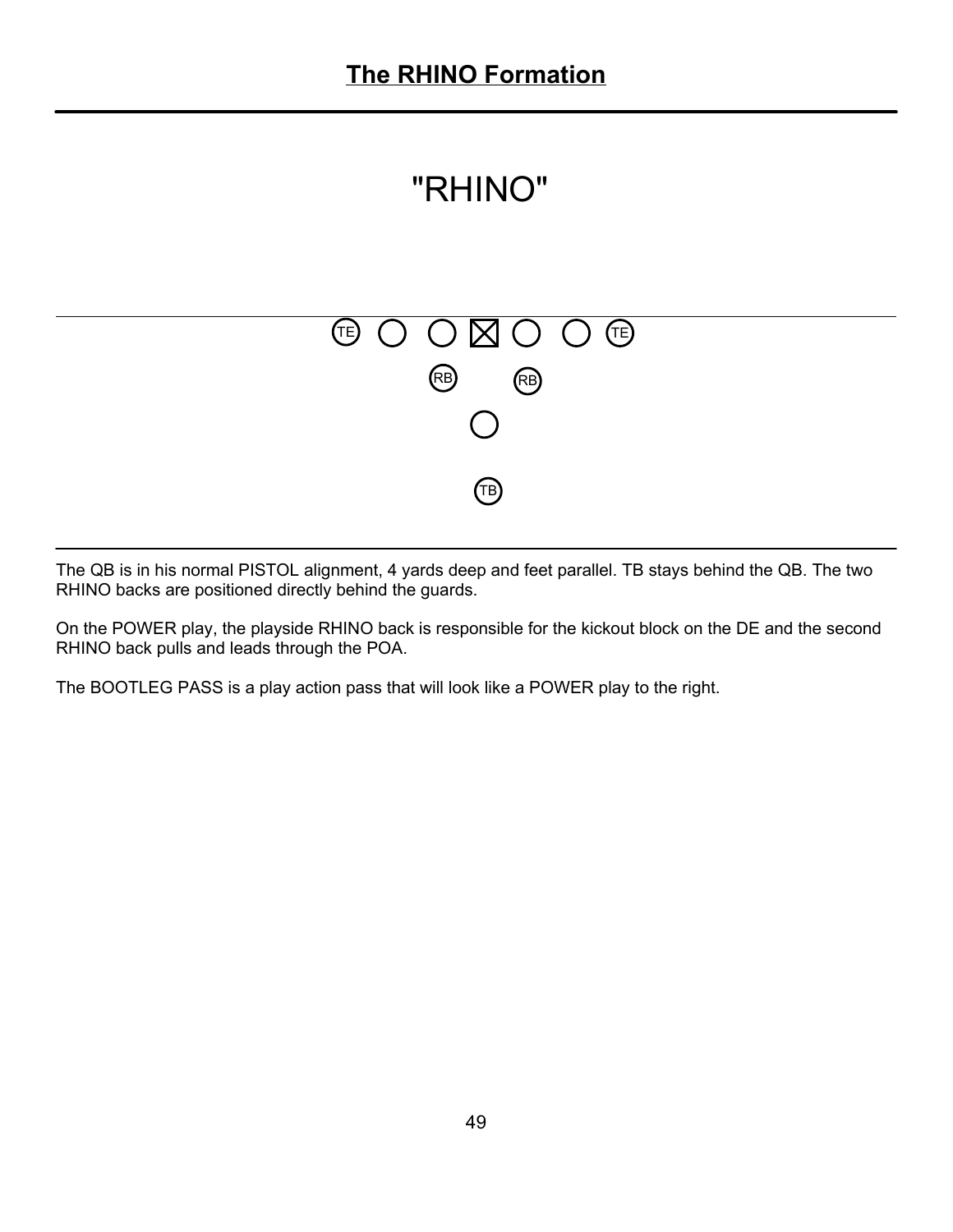

| Position            | Playside                                      | <b>Backside</b> |
|---------------------|-----------------------------------------------|-----------------|
| Tight End (5)       | Pass block for two counts. Release behind the |                 |
|                     | CB and look for the ball right away.          |                 |
| Left Tackle         | Slide left                                    |                 |
| Left Guard          | Slide left                                    |                 |
| Center              | Slide left                                    |                 |
| <b>Right Guard</b>  |                                               | Slide left      |
| <b>Right Tackle</b> |                                               | Slide left      |
| Tight End (6)       |                                               | Release outside |

| Quarterback (1)         | Fullback (2)           | Rhino Back (3)        | Rhino Back (4)         |
|-------------------------|------------------------|-----------------------|------------------------|
| Take midline steps,     | Aim for inside leg of  | Replace the the TE on | Replace the TE on your |
| fake handoff to FB.     | Center. Fake handoff   | vour side.            | side.                  |
| Reset feet and throw to | and block any backside |                       |                        |
| TE in Zone 2.           | defender.              |                       |                        |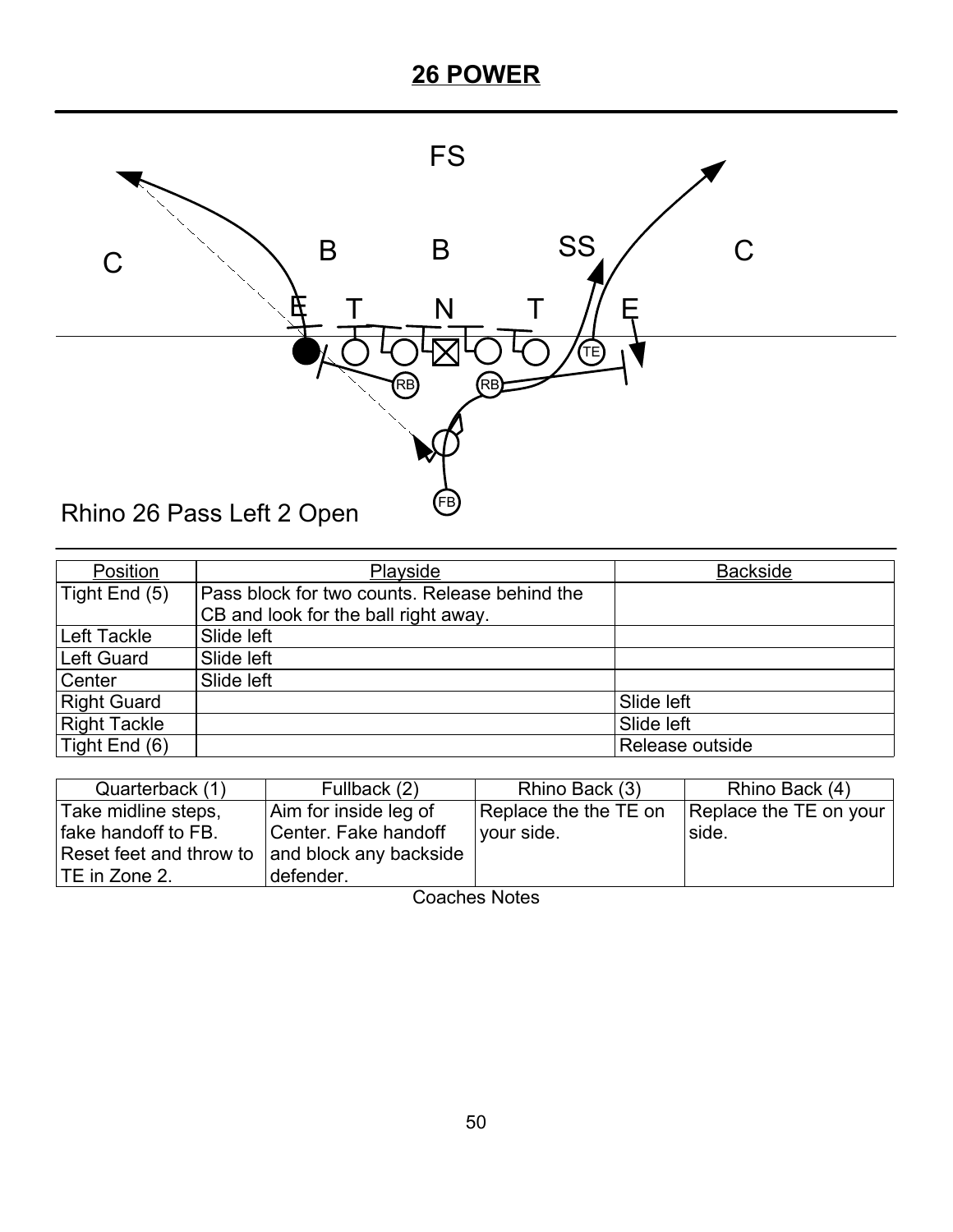



| Position            | Playside                    | <b>Backside</b> |
|---------------------|-----------------------------|-----------------|
| Split End (5)       |                             | Post            |
| Left Tackle         |                             | Double team     |
| Left Guard          |                             | Double team     |
| Center              | <b>MOMA</b>                 |                 |
| <b>Right Guard</b>  | Double down with the Center |                 |
| <b>Right Tackle</b> | Double team                 |                 |
| Tight End (6)       | Double down with the LT     |                 |

| Quarterback (1)                             | Fullback (2)          | Rhino Back (3)            | Rhino Back (4)  |
|---------------------------------------------|-----------------------|---------------------------|-----------------|
| Take midline steps,                         | Aim for inside leg of | <b>Flat pull and lead</b> | Kickout the DE. |
| handoff to FB on 23 and Center. Fake and    |                       | through the POA.          |                 |
| follow the RHINO back   pickup any defender |                       |                           |                 |
| through the hole.                           | that threatens.       |                           |                 |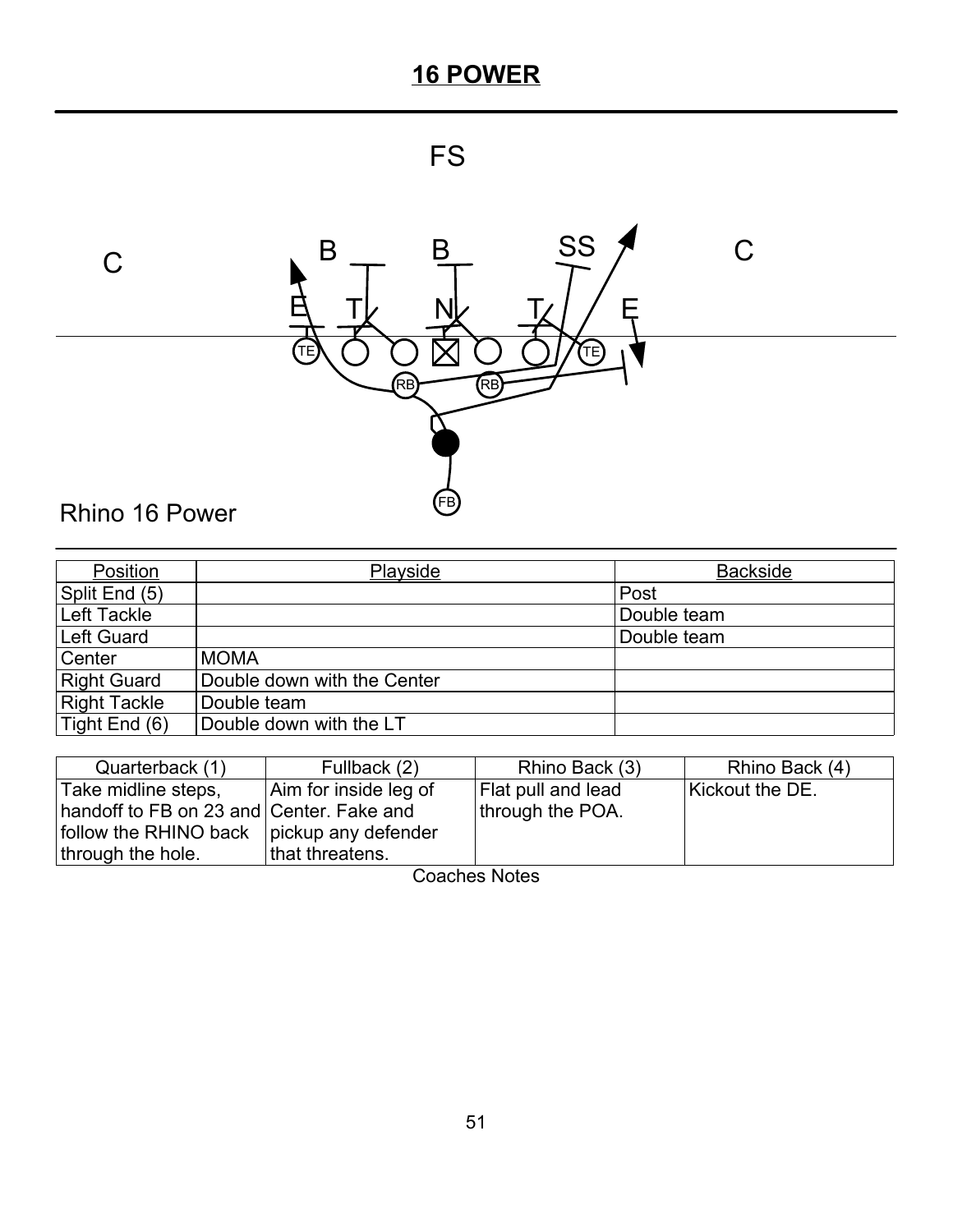# FS



| Position            | Playside                | <b>Backside</b>             |
|---------------------|-------------------------|-----------------------------|
| Tight End (5)       | <b>Closest defender</b> |                             |
| Left Tackle         | Double team             |                             |
| <b>Left Guard</b>   | Double team             |                             |
| Center              | <b>MOMA</b>             |                             |
| <b>Right Guard</b>  |                         | Double down with the Center |
| <b>Right Tackle</b> |                         | Double team                 |
| Tight End (6)       |                         | Double down with the LT     |

| Quarterback (1)                                                 | Fullback (2)                                                                                                                                      | Rhino Back (3)  | Rhino Back (4)                         |
|-----------------------------------------------------------------|---------------------------------------------------------------------------------------------------------------------------------------------------|-----------------|----------------------------------------|
| Take midline steps,<br>handoff to FB and<br>attack the B-C gap. | Aim for inside leg of<br>Center. Take handoff<br>and make adjustment to<br>get on track thru the 5<br>hole. Make one cut if<br>necessary then GO! | Kickout the DE. | Flat pull and lead<br>through the POA. |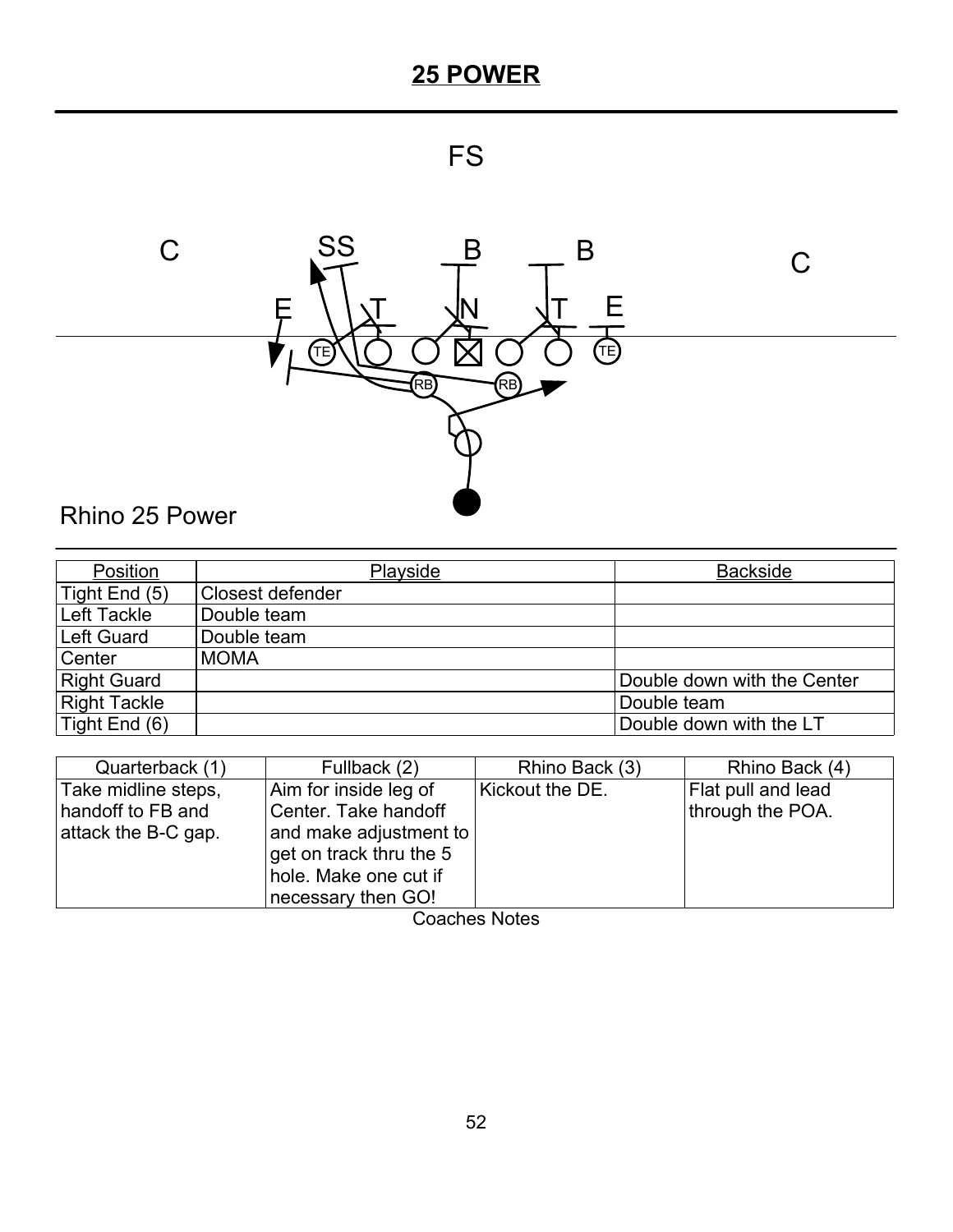# FS



| Position            | Playside         | <b>Backside</b>             |
|---------------------|------------------|-----------------------------|
| Tight End (5)       | Closest defender |                             |
| Left Tackle         | Double team      |                             |
| Left Guard          | Double team      |                             |
| Center              | <b>MOMA</b>      |                             |
| <b>Right Guard</b>  |                  | Double down with the Center |
| <b>Right Tackle</b> |                  | Double team                 |
| Tight End (6)       |                  | Double down with the LT     |

| Quarterback (1)        | Fullback (2)           | Rhino Back (3)  | Rhino Back (4)     |
|------------------------|------------------------|-----------------|--------------------|
| Take midline steps,    | Aim for inside leg of  | Kickout the DE. | Flat pull and lead |
| fake handoff to FB and | Center. Fake handoff   |                 | through the POA.   |
| follow RHINO back      | and block any defender |                 |                    |
| through the hole.      | that shows.            |                 |                    |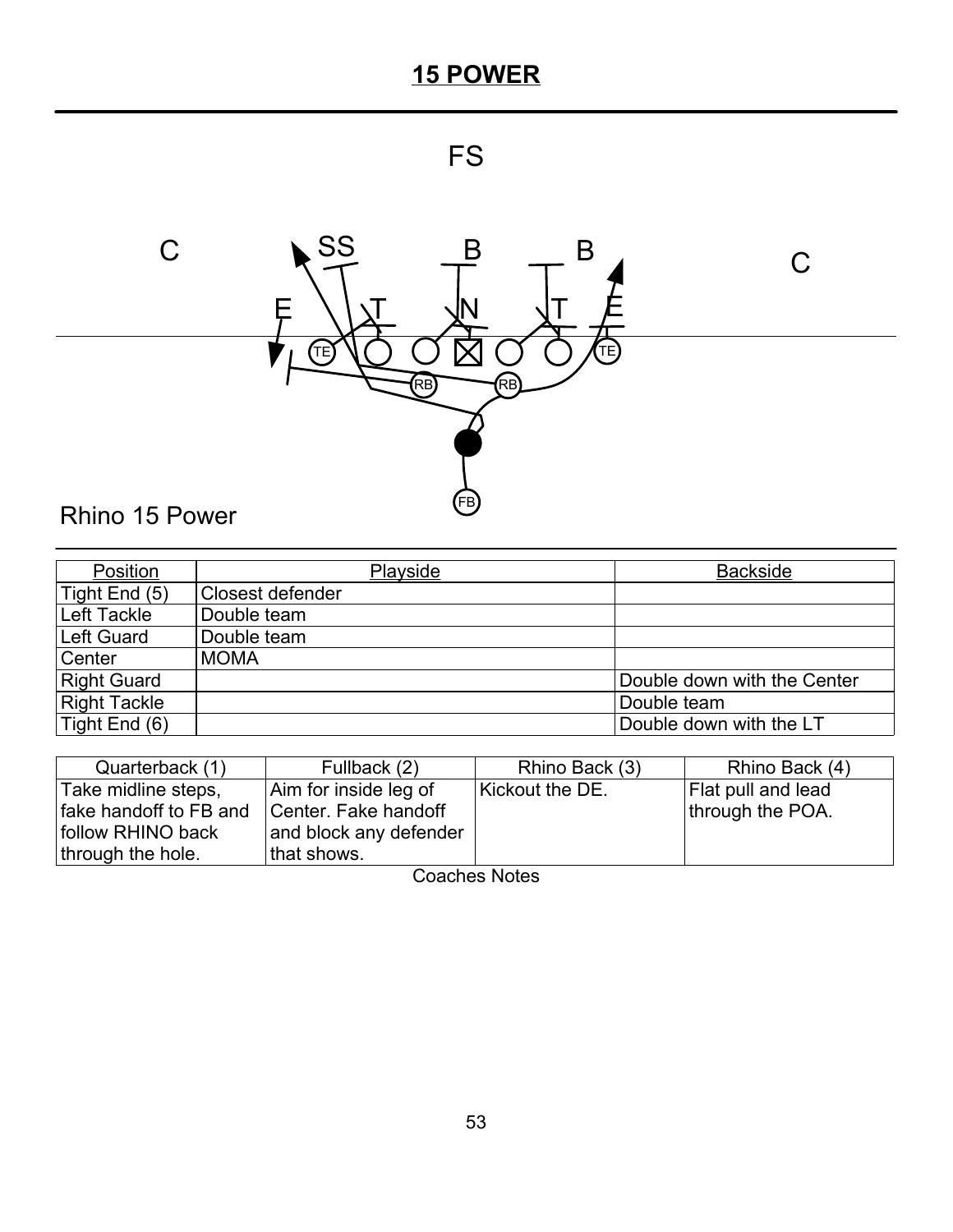# **Specials**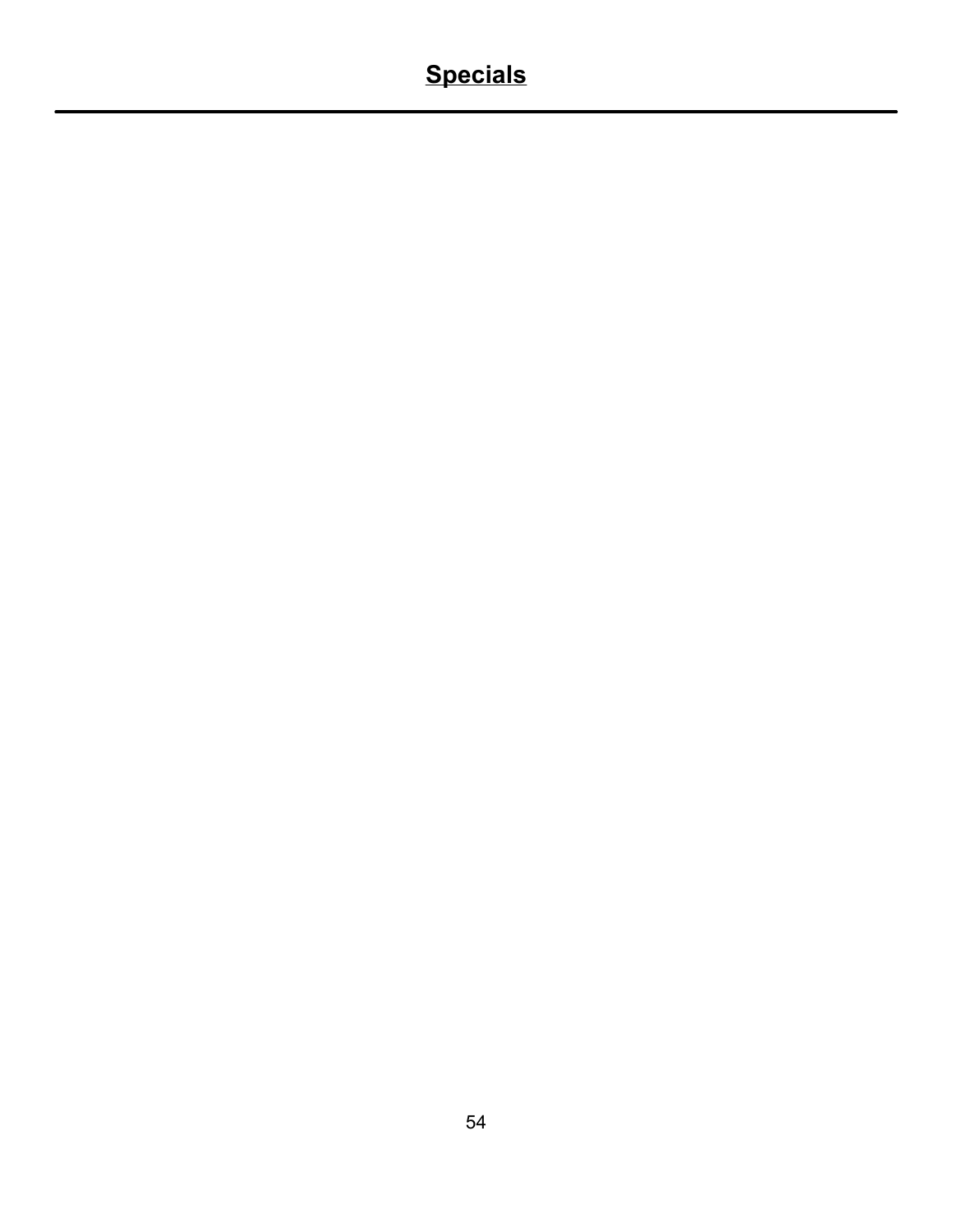# **RHINO BOOTLEG PASS RIGHT**